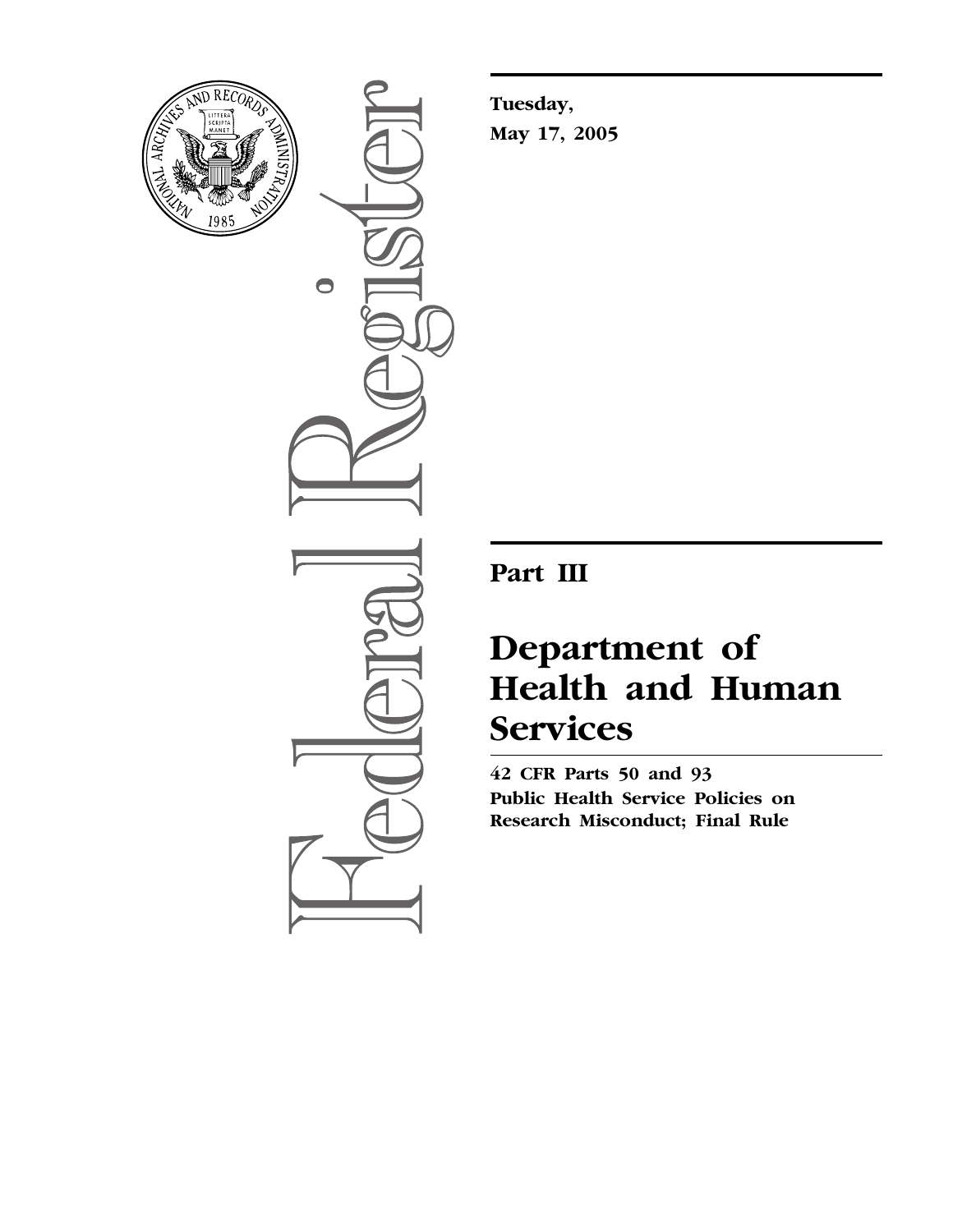## **DEPARTMENT OF HEALTH AND HUMAN SERVICES**

# **42 CFR Parts 50 and 93**

## **RIN 0940–AA04**

## **Public Health Service Policies on Research Misconduct**

**AGENCY:** U.S. Department of Health and Human Services (HHS).

**ACTION:** Final rule.

**SUMMARY:** This final rule removes 42 CFR part 50, subpart A, ''Responsibilities of Awardee and Applicant Institutions for Dealing With and Reporting Possible Misconduct in Science,'' and replaces it with a new, more comprehensive part 93, ''Public Health Service Policies on Research Misconduct.'' The proposed part 93 was published for public comment on April 16, 2004. The final rule reflects both substantive and non-substantive amendments in response to public comments and to correct errors and improve clarity, but the general approach of the NPRM is retained. The purpose of the final rule is to implement legislative and policy changes applicable to research misconduct that occurred over the last several years, including the common Federal policies and procedures on research misconduct issued by the Office of Science and Technology Policy on December 6, 2000.

**DATES:** This final rule will become effective June 16, 2005.

**ADDRESSES:** Address any comments or questions regarding this final rule to: Chris B. Pascal, J.D., Director, Office of Research Integrity, 1101 Wootton Parkway, Suite 750, Rockville, MD 20852. Some commonly asked questions and answers to them will be posted on the Office of Research Integrity Web site prior to the effective date of the regulation. The URL for the ORI Web site is: *http://ori.hhs.gov*.

You may submit comments and questions on this final rule by sending electronic mail (e-mail) to *research@osophs.dhhs.gov*. Submit electronic comments as either a WordPerfect file, version 9.1 or higher, or a Microsoft Word 97 or 2000 file format. You may also submit comments or questions as an ASCII file avoiding the use of special characters and any form of encryption.

**FOR FURTHER INFORMATION CONTACT:**  Brenda Harrington, (301) 443–3400. (This is not a toll-free number).

**SUPPLEMENTARY INFORMATION:** 

#### **I. Public Comments—General**

The Notice of Proposed Rulemaking (NPRM) proposing to remove 42 CFR part 50, subpart A and replace it with a new part 93 was published in the **Federal Register** on April 16, 2004 (69 FR 20778). Comments were requested on or before June 15, 2004. In addition to this invitation for public comment on any aspect of the proposed rulemaking, the NPRM requested comment on specific aspects of the proposed rule including: (A) Whether there should be any limitation on the ability of institutions to conduct a research misconduct proceeding through a consortium or other entity qualified by practice and experience to conduct research misconduct proceedings (§ 93.306); (B) the use of Administrative Law Judges (ALJs) to conduct HHS research misconduct hearings rather than a panel of three decisionmakers (§ 93.502); (C) treating the decision of the ALJ as a recommended decision to the Assistant Secretary for Health (ASH) as opposed to the current practice in which the decision of the panel on the merits of the HHS findings of misconduct and administrative actions, other than debarment, constitutes final agency action (§§ 93.500(d) and 93.523(c)); (D) authorizing the ALJ to appoint a scientific expert (that appointment is required if requested by either party) to advise the ALJ on scientific issues, but not provide testimony for the record (§ 93.502(b)); (E) consistent with current practice, permitting HHS to amend its findings of research misconduct up to 30 days before the scheduled hearing (§ 93.514); (F) extending the period for retaining records of the research misconduct proceeding, including inquiries, from 3 to 7 years (§ 93.317); (G) imposing a 120 day deadline for the completion of any institutional appeal from a finding of research misconduct (§ 93.314); and (H) whether the HHS estimates on the potential burden of information collection requirements are accurate and whether those requirements are necessary for the proper performance of HHS functions.

Twenty-eight documents commenting on the NPRM were submitted to HHS by mail or e-mail. Most of the documents addressed multiple sections of the proposed rule. A number of the commentators made general positive comments such as that: the proposed rule is well drafted, provides valuable guidance for researchers and institutions and is much improved over the current regulation; the detail and transparency of the procedures will result in a better focus on the merits of

a case rather than procedural complications; the proposal recognizes the importance of primary reliance on the institutions to respond to allegations of research misconduct; and the clarification and harmonization of definitions, standards, and procedures are appreciated.

Most of the commentators endorsed the changes in the definition of research misconduct and the incorporation of the three elements necessary for a finding of research misconduct in conformity with the Federal Policy on Research Misconduct issued by the Office of Science and Technology Policy (OSTP). Some expressed support for the PHS practice of excluding coverage of authorship disputes in the absence of a clear allegation of plagiarism. There were expressions of support for the coverage of PHS intramural programs and PHS contractors, the coverage of the plagiarism of a PHS supported research record, even if the respondent does not receive such support, the clarification of the role of the complainant, the adoption of a six-year limitation on the pursuit of misconduct allegations, separation of adjudication and appeal from the inquiry and investigation stages, setting a time limit on the investigation by the institution, and the inclusion of ALJs in the hearing process. These and other supportive comments may be discussed in the consideration of specific changes to the proposed rule that follows.

There were also general, negative comments on the proposed rule, some of which were in direct opposition to positive comments. Some commentators feel that the proposal is overly detailed and thus contrary to the OSTP goal of a more uniform Federal-wide approach. Another criticizes the continuation in the proposed rule of a trend toward legalization of scientific disputes by immediately casting parties into adversarial roles. Other commentators object to the change from a hearing conducted by a three-member panel to one conducted by an ALJ, stating that there has not been any showing of a need to change the current practice. One commentator felt that HHS should be responsible for investigating allegations of misconduct at institutions that have repeatedly failed to properly investigate research misconduct. These and other critical comments may be discussed in the consideration of specific changes that follow.

Some letters of comment repeated comments that had been made in response to the OSTP proposal for a government-wide Federal policy on research misconduct. Because OSTP considered those comments prior to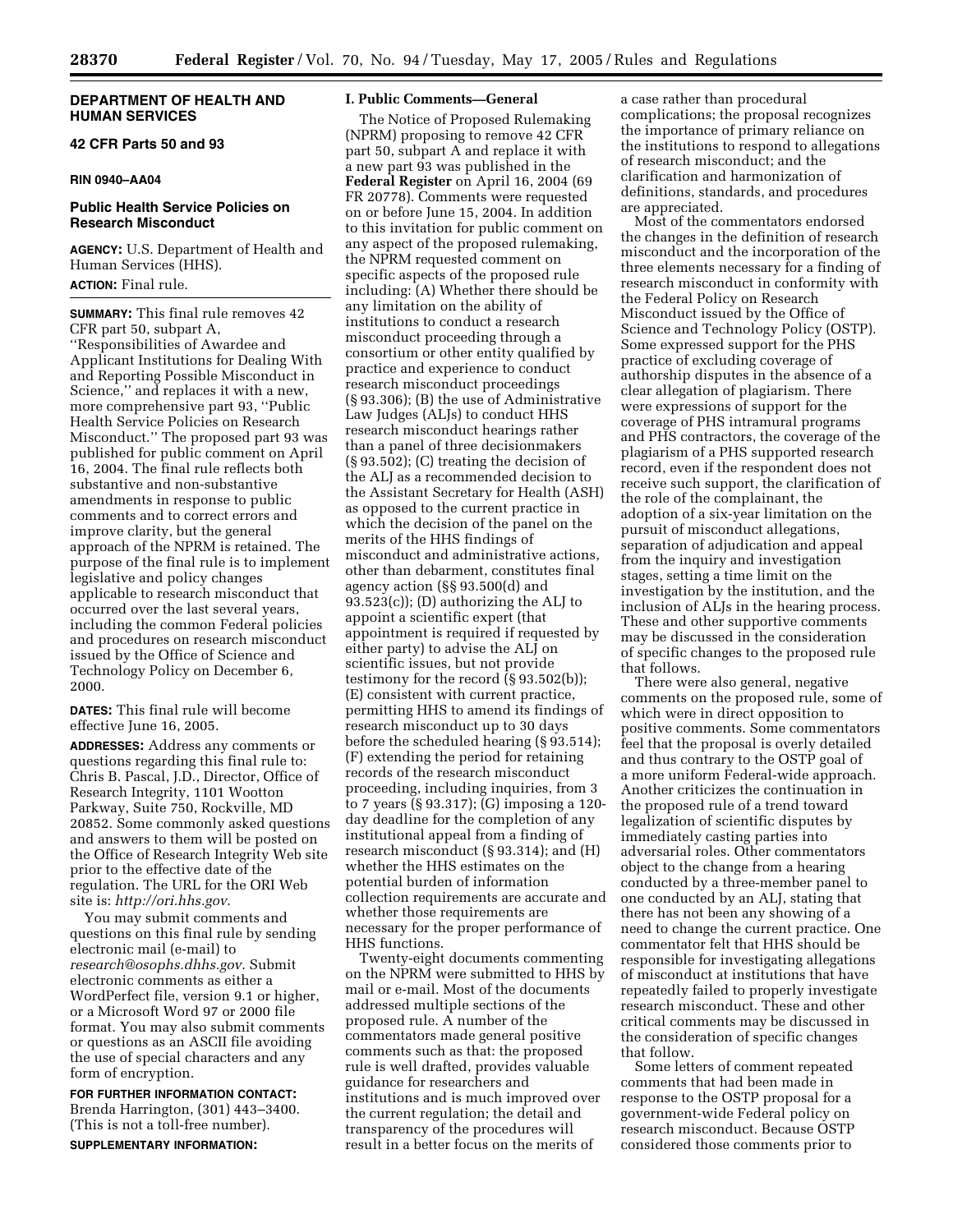issuing its final policy and this final rule is consistent with the aspects of the OSTP policy addressed in the comments, those comments will not be further discussed here.

Comments on specific sections of the regulation are addressed below under headings based on the general issue raised by the comments. If that issue encompasses more than one section of the regulation, all those sections will be discussed under that heading.

## **II. Changes Made in Response to Comments**

# *A. Applicability, Secs. 93.100(b) and 93.102(b)*

A number of commentators concluded that the applicability section, 93.102, and the descriptions of applicability in other sections unreasonably extend HHS jurisdiction beyond PHS supported biomedical or behavioral research and research training. One commentator recommended that descriptions of applicability be uniform throughout the regulation. There were specific objections to: (1) The statement in Sec. 93.100(b) that covered institutions must comply with the regulation with respect to allegations of misconduct ''occurring at or involving research or research training projects or staff of the institution''; (2) the coverage, in Sec. 93.102(a) and other sections describing applicability, of ''activities related to that research or research training;'' and (3) the extension of coverage in Sec. 93.102(a) to allegations of misconduct involving any research record generated from covered research, research training, or activities related to that research or training, regardless of whether the user or reviewer receives PHS support or whether an application resulted in any PHS support.

Several clarifying changes have been made in response to these comments, but these changes do not change the intended substance of the provisions in the NPRM. The current regulation, 42 CFR 50.101, covers each entity that applies for a ''research, research-training or research-related grant or cooperative agreement'' under the PHS Act. Such an entity must establish policies and procedures for investigating and reporting instances of alleged misconduct involving ''research or research training or related research activities that are supported with funds available under the PHS Act.'' Thus, applicability to research-related activities is not new. The NPRM was not intended to change the applicability to those activities as it is expressed in the current regulation and has been applied in practice under that regulation.

This rulemaking establishes the necessary HHS jurisdiction to implement the new term ''reviewing research'' in the OSTP definition of research misconduct. In ORI's experience, plagiarism can occur during the review process when a manuscript is submitted for publication. In the great majority of cases where an allegation arises that a PHS supported research record was plagiarized, we expect that the reviewers will be current recipients of PHS research funds because the reviewers are selected based on their subject matter expertise and the research in question is PHS funded biomedical and behavioral research. In cases where the respondent is PHS supported or affiliated with a PHS supported institution, we would expect the misconduct allegation to be pursued by the PHS supported institution. In those cases where the reviewer who is alleged to have committed plagiarism is solely funded by another Federal agency, ORI would refer the allegation to that agency. In addition, jurisdiction does not attach to allegations of plagiarism where there is no PHS support for the research record in question. Thus, we have removed the phrase ''regardless of whether the user or reviewer currently receives PHS support'' from Sec. 93.102.

To eliminate redundancy and clarify the general policy and applicability provisions, Secs. 93.100 and 93.102, we have: (1) Moved the statement of applicability to institutions from Sec. 93.100(b) to Sec. 93.102(b) and rewritten it to be more concise; and (2) moved paragraph (c) of Sec. 93.100 to paragraph (a) of that section and combined the proposed paragraphs (a) and (d) into a new paragraph (b).

The provision setting forth the types of allegations to which the regulation applies has been moved from Sec. 93.102(a) to paragraph (b) of that section and has been amended to clarify that the regulation applies to allegations of research misconduct involving: (i) Applications or proposals for PHS support for biomedical or behavioral extramural or intramural research, research training, or activities related to that research or research training, such as the operation of tissue or data banks or the dissemination of research information; (ii) PHS supported biomedical or behavioral extramural or intramural research; (iii) PHS supported biomedical or behavioral extramural or intramural research training programs; (iv) PHS supported extramural or intramural activities that are related to biomedical or behavioral research or research training, such as the operation of tissue and data banks or the

dissemination of research information; and (v) plagiarism of research records produced in the course of PHS supported research, research training, or PHS supported activities related to that research or research training. The examples of activities that are related to research or research training are intended to be illustrative, not exhaustive. They are intended to convey the concept that under its research and research training authorities, PHS funds many activities that are closely related to research and research training, but might not be considered to be within the common understanding of what constitutes research or research training. Consistent with the intent of, and practice under the current regulation, allegations of research misconduct involving those funded activities, or applications for the funding of those activities, are covered.

In each section that refers to the applicability of the regulation we have referenced the applicability section or repeated the applicability of the regulation to PHS supported research, research training, and activities related to that research or research training.

## *B. Subsequent Use Exception to Six Year Limitation on Misconduct Allegations, Sec. 93.105(b)(1)*

In response to a comment requesting clarification, we have amended paragraph (b)(1) of Sec. 93.105. The amendment clarifies that even though HHS or an institution does not receive an allegation of research misconduct within six years of when the misconduct is alleged to have occurred, the regulation would apply if, within six years of when the allegation is received, the respondent has cited, republished, or otherwise used for his or her potential benefit the research record that is the subject of the allegation of misconduct.

# *C. Rebuttable Presumption of Misconduct in the Absence of Records, Secs. 93.106(a)(1) and 93.516(b)*

Commentators raised several concerns about proposed Sec. 93.106(a)(1) and Sec. 93.516(b) under which the absence of, or respondent's failure to provide research records adequately documenting the questioned research establishes a presumption of research misconduct that can be rebutted by credible evidence corroborating the research or providing a reasonable explanation for the absence of, or respondent's failure to provide the research records. The concerns included: (1) Retroactive application of the provision where there was no previous requirement for the retention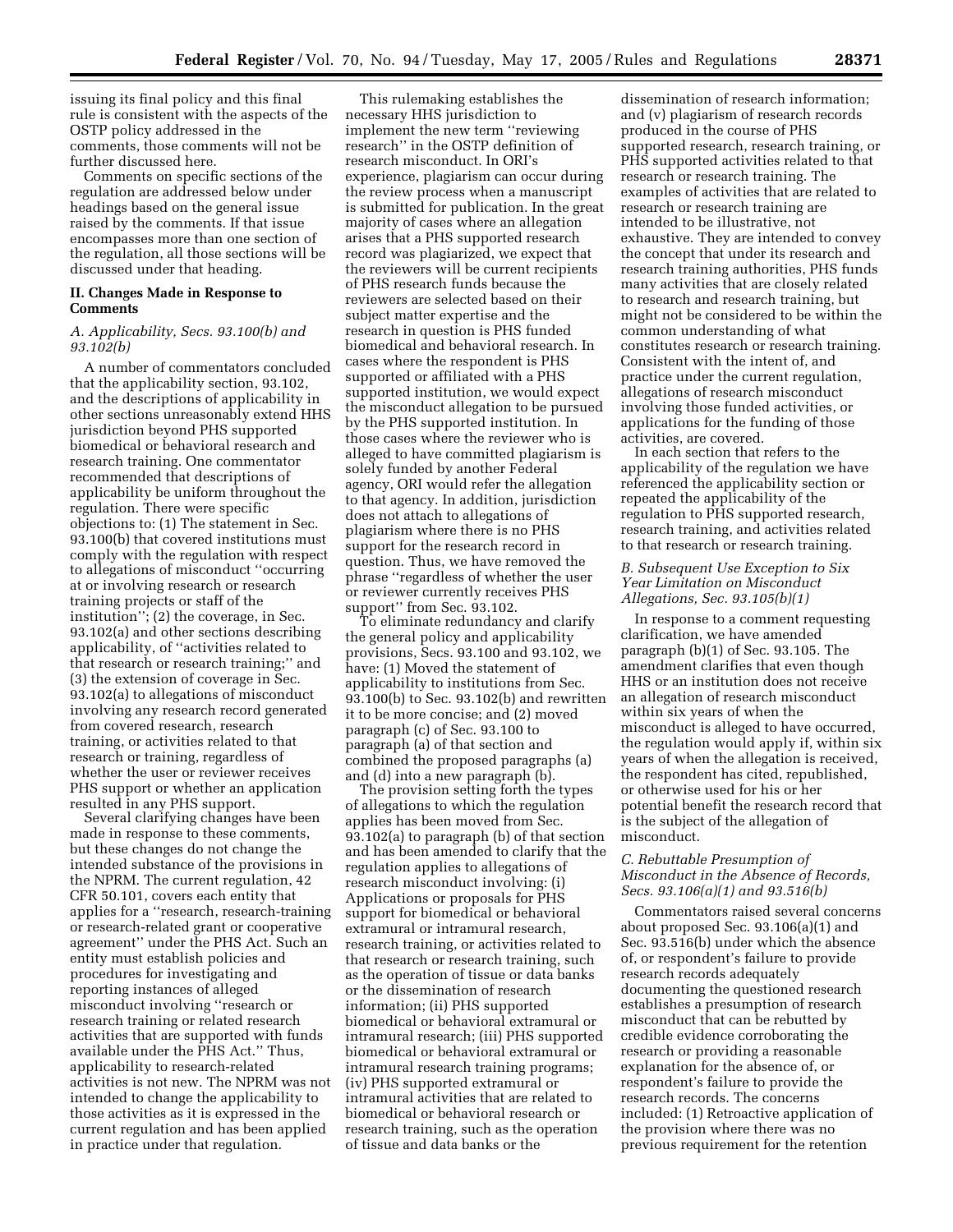of the records; (2) holding the respondent responsible for the retention of records over which he/she may have no control; and (3) there is no guidance on what would be a ''reasonable explanation'' for the absence of records.

In response to these comments, we have eliminated the rebuttable presumption of research misconduct. Sections 93.106 and 93.516 have been changed to state that the destruction, absence of, or respondent's failure to provide records adequately documenting the questioned research is evidence of research misconduct where the institution or HHS establishes by a preponderance of the evidence that the respondent intentionally, knowingly, or recklessly had research records and destroyed them, had the opportunity to maintain the records but failed to do so, or maintained the records, but failed to produce them in a timely manner, and that respondent's conduct constitutes a significant departure from accepted practices of the relevant research community. This is in keeping with the definition of falsification to include omitting data or results such that the research is not accurately represented in the research record (Sec. 93.103(b)) and with the requirements for a finding of research misconduct in Sec. 93.104. This answers the concerns about retroactive application and that the respondent may not have had control over the records by holding the respondent to the accepted practices of his/her research community. The weight to be accorded the evidence of research misconduct under these circumstances must be determined by the trier of fact in each case.

# *D. Respondent's Burden To Prove Honest Error or Difference of Opinion, Secs. 93.106(a)(2) and 93.516(b)*

As proposed, Sec. 93.106(a)(2) provided that once the institution or HHS makes a *prima facie* showing of research misconduct the respondent has the burden of proving any affirmative defenses raised, including honest error or difference of opinion. There were a number of objections to that section on the grounds that shifting the burden of proving honest error or difference of opinion to the respondent effectively shifts the burden of the institution and HHS to prove each element of research misconduct or, at the least, creates confusion. Some of the commentators opined that the institution and the HHS have the burden of proving the absence of honest error or difference of opinion.

As stated in the preamble of the **Federal Register** notice promulgating the final OSTP Research Misconduct Policy (65 FR 76260, Dec. 6, 2000), the

exclusion of honest error or difference of opinion from the definition of research misconduct does not create a separate element of proof; institutions and agencies are not required to disprove possible honest error or difference of opinion. Given that guidance, this final rule retains honest error or difference of opinion as an affirmative defense that the respondent has the burden of proving by a preponderance of the evidence.

However, we recognize that there is an overlap between the responsibility of respondents to prove this affirmative defense and the burden of institutions and HHS to prove that research misconduct was committed intentionally, knowingly, or recklessly. Accordingly, consistent with the opinion of the United States Supreme Court in *Martin* v. *Ohio*, 480 U.S. 228, 107 S. Ct. 1098 (1987), we have amended Sec. 93.106 to require consideration of admissible, credible evidence respondent submits to prove honest error or difference of opinion in determining whether the institution and HHS have carried their burden of proving by a preponderance of the evidence that the alleged research misconduct was committed intentionally, knowingly, or recklessly. This consideration would be required, regardless of whether respondent carries his/her burden of proving honest error or difference of opinion by a preponderance of the evidence.

In light of this change, we have removed the reference to the institution or HHS making a *prima facie* showing of research misconduct as unnecessary and confusing. Because this is the only use of *prima facie* in the regulation, we have removed the definition of that term.

# *E. Coordination With Other Agencies, Sec. 93.109*

Some commentators pointed out that Sec. 93.109(a), as proposed, is not consistent with the statement in the OSTP Policy that a lead agency should be designated when more than one agency has jurisdiction. We have amended paragraph (a) to state that if more than one agency of the Federal government has jurisdiction, HHS will cooperate with the other agencies in designating a lead agency. We have added a sentence clarifying that where HHS is not the lead agency, it may, in consultation with the lead agency, take action to protect the health and safety of the public, promote the integrity of the PHS supported research and research process, or to conserve public funds.

# *F. Definition of Research Record, Sec. 93.224*

One commentator recommended that the research record include the comments of the complainant and respondent on the inquiry and investigation reports. We agree that documents and materials provided by the respondent as part of his/her comments on the inquiry and investigation reports, or at any other stage of the research misconduct proceeding do not differ significantly from those provided in response to questions regarding the research. Only the latter were included in the proposed definition of research record. Accordingly, we have amended Sec. 93.224 (formerly Sec. 93.226) so that the definition of research record includes documents and materials that embody the facts resulting from the research that are provided by the respondent at any point in the course of the research misconduct proceeding. The purpose of including documents provided by respondent in the research record is to hold the respondent responsible for the integrity of those research documents regardless of when they were prepared or furnished to the institution or HHS.

Because the complainant is not being held responsible for the record of data or results that embodies the facts resulting from the research at issue, we are not including comments provided by the complainant during the research misconduct proceeding in the definition of the term ''research record.'' Those comments may be considered by the institution and/or HHS and they may be admitted as evidence in any hearing, but they are not part of the research record. If the complainant possesses documents that embody the facts resulting from the research that is the subject of the research misconduct proceeding, those documents are research records and the institution is responsible for maintaining and securing those documents in the same manner as other research records. Those documents are distinct from analyses of research records or results that a complainant may prepare prior to or in the course of a research misconduct proceeding to support his or her allegation of misconduct. Any such documents may be considered evidence pertinent to the allegation, but they are not part of the research record.

# *G. Reporting Inquiries to ORI, Sec. 93.300(a)*

Several commentators interpreted the general language in proposed Sec. 93.300(a), requiring institutions to have policies and procedures for ''reporting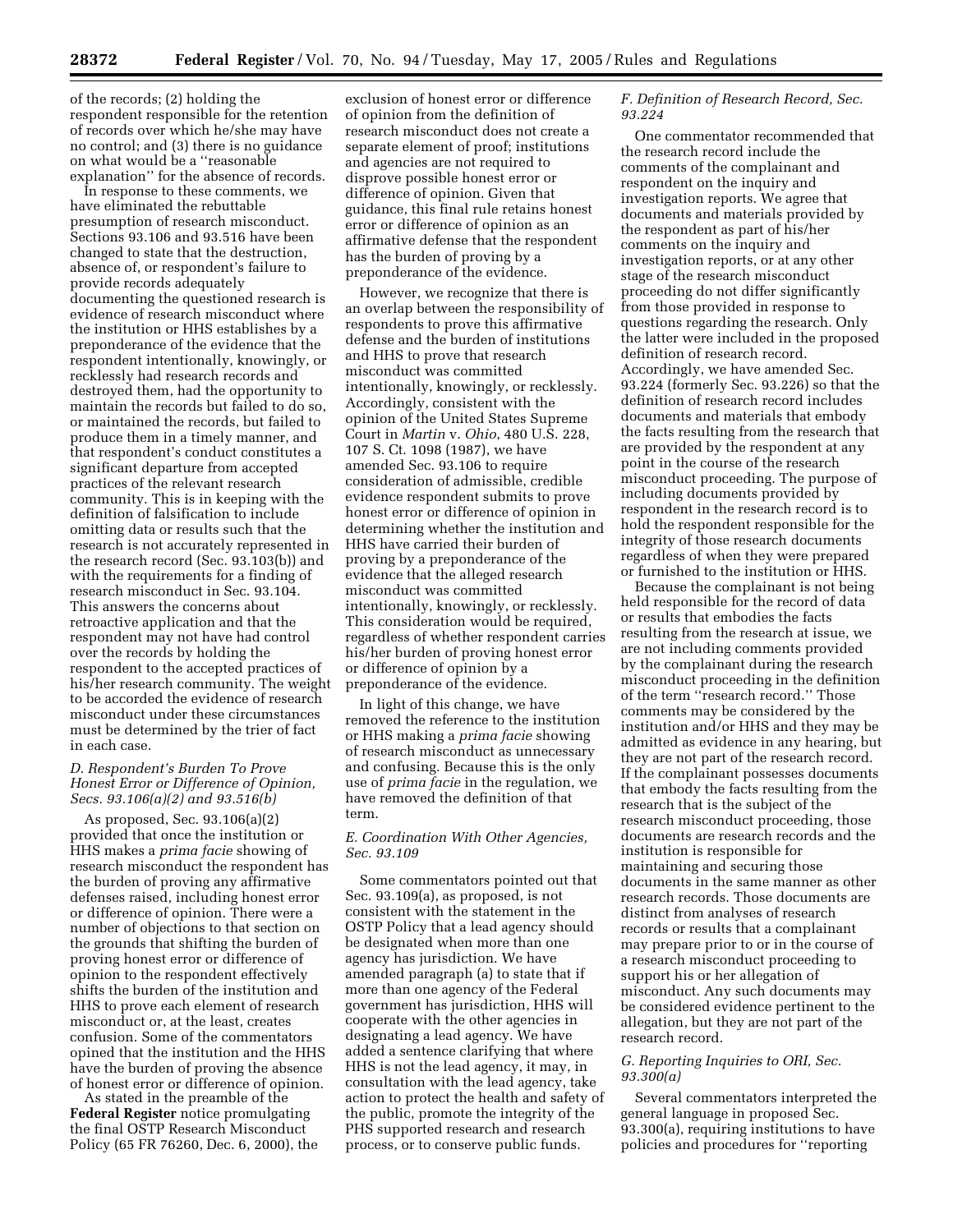inquiries and investigations of alleged research misconduct in compliance with this part," to require the reporting of all inquiries to ORI, contrary to the requirement in Sec. 93.309 for reporting only those inquiries resulting in a finding that an investigation is warranted. We have amended Sec. 93.300(a) to clarify that the institution's policies and procedures must comply with the requirements of the regulation for addressing allegations of research misconduct. This includes the requirements of Sec. 93.309.

It was also recommended that this section be amended to require that the institution's written policies and procedures be provided to the complainant and other interested parties on request. We have added a requirement that the policies and procedures be provided to members of the public upon request to Sec. 93.302(a)(1) because it addresses the availability of the institution's policies and procedures to HHS and ORI upon request.

## *H. Precautions To Protect Against Conflicts of Interest, Secs. 93.300(b) and 93.304(b)*

In response to a general comment that the regulation should ensure that those conducting inquiries and investigations do not have conflicts of interest, we have amended Secs. 93.300(b) and 93.304(b) to require institutions to include precautions against conflicts of interest on the part of those involved in the inquiry or investigation. This expands upon the requirement in Sec. 93.310(f) that institutions take reasonable steps to ensure an impartial investigation, ''including participation of persons with appropriate scientific expertise who do not have unresolved personal, professional, or financial conflicts of interest with those involved with the inquiry or investigation.''

# *I. Reporting of Aggregated Information by Institutions, Sec. 93.302(c)*

Several commentators recommended deletion of proposed Sec. 93.302(c) because its broad language would encompass research misconduct proceedings that are outside the jurisdiction of HHS. We agree with the intent of these comments and have amended this provision to refer to aggregated information on the institution's research misconduct proceedings covered by this part.

## *J. Responsibility for Securing Research Records and Evidence, Secs. 93.305, 93.307(b) and 93.310(d)*

Several commentators recommended that Sec. 93.305 be amended to ensure

that any securing of scientific instruments not interfere with ongoing research. Scientific instruments are included in the definition of ''research record'' in Sec. 93.224 to the extent they are, or contain physical or electronic records of data or results that embody the facts resulting from scientific inquiry. In response to these comments we have added language to paragraphs (a) and (c) of Sec. 93.305, paragraph (b) of Sec. 93.307, and paragraph (d) of Sec. 93.310 permitting institutions to secure copies of data or other research records on shared scientific instruments, so long as those copies are substantially equivalent in evidentiary value to the instruments themselves. It is expected that institutions will exercise discretion in determining whether copies of the data are substantially equivalent in evidentiary value to the instruments themselves, consulting with ORI as the institution determines necessary. The evidentiary value of scientific instruments will vary from case to case. In some cases their value may be dependent upon the manner in which they record data, rather than the data they contain. In those cases, it may be reasonable for the institution to permit continued use of the instrument, so long as it remains available for inspection by those conducting the inquiry and investigation.

## *K. Using a Consortium or Other Entity To Conduct Research Misconduct Proceedings, Sec. 93.306*

One commentator recommended that there should be greater detail regarding the kinds of practice and experience that would qualify an outside entity to conduct research misconduct proceedings, how possible conflicts of interest would be handled, and whose responsibility it would be to determine whether the outside entity is qualified.

The proposed Sec. 93.306 contains a catchall phrase providing that an institution may use a consortium or other entity to conduct research misconduct proceedings, if the institution prefers not to conduct its own proceeding. In light of the incorporation of this broad discretion in the proposed section, we have simplified Sec. 93.306 to provide that an institution may use the services of a consortium or person that the institution reasonably determines to be qualified by practice and experience to conduct research misconduct proceedings. Thus, the institution may decide to use an outside consortium or person for any reason and it determines whether that outside consortium or person is qualified. We have substituted the defined term ''person'' for the term

''entity.'' Any outside person conducting a research misconduct proceeding would be subject to the requirements for precautions against conflicts of interest in Secs. 93.300(b) and 93.304(b).

# *L. Standards for Investigation, Sec. 93.310(g) and (h)*

A number of commentators felt that the provisions of proposed Sec. 93.310(g) and (h) establish a performance standard that cannot be met through the use of the terms ''any'' and ''all.'' We have amended paragraphs (g) and (h) to require, respectively, interviews of each person who has been reasonably identified as having information regarding relevant aspects of the investigation, and the pursuit of all significant issues and leads discovered that are determined relevant to the investigation. The institutions are responsible for making the relevancy determinations that are included in these paragraphs.

# *M. Opportunity To Comment on the Investigation Report and Review the Supporting Evidence, Sec. 93.312(a) and (b)*

One commentator proposed language clarifying the period for the respondent to comment on the investigation report. Another commentator felt that the institution should be required to give the respondent an opportunity to review all research records and evidence upon which the investigation report is based. We believe that clarification of the 30 day period for comment by the respondent and for comment by the complainant, at the discretion of the institution, is needed. We have amended paragraphs (a) and (b) of Sec. 93.312 accordingly. In addition, we have amended paragraph (b) to make it clear that institutions have the discretion to provide the complete investigation report to the complainant for comment or relevant portions of it.

The OSTP Guidelines for Fair and Timely Procedures, Section IV of the Uniform Federal Policy, provide that one of the safeguards for subjects of allegations is reasonable access to the data and other evidence supporting the allegations and the opportunity to respond to the allegations, the supporting evidence and the proposed findings of research misconduct, if any. Consistent with that guidance, we have amended Sec. 93.312(a) to require institutions to give the respondent, concurrently with the draft investigation report, a copy of, or supervised access to, the evidence on which the report is based.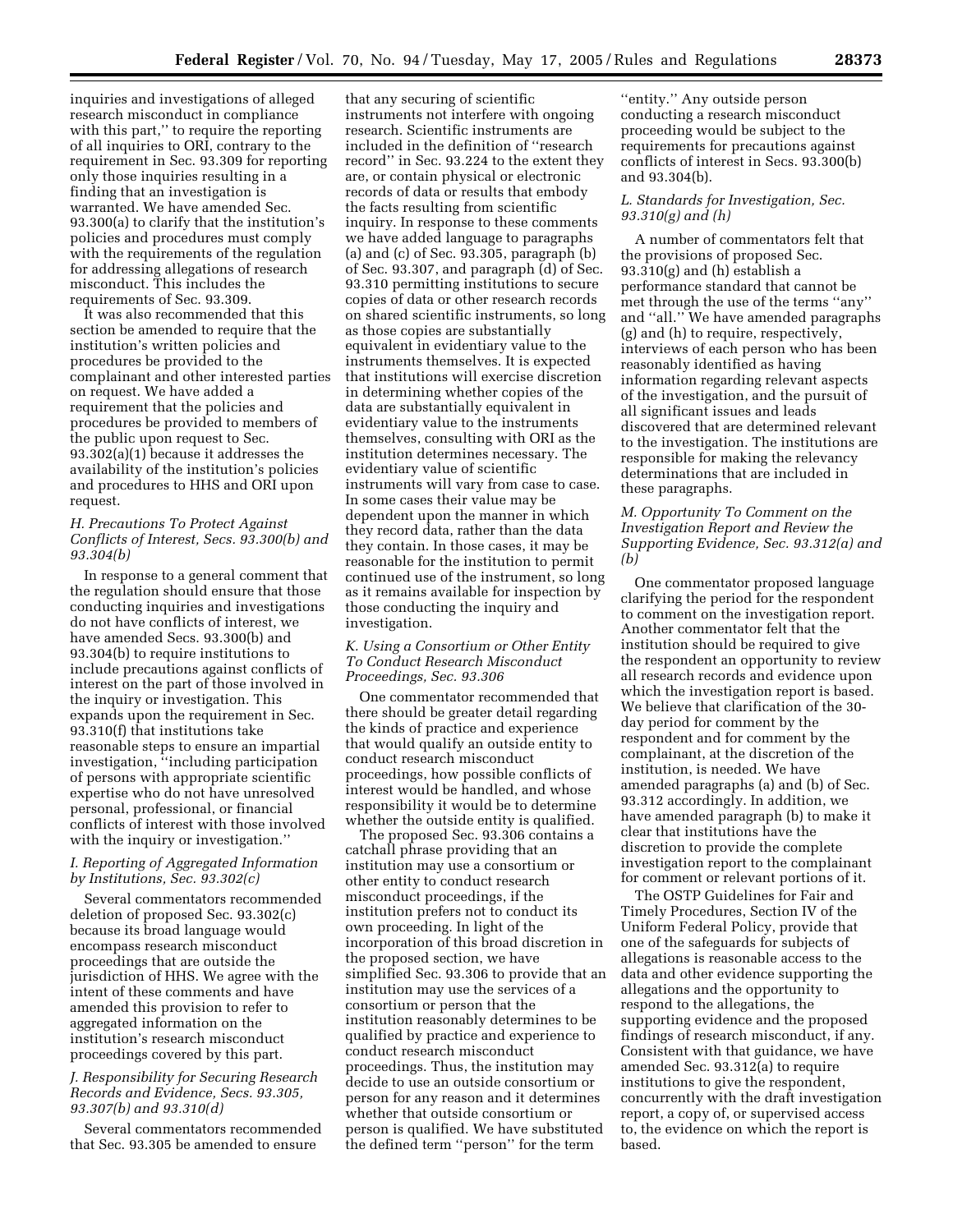# *N. Institutional Appeals, Sec. 93.314(a)*

One commentator requested language clarifying that the 120-day period for completing institutional appeals applies only to appeals from the finding of misconduct, not appeals from personnel actions. We have implemented this comment through the addition of appropriate language to Sec. 93.314(a).

## *O. Completing the Research Misconduct Process, Sec. 93.316*

Several commentators objected to this provision because they interpreted it as requiring that ORI be notified when an inquiry ends in a finding of no misconduct. These commentators recommended that the regulation address the question of whether settlements based on an admission of misconduct are reportable. In response to these comments we have amended Sec. 93.316(a) to require that institutions notify ORI if they plan to close a case at the inquiry, investigation, or appeal stage on the basis that the respondent has admitted research misconduct, a settlement with the respondent has been reached, or for any other reason, except a determination at the inquiry stage that an investigation is not warranted, or a finding of no misconduct at the investigation stage, which must be reported to ORI under Sec. 93.315. We have also changed Sec. 93.316(b) to provide for ORI consultation with the institution on its basis for closing a case, rather than simply reviewing the institution's decision, and expanded the actions ORI may take to include approving or conditionally approving closure of the case and taking compliance action.

# *P. Retention and Custody of Records of the Research Misconduct Proceeding, Sec. 93.317*

There were several objections that the seven-year retention period: (1) Creates storage problems; (2) should not apply to scientific instruments; and (3) is contrary to the 3-year retention period for records relating to grants in OMB Circular A–110. One commentator recommended that the term ''records of research misconduct proceedings'' be defined to include a relevancy standard.

In order to clarify what must be retained, we have added a new paragraph (a) to Sec. 93.317 defining records of research misconduct proceedings by referring to the sections of the regulation that describe what records institutions must prepare in the course of research misconduct proceedings. The definition includes a relevancy standard and requires that an institution document any determination

that records are irrelevant. We have added two exceptions to the requirement for retention of the records for a period of 7 years that is now in paragraph (b) of Sec. 93.317. The institution is not responsible for maintaining the records if they have been transferred to HHS in accordance with paragraph (c), formerly (b), or ORI has advised the institution in writing that it no longer needs to retain the records.

As stated in the preamble of the NPRM (69 FR at 20784) the 7-year retention period is based on concerns that the 3-year period for retaining inquiry records in the current regulation, 42 CFR 50.103(d)(6) is too short to permit HHS or the Department of Justice to investigate potential civil or criminal fraud cases. While the 7-year retention period is potentially burdensome, that burden will fall on a limited number of institutions, 53 according to the Paperwork Reduction Act burden estimate in the preamble to the NPR, and the burden is mitigated by exceptions for transfer of custody to HHS and for a written notification from ORI that the records do not have to be retained by the institution. Upon the effective date of this final rule, the 7 year retention period for records of research misconduct proceedings will supercede the more general requirements for the retention of records relating to grants. We note that the 7 year retention period is consistent with the provision in the HHS general grants administration regulation, 45 CFR 74.53(b)(1) providing that if any review, claim, financial management review, or audit is started during the 3-year retention period, the pertinent records must be retained until all such matters have been resolved and final action taken.

# *Q. ORI Allegation Assessments, Sec. 93.402*

Several commentators recommended requiring that ORI notify the institution of any allegation received by ORI, regardless of how ORI disposes of the allegation. Consistent with this recommendation, we have amended paragraph (d) of Sec. 93.402 to provide that if ORI decides that an inquiry is not warranted, it will close the case and may forward the allegation in accordance with paragraph (e) which provides that allegations not covered by the regulation may be forwarded to the appropriate HHS component, Federal or State agency, institution or other appropriate entity. In deciding whether to forward a specific allegation to the institution, ORI will consider potential confidentiality issues for the

complainant and others. We are open to further dialogue with the research community on this issue.

# *R. Standard for the Assistant Secretary for Health's Review of the ALJ's Decision, Secs. 93.500(d) and 93.523*

One commentator recommended that there be criteria for the Assistant Secretary for Health (ASH) to review the ALJ's decision, similar to the ''arbitrary and capricious, or clearly erroneous'' standard for the HHS debarring official to review the ALJ's decision (paragraph (e) of Sec. 93.500).

In response to this comment, we have added to Sec. 93.523(b) a standard of review for the ASH's review of the decision of the ALJ. The standard of review for the ASH is the same ''arbitrary and capricious or clearly erroneous'' standard that applies to the debarring official's review where debarment or suspension is a recommended HHS administrative action. In addition, we have amended Secs. 93.500 and 93.523 to establish a procedure for the ASH review, clarify the relationship between the ASH review and the debarring official's decision on recommended debarment or suspension actions, and identify what constitutes the final HHS action. The Assistant Secretary for Health notifies the parties of an intention to review the ALJ's recommended decision within 30 days after service of the recommended decision. Upon review, the ASH may modify or reject the decision in whole or in part after determining it, or the part modified or rejected, to be arbitrary and capricious or clearly erroneous. If the ASH does not notify the parties of an intent to review the recommended decision within the 30-day period, that decision becomes final and constitutes the final HHS action, unless debarment or suspension is an administrative action recommended in the decision. If debarment or suspension is a recommended HHS action either in a decision of the ALJ that the ASH does not review, or in the decision of the ASH after review, the decision constitutes proposed findings of fact to the HHS debarring official.

As noted in the discussion of changes not based on comments, we have amended several sections to ensure that the Assistant Secretary for Health cannot be responsible both for making findings of research misconduct and for reviewing the ALJ's recommended decision on those findings, if respondent contests the findings by requesting a hearing. ORI will be responsible for making those findings, consistent with its responsibilities as the reviewer of institutional findings of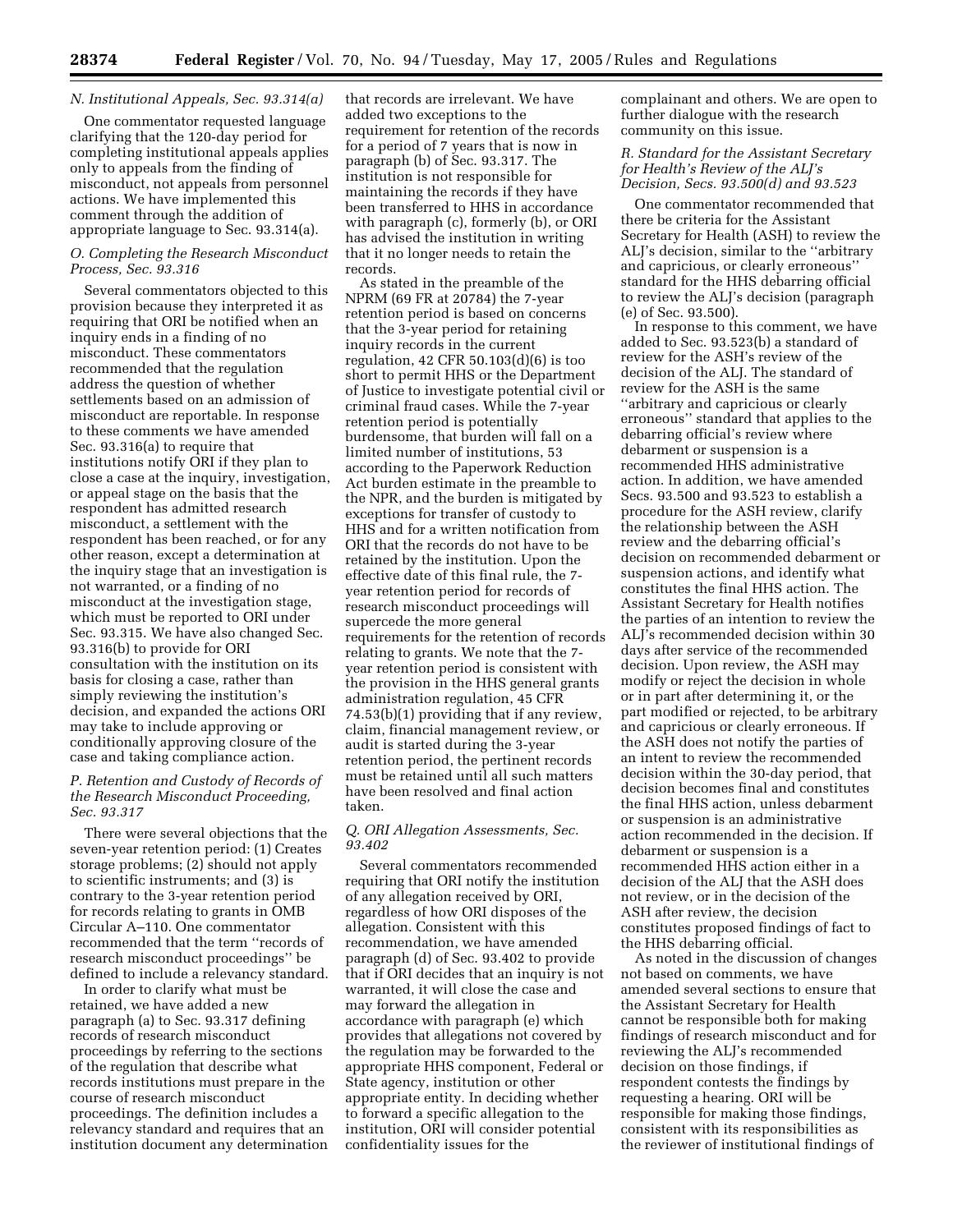research misconduct and as a party to any hearing on those findings. This maintains the separation between investigation and adjudication, because any inquiry or investigation would be conducted by the institution, or if conducted by HHS, it would not be conducted by ORI (Sec. 93.400(a)(4)).

# *S. Extension for Good Cause To Supplement the Hearing Request, Sec. 93.501(d)*

One commentator recommended that the 30-day limit for supplementing the hearing request be measured from notification of the appointment of the ALJ, rather than from receipt of the charge letter. The commentator notes that the ALJ may not be appointed within 30 days after receipt of the charge letter and recommends an amendment providing that the ALJ may grant an additional period of no more than 60 days from the respondent's receipt of notification of the appointment of the ALJ. This comment makes a good point, but 60 days from notice of the appointment of the ALJ is too long a period, given that there may be an additional 30 days for appointment of the ALJ after the request for a hearing is filed. Thus, we have amended paragraph (d) to provide that after receiving notification of the appointment of the ALJ, the respondent has 10 days to file with the ALJ a proposal for supplementation of the hearing request that includes a showing of good cause for supplementation. Note that this 10-day period is consistent with the period for responding to a motion in Sec. 93.510(c) and that in accordance with Sec. 93.509(d), the ALJ may modify the 10-day period for good cause shown.

# *T. Role of Scientific Expert Appointed by ALJ, Sec. 93.502*

It was recommended that advice of the scientific expert appointed to advise the ALJ be part of the record and available to both parties. It was further recommended that the scientific expert be available for questioning by the parties. Another commentator recommended specific guidance in the regulation to assist ALJs in retaining appropriate scientific expertise. Another commentator felt that the appointment of an expert to assist the ALJ should be mandatory in every case, while others felt such an appointment should be mandatory in those cases involving complex scientific, medical or technical issues. For the reasons explained below under the heading, ''Significant Comments Not Resulting in Changes,'' we are not requiring the appointment of an expert to assist the ALJ in every case.

The proposed Sec. 93.502 provides some guidance on the selection of scientific and technical experts by requiring that they have appropriate expertise to assist the ALJ in evaluating scientific or technical issues related to the HHS findings of research misconduct. Furthermore, experts may not have real or apparent conflicts of interest, or as added in this final rule, bias or prejudice that might reasonably impair their objectivity in the proceeding.

In paragraph (b)(1) of Sec. 93.502 of this final rule we are providing further guidance on the selection of an expert to advise the ALJ. Upon a motion by the ALJ or one of the parties to appoint an expert to advise the ALJ, the ALJ must permit the parties to submit nominations. If such a motion is made by a party, the ALJ must appoint an expert, either: (1) The expert, if any, who is agreeable to both parties and found to be qualified by the ALJ; or, (2) if the parties cannot agree upon an expert, the expert chosen by the ALJ.

These provisions will ensure the selection of well-qualified experts, minimize disputes, speed the appointment process by providing precise procedural rules, and enhance fairness by providing for greater involvement of the parties in the process.

Consistent with the greater involvement of the parties in the selection of the expert and with the comment recommending a more formalized process for the expert to provide advice, we are adding Sec. 93.502((b)(2) to clarify the role of the expert appointed by the ALJ. The ALJ may seek advice from the appointed expert at any time during the discovery or hearing phase of the proceeding. Advice must be provided in the form of a written report, containing the expert's background and qualifications, which is served upon the parties. The report and the expert's qualifications and advice may be challenged by the parties in the form of a motion or through testimony of the parties' own experts, unless the ALJ determines such testimony to be inadmissible in accordance with Sec. 93.519, or that such testimony would unduly delay the proceeding. In this manner, the report and any comment on it would be part of the record. These procedures will greatly enhance the detail and quality of the expert advice available for consideration by the ALJ and provide greater transparency and confidence to the scientific community on the expertise provided to the ALJ.

#### **II. Changes Not Based on Comments**

## *A. Grandfather Exception to Six Year Limitation on Receipt of Misconduct Allegations, Sec. 93.105(b)(3)*

We have changed the condition for the grandfather exception from ''had the allegation of research misconduct under review or investigation on the effective date of this regulation'' to ''had received the allegation of research misconduct before the effective date of this part.'' This makes the condition for the grandfather exception consistent with the event that tolls the running of the six-year limitation: the receipt of the misconduct allegation by the institution or HHS.

# *B. Confidentiality, 93.108*

Consistent with longstanding practice and with Sec. 93.403, we have added a provision to clarify that ORI is within the category of those who need to know the identity of the respondent and complainant and that an institution may not invoke confidentiality to withhold that information from ORI as it conducts its review under Sec. 93.403.

## *C. Definition of Deciding Official, Sec. 93.207, and Authority of ORI, Sec. 93.400.*

To ensure that the Assistant Secretary for Health is not responsible for both making findings of research misconduct and for reviewing the recommended decision of the ALJ on those findings if respondent contests the findings by requesting a hearing, Sec. 93.400 has been amended to give ORI the authority to make findings of research misconduct. That section and Sec. 93.404 have also been amended to clarify that ORI proposes administrative actions to HHS (defined as the Secretary or his delegate) and upon HHS approval, proceeds to implement those proposed actions in accordance with the procedures in the regulation. Accordingly, the definition of, and references to the term ''deciding official'' have been deleted. Giving ORI the responsibility for making findings of research misconduct is consistent with its responsibilities for reviewing institutional findings of research misconduct and for defending those findings if the respondent challenges them. This change will maintain the separation between investigation and adjudication, because ORI will not conduct any inquiry or investigation on behalf of HHS.

These changes have necessitated changing references to HHS and ORI and other clarifying changes in Secs. 93.403–406, 93.411, 93.500–501, 93.503, and 93.516–517. As provided in Sec.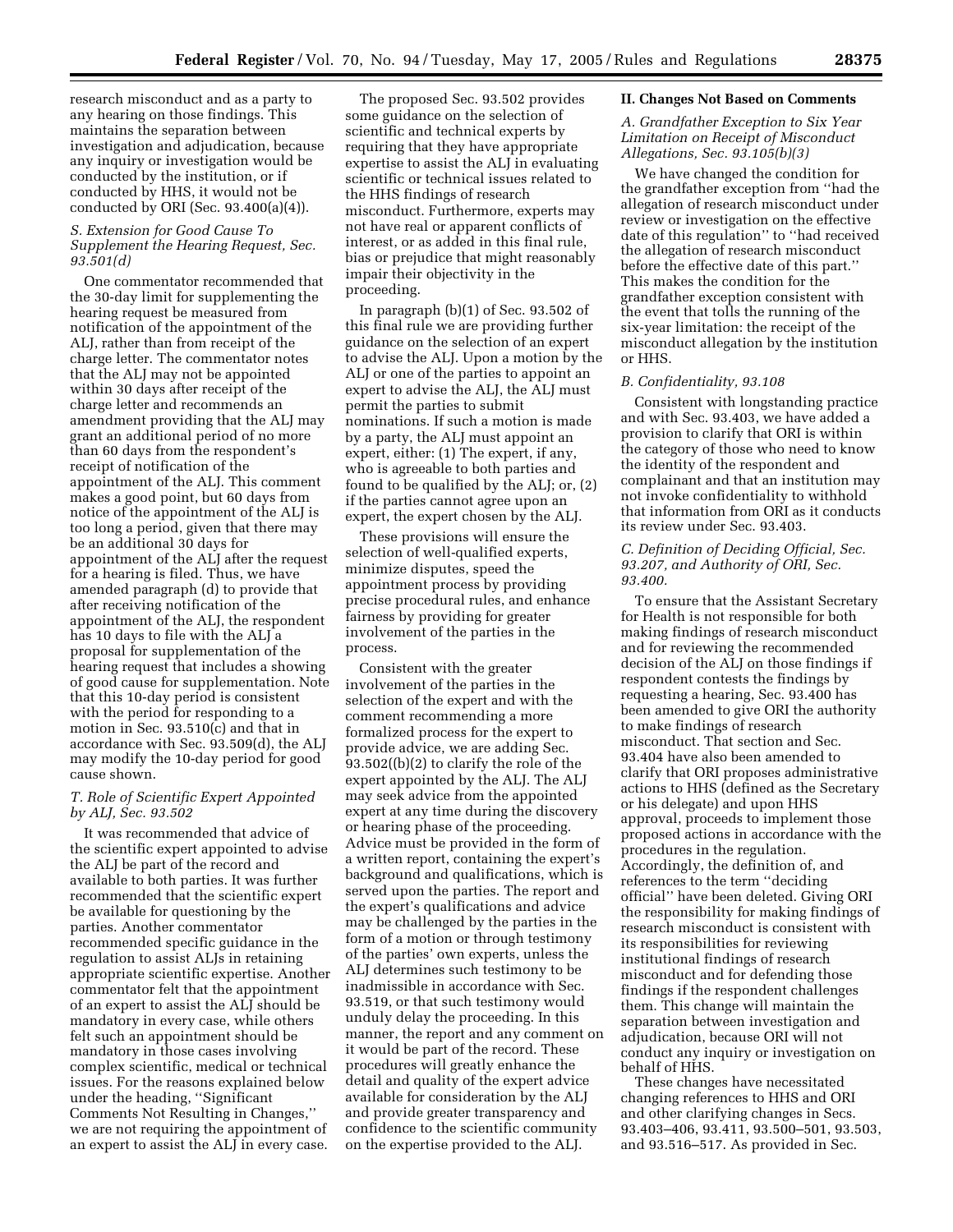93.406, the ORI finding of research misconduct is the final HHS action only if the respondent does not contest the charge letter within the prescribed period. The administrative actions, proposed by ORI and approved by HHS, become final in the same manner, except that the debarring official's decision is the final HHS action on any debarment or suspension action.

## *C. Definition of Good Faith, Sec. 93.210*

Under Secs. 93.227 and 93.300(d), committee members are protected against retaliation for good faith cooperation with a research misconduct proceeding. As proposed, Sec. 93.211 (now Sec. 93.210) defined ''good faith'' for complainants and witnesses, but not for committee members. We have added such a definition, stating that a committee member acts in good faith if he/she cooperates with the research misconduct proceeding by carrying out the duties assigned impartially for the purpose of helping an institution meet its responsibilities under this regulation. A committee member does not act in good faith if his/her acts or omissions on the committee are dishonest or influenced by personal, professional, or financial conflicts of interest with those involved in the research misconduct proceeding.

# *D. Definition of Institutional Member, Sec. 93.214*

We have added more examples of institutional members.

# *E. Institutional Policies and Procedures—Reporting the Opening of an Investigation, Sec. 93.304(d)*

We have simplified the date for institutions to report the opening of investigations to ORI. This report must be made on or before the date on which the investigation begins. Institutions are encouraged to report the opening of an investigation to ORI as promptly as possible after the decision to open an investigation is made.

# *F. Taking Custody of and Securing Records at the Beginning of an Inquiry, Sec. 93.307(b)*

We have added a requirement that on or before the date on which the respondent is notified of the inquiry, or the inquiry begins, whichever is earlier, the institution must, to the extent it has not already done so, promptly take all reasonable and practical steps to obtain custody of all the research records and evidence needed to conduct the research misconduct proceeding, inventory the records and evidence and sequester them in a secure manner, except that where the research records

or evidence encompass scientific instruments shared by a number of users, custody may be limited to copies of the data or evidence on such instruments, so long as those copies are substantially equivalent to the evidentiary value of the instruments. This is consistent with the identical requirements that become applicable when the institution notifies the respondent of the allegation and when the respondent is notified of an investigation. (Secs. 93.305(a) and 93.310(d)). These requirements are necessary because of the potential for the destruction or alteration of the research records. To minimize that potential, an institution should take custody of the records whenever it has reason to believe that the records may be subject to alteration or destruction because of an allegation or potential allegation of research misconduct. This may protect the respondent, as well as the institution.

# *G. Interaction With Other Offices, Sec. 93.401*

To accurately reflect ORI's authority and practices, we have expanded this section to authorize ORI to provide expertise and assistance to the Department of Justice, the HHS Inspector General, PHS and other Federal offices, and State or local offices involved in investigating or otherwise pursuing research misconduct allegations or related matters.

# *H. Procedures for Debarment or Suspension Actions Based on Misconduct Findings, Secs. 93.405, 93.500–501, 93.503 and 93.523.*

We have amended these sections to clarify the relationship between the regulations governing debarment and suspension and the procedures in subpart E for contesting ORI findings of research misconduct and proposed HHS administrative actions. Section 93.500(d) (comparable to Sec. 93.500(c) of the NPRM) explains that the procedures under subpart E provide the notification, opportunity to contest and fact finding required under the HHS regulation governing debarment and suspension. Consistent with that regulation, the debarring official provides notification of the proposed debarment or suspension as part of the charge letter (Sec. 93.405(a)) and makes the final decision on debarment and suspension actions whether that decision is based upon respondent's failure to contest the charge letter (Secs. 93.406, 93.501(a) and 93.503(c)), the decision of the ALJ, or the decision of the ALJ as modified by the Assistant

Secretary for Health (Secs. 93.500(c) and 93.523(b) and (c)).

# *I. HHS Administrative Action— Recovery of Funds, Sec. 93.407(b)*

We have clarified what funds HHS may seek to recover in connection with a finding of research misconduct by amending Sec. 93.407(b) to refer to the potential recovery of PHS funds spent in support of activities that involved research misconduct.

#### *J. Appointment of the ALJ—Description of Functions, Sec. 93.502(a)*

We have amended Sec. 93.502(a) to describe the functions of the ALJ more completely.

# *K. Limits on the Authority of the ALJ, Sec. 93.506(a) and (c)*

We have added references in Secs. 93.506(a) and (c) stating that the ALJ does not have the authority to find invalid or refuse to follow Federal statutes or regulations, Secretarial delegations of authority, or HHS policies. This is consistent with a similar provision in the regulation upon which the research misconduct hearing process is based, 42 CFR part 1005, which governs the hearing process for OIG exclusion of health care providers.

# *L. Actions for Violating an Order or Disruptive Conduct, Sec. 93.515(b)(6)*

We have changed ''taking a negative inference from the absence of research records, documents, or other information'' to ''drawing the inference that spoliated evidence was unfavorable to the party responsible for its spoliation.'' This change is intended to clarify the nature of the negative inference that may be reached by the ALJ and distinguish the spoliation of evidence during or in anticipation of the hearing, from the absence or destruction of records that may be evidence of research misconduct. In this context, spoliation has essentially the same meaning as is accepted by Federal courts, *i.e.*, the destruction or significant alteration of evidence during or in anticipation of the hearing.

#### *M. Corrections and Minor Changes*

In addition to the significant changes not based on comments described above, we have made changes to: (1) Correct errors, such as references to PHS rather than HHS, or to a hearing officer, rather than the ALJ; (2) use uniform language in describing the same condition or event in different sections of the regulation; (3) adding citations to other sections, where appropriate, to make cross-references more concise and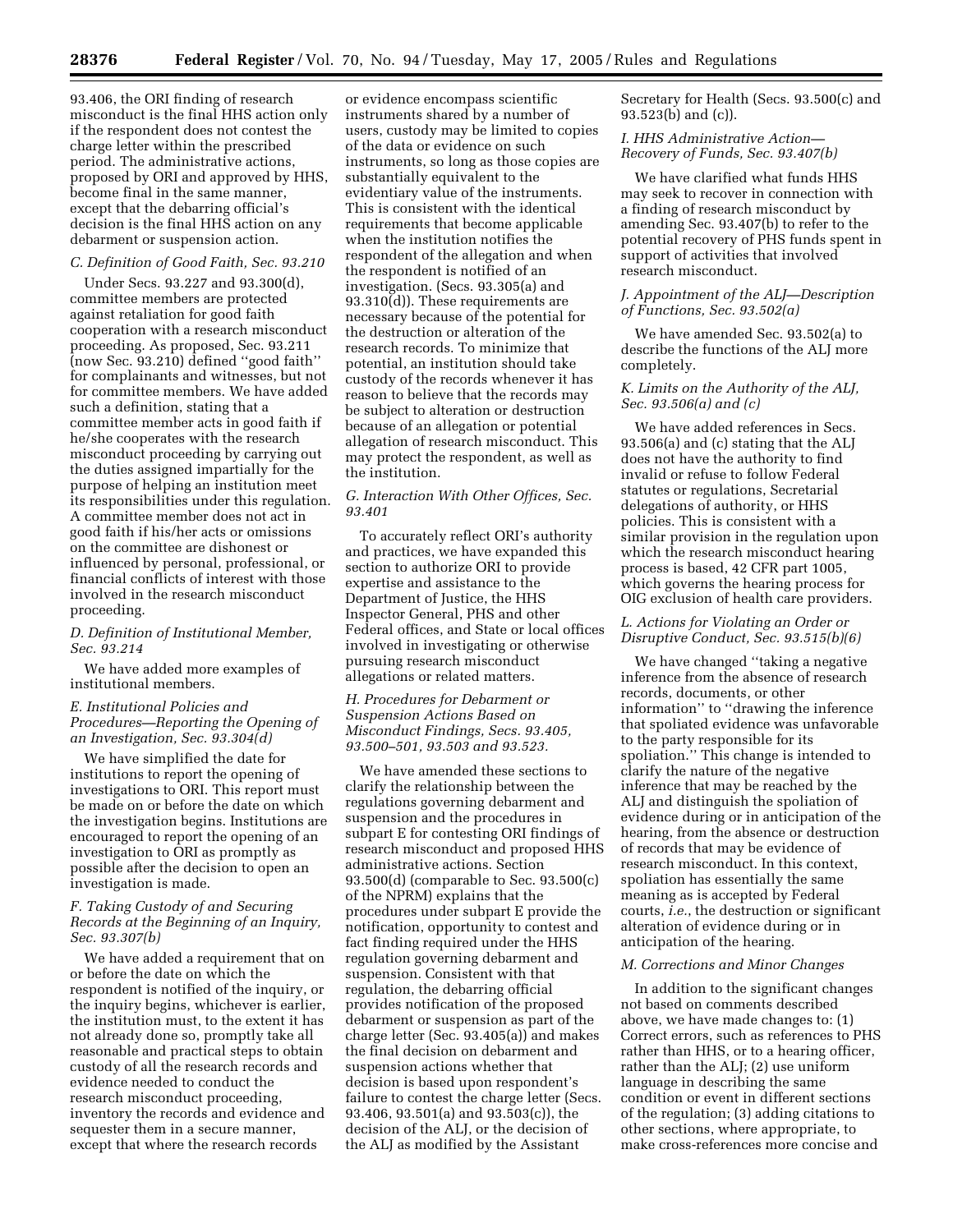technically correct; and (4) use plain, and more precise language.

# **III. Significant Comments Not Resulting in Changes**

*A. Definition of Research Misconduct, Sec. 93.103* 

Although most commentators supported the new definition of research misconduct, there were a number of comments recommending changes, including that: (1) The definition should be based on deception; (2) the definition of falsification is inadequate because it does not cover the nonexperimental manipulation of human or animal subjects with the goal of influencing research results, or bias in the coding of qualitative data; (3) the definition of plagiarism should expressly exclude authorship and credit disputes; and (4) the definition of misconduct should be expanded to include negligent and intentional mistreatment of animals.

As explained in the preamble of the NPRM, the proposed definition of research misconduct, which is included in this final rule without change, includes OSTP's description of ''fabrication, falsification, and plagiarism.'' That description is clear and sufficiently concrete to provide the basis for reasonable determinations of whether research misconduct has occurred and whether the misconduct was intentional, knowing, or reckless. Given the careful consideration that has been given to this definition and the value of a uniform government-wide definition, we are adopting the definition as it was proposed. We note that the nonexperimental manipulation of human or animal subjects to influence the research results would appear to be a manipulation of research materials or processes within the intendment of the definition of falsification.

## *B. Confidentiality, Secs. 93.108, 93.300(e) and 93.304(a)*

Several commentators recommended including witnesses and committee members and strengthening the confidentiality protections to provide the same protections as the OSTP Policy. Other commentators recommended that: (1) The rule give examples of what disclosures are limited and state when an institution is free to announce the results of an investigation to scientific journals; (2) the identity of the complainant and his/ her statement be disclosed to the respondent; and (3) that the sanctions for a violation of confidentiality be specified.

We have not changed Sec. 93.108 or the other provisions requiring institutions to provide confidentiality to respondents, complainants, and research subjects who are identifiable from research records or evidence. We believe these provisions provide the same protections as the OSTP policy. Institutions have considerable discretion in implementing the confidentiality protections and are free to extend them to witnesses and committee members. However, consistent with the limitation of the OSTP confidentiality provision to complainants and respondents, we are not requiring that they do so.

## *C. Definition of Allegation—Inclusion of Oral Allegations, Sec. 93.201*

Several commentators objected to the inclusion of oral allegations in the definition of the term ''allegation.'' Although, the current PHS regulation at 42 CFR part 50, subpart A, does not define the term allegation, it has been longstanding ORI practice to accept oral allegations, including oral, anonymous allegations. Experience has shown that oral allegations may contain relatively complete information, but if they do not, they are often followed by more complete allegations, or lead to more complete information.

The definition of allegation must be considered in the context of the criteria warranting an inquiry. Under Sec. 93.307(a), an inquiry is warranted if the allegation: (1) Falls within the definition of research misconduct; (2) involves PHS supported biomedical or behavioral research, research training, or activities related to that research or research training; and (3) is sufficiently credible and specific so that potential evidence of research misconduct may be identified. Information sufficient to make these determinations can be transmitted orally. If such information is not transmitted orally or by other means, the institution cannot initiate an inquiry based upon the oral allegation. Under Sec. 93.300(b), an institution is obligated to respond to each allegation of research misconduct involving PHS supported biomedical or behavioral research, research training or activities related to that research or research training. The response must consist of assessing the allegation to determine if the criteria for initiating an inquiry are met and should consist of reasonable efforts to obtain further information about the allegation. We do not believe these are unreasonable burdens in response to oral allegations, particularly since oral allegations can, and have conveyed information leading to findings of research misconduct that

have protected the integrity of PHS supported research. We also note that the Offices of the Inspector General at various Federal agencies routinely accept oral and anonymous allegations in their pursuit of fraud, waste, and abuse.

# *D. Definition of Research Record, Sec. 93.226*

We did not make any changes in this section in response to comments that the inclusion of oral presentations will inhibit open scientific discourse and objections to the interpretation of ''data and results'' to include computers and scientific equipment. The definition of ''research record'' is consistent with the definition of that term in the OSTP Policy. Oral presentations are a widely accepted method of conveying scientific information and research results. There is no logical reason why scientists should be permitted to falsify, fabricate, and plagiarize PHS supported biomedical and behavioral research, research training and activities related to that research and research training in oral presentations. The interpretation of the OSTP definition to include computers and scientific instruments is reasonable and consistent with the wording of the definition. Laboratory records, ''both physical and electronic,'' are covered in the OSTP definition. Computers and scientific instruments contain electronic records. As explained above, we have made changes to clarify that if those electronic records can be extracted from the computer or instrument without change and recorded for later use, the computer or instrument need not be retained as the repository of the record.

# *E. Definition of Retaliation, Sec. 93.226; Protection From Retaliation Secs. 93.300(d) and 93.304(l)*

One commentator recommended that the definition be amended to include retaliation against the respondent for his/her efforts to defend against the charges of research misconduct. The proposed definition would not include action resulting from research misconduct proceedings or personnel actions. It was also recommended that Secs. 93.300(d) and 93.304(l) be amended to require institutions to protect respondents from retaliation by referring to ''all participants.''

The purpose of the retaliation provision is to encourage researchers to come forward with good faith allegations of research misconduct and to encourage good faith cooperation with a research misconduct proceeding. In ORI's experience, there has been no showing of a need to protect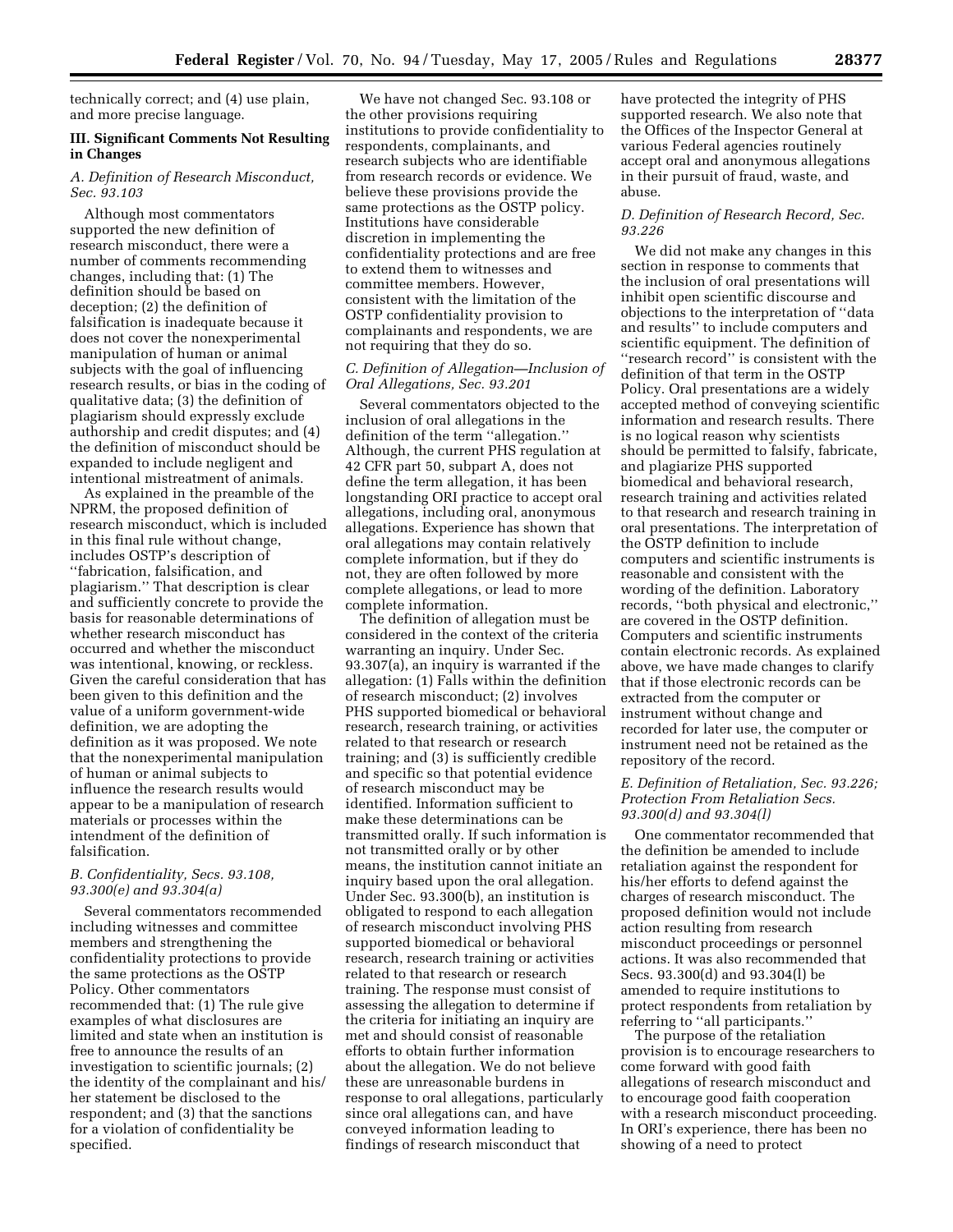respondents from retaliation in order to ensure they will take steps to defend against an allegation of misconduct. In contrast, experience has shown a need to restore the reputations of respondents where there is a finding of no misconduct and Sec. 93.304(k) requires institutions to do that. If a need to protect respondents from retaliation is shown, institutions have broad discretion under the rule to address that situation on a case-by-case basis or adopt a policy to remedy the problem.

# *F. Responsibility of Institutions To Foster Responsible Conduct of Research, Sec. 93.300(c)*

Several commentators objected to the requirement that institutions foster a research environment that promotes the responsible conduct of research, arguing that it is beyond the scope of a regulation on research misconduct. One letter, signed by four separate organizations, stated: ''Though responsible conduct of research is clearly an imperative that our institutions embrace, the nature of the general research environment and the promotion of the responsible conduct of research are not tied only to research misconduct as ORI staff have asserted in many venues, and, as a consequence, should not be linked in this particular policy.''

These commentators are reading too much into this provision. This is not a requirement for institutions to establish a new program for the responsible conduct of research. Rather, this provision appropriately updates the language of the current regulation requiring institutions to foster a research environment that discourages misconduct in all research and deals forthrightly with possible misconduct associated with research for which PHS funds have been provided or requested (42 CFR 50.105). The new provision recognizes the continuing importance of the responsible conduct of research to competent research that is free of any research misconduct. As stated by the Institute of Medicine (IOM) in its 2002 report, Integrity in Scientific Research: Creating an Environment That Promotes Responsible Conduct, ''instruction in the responsible conduct of research need not be driven by federal mandates, for it derives from a premise fundamental to doing science: the responsible conduct of research is not distinct from research; on the contrary, competency in research encompasses the responsible conduct of that research and the capacity for ethical decisionmaking.'' (Report at p. 9). In the context of this regulation, the directive in Sec. 93.300(c) to foster a research

environment that promotes the responsible conduct of research means an environment that promotes competent, ethical research that is free of misconduct. This is directly related to the purposes of the regulation to establish the responsibilities of institutions in responding to research misconduct issues and to promote the integrity of PHS supported research and the research process (Sec. 93.101).

## *G. Responsibility for Maintenance of Research Records and Evidence, Sec. 93.305*

One commentator recommended that this section be amended to require the prompt return to the respondent of records that, upon inventory, are found not to be relevant to the misconduct proceeding. Paragraph (a) of Sec. 93.305 requires the institution to obtain custody of all records and evidence needed to conduct the research misconduct proceeding. That requirement would not extend to records that are reasonably determined by the institution not to be needed to conduct the proceeding. We believe the imposition of an affirmative duty to return records that are determined to be irrelevant could adversely affect inquiries and investigations, because experience has shown that research misconduct proceedings are better served by broadly securing all records thought to be relevant. The respondent is protected by paragraph (b) of Sec. 93.305 under which he/she may obtain copies of the records or reasonable, supervised access.

# *H. Institutional Inquiry—Consideration of Honest Error or Difference of Opinion, Sec. 93.307*

Several commentators recommended amending this section to impose an affirmative burden on institutions to assess whether honest error or difference of opinion exempts the allegation from consideration as research misconduct.

As noted earlier in this supplementary information, we have concluded that honest error or difference of opinion is an affirmative defense based on the statement in the preamble of the OSTP final rule that institutions and agencies are not required to disprove possible honest error or difference of opinion in order to make a finding of research misconduct. However, because of the overlap between this affirmative defense and the responsibility of institutions and HHS to prove that the alleged research misconduct was committed intentionally, knowingly, or recklessly, evidence of honest error or difference of

opinion is to be considered in determining whether the institutions and HHS have met their burden of proving that element, a prerequisite to a finding of research misconduct.

Under Sec. 93.307(c), the purpose of an inquiry is to conduct an initial review of the evidence to determine if an investigation is warranted. An investigation is warranted under Sec. 93.307(d) if: (1) There is a reasonable basis for concluding that the allegation involves PHS supported research, research training, or activities related to that research or research training and falls within the definition of research misconduct, and (2) preliminary information-gathering and fact-finding from the inquiry indicates that the allegation may have substance. It is important to note that possible honest error or difference of opinion goes to the issue of whether the alleged research misconduct was committed intentionally, knowingly, or recklessly, not whether the allegation involves fabrication, falsification, or plagiarism. A finding that the research misconduct is conducted intentionally, knowingly, or reckless is necessary for a finding of research misconduct; a finding that is not made until the investigation is completed, absent an admission at an earlier stage.

Given this fact, and the preliminary nature of the fact finding at the inquiry stage, it would be appropriate for the inquiry report to note if there is possible evidence of honest error or difference of opinion for consideration in the investigation, but it would be inappropriate for the inquiry report to conclude, on the basis of an initial review of the evidence of honest error or difference of opinion, that the allegation should be dismissed. The determination of whether the alleged misconduct is intentional, knowing, or reckless, including consideration of evidence of honest error or difference of opinion, should be made at the investigation stage, following a complete review of the evidence. As noted in the preamble of the OSTP final policy, institutions and HHS do not have the burden of disproving possible honest error or differences of opinion.

#### *I. Institutional Investigation, Sec. 93.310 and Investigation Time Limits, Sec. 93.311*

Some commentators recommended that complainants be given a right to participate in the process. As explained in the preamble of the NPRM, complainants are witnesses in that they do not control or direct the process, do not have special access to evidence, except as determined by the institution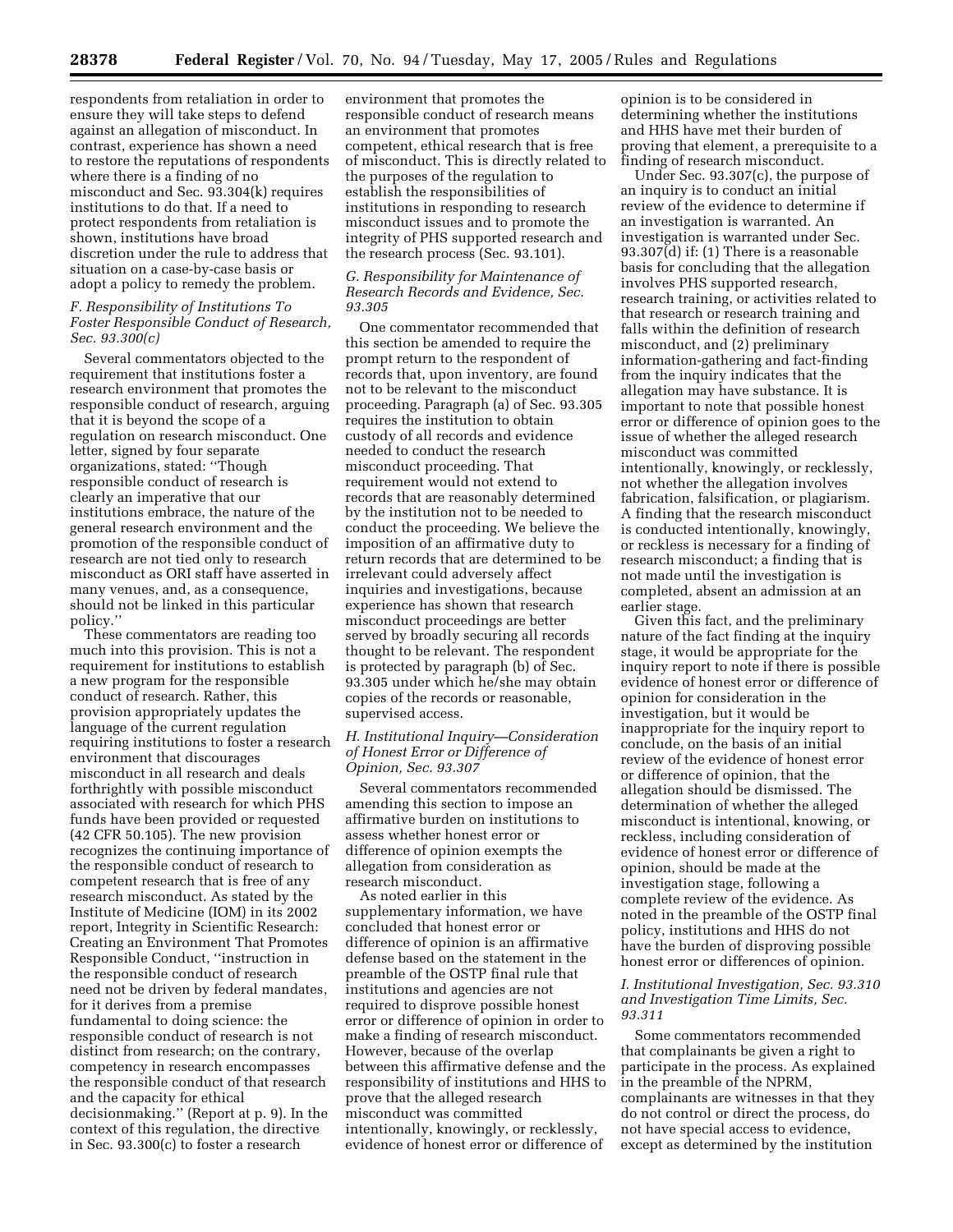or ORI, and do not act as decision makers. This ensures that the institution will carry out its responsibility under Sec. 93.310(f) to conduct investigations that are fair.

Other commentators felt that the respondent should have an explicit right to review and comment on evidence and cross-examine witnesses at the investigation stage, and the right to request an extension of time for conducting the investigation. The proposed regulation requires that: (1) Where appropriate, the respondent be given copies of, or reasonable, supervised access to the research records secured by the institution on or before the date it notifies the respondent of the allegation, inquiry or investigation (Sec. 93.305(b)); (2) the respondent be notified in writing of the allegations before the investigation begins (Sec. 93.310(c)); (3) the institution interview the respondent and any witnesses he/she identifies who may have substantive information regarding any relevant aspects of the investigation (Sec. 93.310(g)); and (4) the respondent be given 30 days to review and comment on the investigation report (Sec. 93.312). These provisions have been retained and, as noted above, we have added to this final rule a requirement that respondent be given copies of, or supervised access to the evidence supporting the investigation report, concurrent with the period for comment. We believe these requirements ensure that the respondent will have a fair opportunity to present relevant evidence during the research misconduct proceeding, particularly when viewed in the context of the respondent's right to contest any HHS findings of research misconduct and proposed administrative sanctions before an ALJ. It is important to note that the final rule does not prohibit institutions from giving respondents greater rights during the investigation, so long as they do not contravene HHS requirements; the rule establishes a floor for their participation.

# *J. Appointment of the ALJ and Scientific Expert, Sec. 93.502*

Two scientific societies objected to the ALJ provision, recommending that the current three member adjudication panel be retained. Another scientific society raised concerns about the extent to which scientists would be involved in the process, if they were not part of the adjudication panel (these concerns have been addressed through the changes in this section discussed above) and four associations supported the ALJ provision, provided that scientific or technical experts are required to

participate in those cases involving complex scientific, medical or technical issues. As stated in the preamble of the NPRM, we believe that the change to a single decisionmaker will substantially improve and simplify the process for all parties. The change provides a process similar to Medicare and State health care program exclusion cases brought by the Office of the Inspector General (OIG), which have similar impacts on the reputations of the respondents. This process is also consistent with Recommendation 92–7 of the Administrative Conference of the United States that ALJs should hear and decide cases involving the imposition of sanctions having a substantial economic effect. Use of an ALJ with ready access to scientific and technical expertise, rather than multiple decision makers, will streamline the process without compromising the quality of decisions that are dependent upon resolution of scientific, medical, or technical issues.

In addition to the comments recommending mandatory appointment of an expert in complex cases, another commentator recommended that the ALJ be required to appoint a scientific or technical expert to assist the ALJ in every case, rather than the ALJ being authorized to appoint such an expert and being required to appoint such an expert upon the request of one of the parties, as proposed in the NPRM. We are not changing the provision to require the appointment of an expert in every case or in all cases involving complex issues. We believe that such a rigid requirement is not needed to ensure fairness. In complex cases, it will always be in the interest of at least one of the parties to ensure that the ALJ fully understands the issues by requesting the appointment of an expert. Upon such a request, the appointment of an expert is mandatory. Furthermore, the ALJ, who is in the best position to assess the complexity of the case in light of his/her own knowledge and training, may appoint an expert in the absence of any motion by a party. The self-interest of the parties and the duty of the ALJ to exercise his/her discretion to provide a fair hearing should ensure that an expert is appointed where necessary to ensure fairness. We will closely monitor the appointment of experts in future hearings and, if problems are apparent, consider amending the regulations to compel the appointment of an expert in order to ensure that the ALJ will have the benefit of expert advice in cases involving complex issues.

## **IV. General Issues and Requests for Clarification**

Several general comments and requests for clarification are addressed in the following question and answer format.

**Q.** Is the detail in the final rule contrary to the goal of the OSTP Federal Policy on Research Misconduct to provide a more uniform Federal-wide approach?

**A.** No, the final rule is consistent with the OSTP Federal Policy. As stated elsewhere in this Supplementary Information we have made some changes in order to adhere more closely to the Federal Policy and refused to make other changes that would have been inconsistent with the Federal Policy. The Supplementary Information section of the Notice of Proposed Rulemaking (69 FR 20778, 20780 (April 16, 2004)) explained that the proposed rule contained more detail than the existing rule because institutions had over the years asked for more detailed guidance and that detailed guidance would ensure thorough and fair inquiries and investigations and greater accountability on the part of all participants in research misconduct proceedings. Similarly, it was explained that the more detailed hearing process was being proposed in response to concerns that the current informal procedures lack the consistency and clarity provided by binding rules of procedure for other types of cases. Thus, the detail in the final rule is necessary to ensure more uniformity among the various institutions that will be conducting research misconduct proceedings and to ensure fair, uniform procedures for the benefit of respondents. The detail in the proposed rule, which is retained in this final rule, is entirely consistent with the goals of the OSTP Federal Policy to provide for fair and timely procedures and to strive for uniformity in implementation.

**Q.** How should institutions deal with bad faith allegations?

**A.** The final rule, Sec. 93.300(d), requires institutions to take all reasonable and practical steps to protect the positions and reputations of good faith complainants and protect them from retaliation by respondents and other institutional members. By negative implication, such steps are not required for bad faith complainants. Bad faith complainants are those who, under the definition of ''good faith'' in Sec. 93.210, do not have a belief in the truth of their allegation that a reasonable person in the complainant's position could have based on the information known to the complainant at the time.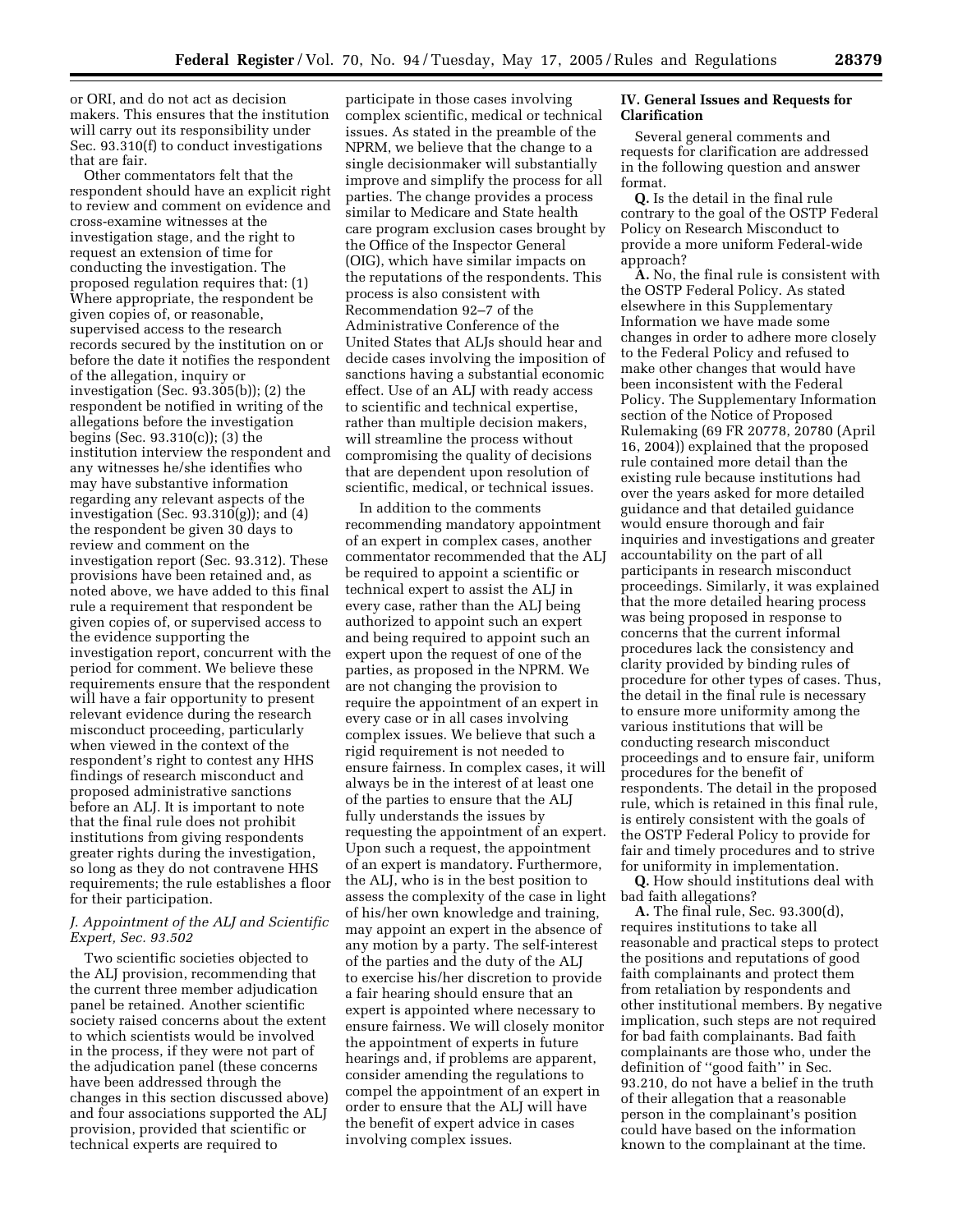We have determined there is no need for the final rule to further address bad faith allegations, given that institutions may have internal standards of conduct that address matters not addressed in the final rule (Sec. 93.319). However, the definition of ''good faith'' provides important guidance for institutions because it makes clear that an allegation can lack sufficient credibility and specificity so that potential evidence of research misconduct cannot be identified (Sec. 93.307(a)(3)), but still may not be a bad faith allegation. Thus, if institutions exercise their discretion to adopt procedures addressing bad faith allegations, we urge them to include fair procedures for determining whether there has been a bad faith allegation. ORI is prepared to work collaboratively with the research community to develop guidance in this area if research institutions and associations desire to do so.

*Q.* Will the final rule apply retroactively?

*A.* No, the final rule will become effective 30 days after the date it is published in the **Federal Register** and will apply prospectively. The effect of that prospective application will depend upon how the provisions of the rule interact with the activities of the institution and ORI. Upon the expiration of 30 days, the final rule will immediately apply to institutions that are receiving PHS support for research, research training or activities related to that research or research training. For institutions not receiving such PHS support, the regulation will not apply until they submit an application for that support.

If an institution to which the final rule applies immediately has completed an inquiry or investigation and reports to ORI after the effective date of the final rule, ORI will take further action, make findings, and provide an opportunity for a hearing in accordance with the final rule. If a request for a hearing is received by the DAB Chair after the effective date of the final rule, the hearing will be conducted in accordance with the final rule. This will ensure that respondents have the benefit of the detailed, fair hearing procedures in the final rule. Because it is not possible to address every possible scenario relating to the prospective application of the final rule, institutions that have received allegations of misconduct, or have ongoing inquiries or investigations upon the effective date of this final rule should contact ORI to determine how the rule will apply to those ongoing activities. ORI will make every effort to minimize burdens and ensure that all parties are treated fairly. Generally, if an

institution has a research misconduct proceeding pending at the time the new regulation becomes effective with respect to that institution, ORI would expect the new procedural requirements to be applicable to the institution's subsequent steps in that proceeding, unless the institution or respondent would be unduly burdened or treated unfairly. However, the definition of research misconduct that was in effect at the time the misconduct occurred would apply.

*Q.* Should HHS take action to provide immunity from personal liability for institutions, committee members, and witnesses who participate in research misconduct proceedings?

*A.* As the commentator who raised this issue implied, a Federal statute, rather than an HHS regulation, would be needed to provide this immunity. Earlier attempts by HHS to develop legislation providing immunity were unsuccessful. ORI does not currently have sufficient data to make the case for Federal legislation. Interested parties are encouraged to submit evidence that would help us in determining whether there is a need for Federal legislation to provide immunity for committee members and witnesses or to propose ways to provide such protection in the absence of such legislation.

*Q.* Should HHS have primary responsibility for responding to allegations of research misconduct at institutions that have repeatedly failed to handle such allegations properly?

*A.* Under the final rule, HHS has the discretion to take responsibility for responding to allegations of research misconduct at institutions that are failing to handle such allegations properly. Under Sec. 93.400, ORI may respond directly to any allegation of research misconduct at any time before, during, or after an institution's response to the matter. The ORI response may include, but is not limited to, reviewing an institution's findings and process and recommending that HHS perform an inquiry or investigation. In addition, ORI may make findings and impose HHS administrative actions related to an institution's compliance with the final rule. Where an institution has failed in the past to respond promptly or properly to allegations of research misconduct, ORI will monitor closely its subsequent responses to allegations of research misconduct. However, ORI would intervene only as it determines necessary and would first provide advice and assistance to the institution. ORI would exercise its discretion to respond directly to an allegation of research misconduct only if the institution disregarded that advice or

assistance or otherwise continued to fail to properly carry out its responsibilities under the final rule.

*Q.* Are sanctions required or available for imposition against those who violate the confidentiality requirements in the final rule?

*A.* The final rule does not provide for specific sanctions against those who violate the confidentiality protections in Sec. 93.108, but an institution would be subject to the general sanctions for failure to comply with the final rule and its assurance if it fails to comply with Sec. 93.108. Section 93.300(e) requires institutions to provide confidentiality to the extent required by Sec. 93.108, and Sec. 93.304 requires that an institution seeking an approved assurance have written policies and procedures that, consistent with Sec. 93.108, provide for protecting the confidentiality of respondents, complainants and research subjects. The final rule does not impose, or require institutions to impose sanctions against institutional members who violate the confidentiality provisions of Sec. 93.108, but institutions have the discretion to impose such sanctions by making compliance with those provisions a condition of employment. Institutions may also wish to develop specific policies addressing actions the institution may take when institutional members violate the confidentiality requirements.

*Q.* Does a respondent have a right to continue his/her research after allegations of research misconduct have been made?

*A.* The final rule does not directly address the issue of whether the respondent has a right to continue his/ her research after an allegation of research misconduct has been made. Section 93.305 requires the institution to: (1) promptly obtain custody of and sequester all research records and evidence needed to conduct the research misconduct proceeding; and (2) where appropriate, give the respondent copies of, or reasonable, supervised access to the research records. There are at least two reasons for providing such access: to enable the respondent to prepare a defense against the allegation, and/or to continue the research.

As proposed and adopted in this final rule, Sec. 93.305(b) requires the institution to provide the respondent copies of, or supervised access to the research records secured by the institution, unless that would be inappropriate. The determination of when it would be inappropriate to provide such copies or access is left to the discretion of the institution. In exercising this discretion, institutions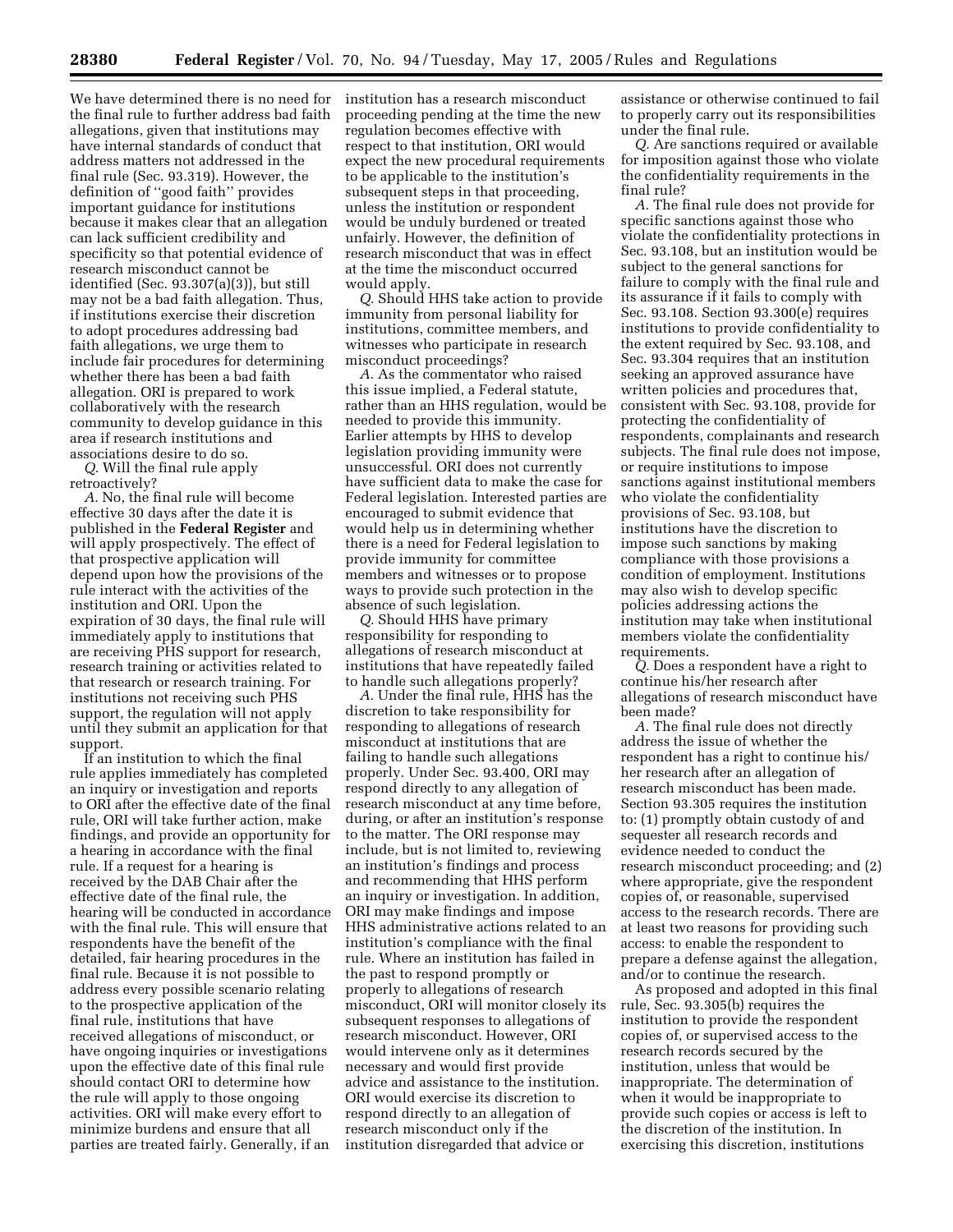should consider separately the issues of whether the respondent should continue the research and whether and under what circumstances the respondent should be given copies of or access to the research records. In considering the former issue, institutions should weigh, among other factors, the special circumstances listed in Sec. 93.318, the importance of continuing the research, and whether the expertise of the respondent is unique. Institutions must also be cognizant of the interests of the PHS funding agency and the need to confer with that agency about suspension or discontinuation of the research or to obtain approval if the Principal Investigator is being replaced. If the respondent does not continue the research, it would be appropriate, absent special circumstances, to give him/her a copy of the records, or reasonable, supervised access to them for the purpose of preparing a defense to the allegations. In order to ensure that the respondent has this opportunity at the investigation stage, Sec. 93.312(a) requires the institution to give the respondent a copy of, or supervised access to the evidence upon which the draft investigation report is based concurrently with the provision of the draft report for comment by the respondent.

*Q.* Does the 120-day time limit for completing an investigation include the 30-day period for respondent to review and comment on the draft report?

*A.* Yes. Section 93.311 provides in pertinent part that an institution must complete all aspects of an investigation within 120 days of beginning it, including providing the draft report for comment in accordance with Sec. 93.312, and sending the final report to ORI under Sec. 93.315. Under Sec. 93.313(g), the final report must include and consider any comments made by the respondent or complainant on the draft investigation report. If additional time is needed, the institution can request reasonable extensions for completion of the investigation.

## **Analysis of Impacts**

As discussed in greater detail below, we have examined the potential impact of this final rule as directed by Executive Orders 12866 and 13132, the Unfunded Mandates Act of 1995, the Regulatory Flexibility Act, and the Paperwork Reduction Act of 1995.

We have also determined that this final rule will not: (1) Have an impact on family well-being under section 654 of the Treasury and General Government Appropriations Act of 1999; nor (2) have a significant adverse effect on the supply, distribution, or use of energy sources under Executive Order 13211.

# *A. Executive Order 12866*

These final regulations have been drafted and reviewed in accordance with Executive Order 12866 (58 FR 51735), section 1(b), Principles of Regulation. The Department has determined that this final rule is a ''significant regulatory action'' under Executive Order 12866, section 3(f), Regulatory Planning and Review because it will materially alter the obligations of recipients of PHS biomedical and behavioral research and research training grants. However, the final regulation is not economically significant as defined in section 3(f)(1), because it will not have an annual effect on the economy of \$100 million or more or adversely affect in a material way the economy, a sector of the economy, productivity, competition, jobs, the environment, public health or safety, or State, local, or tribal governments or communities. Therefore, the information enumerated in section 6(a)(3)(C) of the Executive Order is not required. The final rule has been reviewed by the Office of Management and Budget (OMB) under the terms of the Executive Order.

Recipients of PHS biomedical and behavioral research grants will have to comply with the reporting and record keeping requirements in the proposed regulation. As shown below in the Paperwork Reduction Act analysis, those burdens encompass essentially all of the activities of the institutions that are required under the proposed regulation. The estimated total annual burden is 19,727.5 hours. The U.S. Department of Labor, Bureau of Labor Statistics, sets the mean hourly wage for Educational Administrators, Postsecondary at \$ 36.12. The mean hourly wage for lawyers is \$ 51.56. The average hourly cost of benefits for all civilian workers would add \$ 7.40 to these amounts. In order to ensure that all possible costs are included and to account for potentially higher rates at some institutions, we estimated the cost per burden hour at \$ 100. This results in a total annual cost for all institutions of \$ 1,972,750.

# *B. The Unfunded Mandates Reform Act of 1995*

Sections 202 and 205 of the Unfunded Mandates Reform Act of 1995 (2 U.S.C. 1532 and 1535) require that agencies prepare several analytic statements before promulgating a rule that may result in annual expenditures of State, local, and tribal governments, or by the

private sector, of \$100 million or more in any one year. This final rule will not result in expenditures of this magnitude, and thus the Secretary certifies that such statements are not necessary.

#### *C. Regulatory Flexibility Act*

The Regulatory Flexibility Act (5 U.S.C. 601, *et seq.*) requires agencies to prepare a regulatory flexibility analysis describing the impact of the final rule on small entities, but also permits agency heads to certify that the final rule will not, if promulgated, have a significant economic impact on a substantial number of small entities. The primary effect of this rule is to require covered institutions to implement policies and procedures for responding to research misconduct cases. The Department certifies that this rule will not have a significant impact on a substantial number of small entities, as defined by the Regulatory Flexibility Act, based on the following facts.

Approximately 47 percent (1862) of the 4000 institutions that currently have research misconduct assurances are small entities. The primary impact of the final rule on covered institutions results from the reporting and record keeping provisions which are analyzed in detail under the heading, ''The Paperwork Reduction Act.'' Significant annual burdens apply only if an institution learns of possible research misconduct and begins an inquiry, investigation, or both. In 2001, 86 inquiries and 46 investigations were conducted among all the institutions. No investigations were conducted by a small entity and only one conducted an inquiry. Small entities would be able to avoid entirely the potential burden of conducting an inquiry or investigation by filing a Small Organization Statement under section 93.303. The burden of filing this Statement is .5 hour. Thus, the significant burden of conducting inquiries and investigations will not fall on a substantial number of small entities.

A small organization that files the Small Organization Statement must report allegations of research misconduct to ORI and comply with all provisions of the proposed regulation other than those requiring the conduct of inquiries and investigations. The total annual average burden per response for creating written policies and procedures for addressing research misconduct is approximately 16 hours. However, approximately 99 percent of currently funded institutions already have these policies and procedures in place and spend approximately .5 hour updating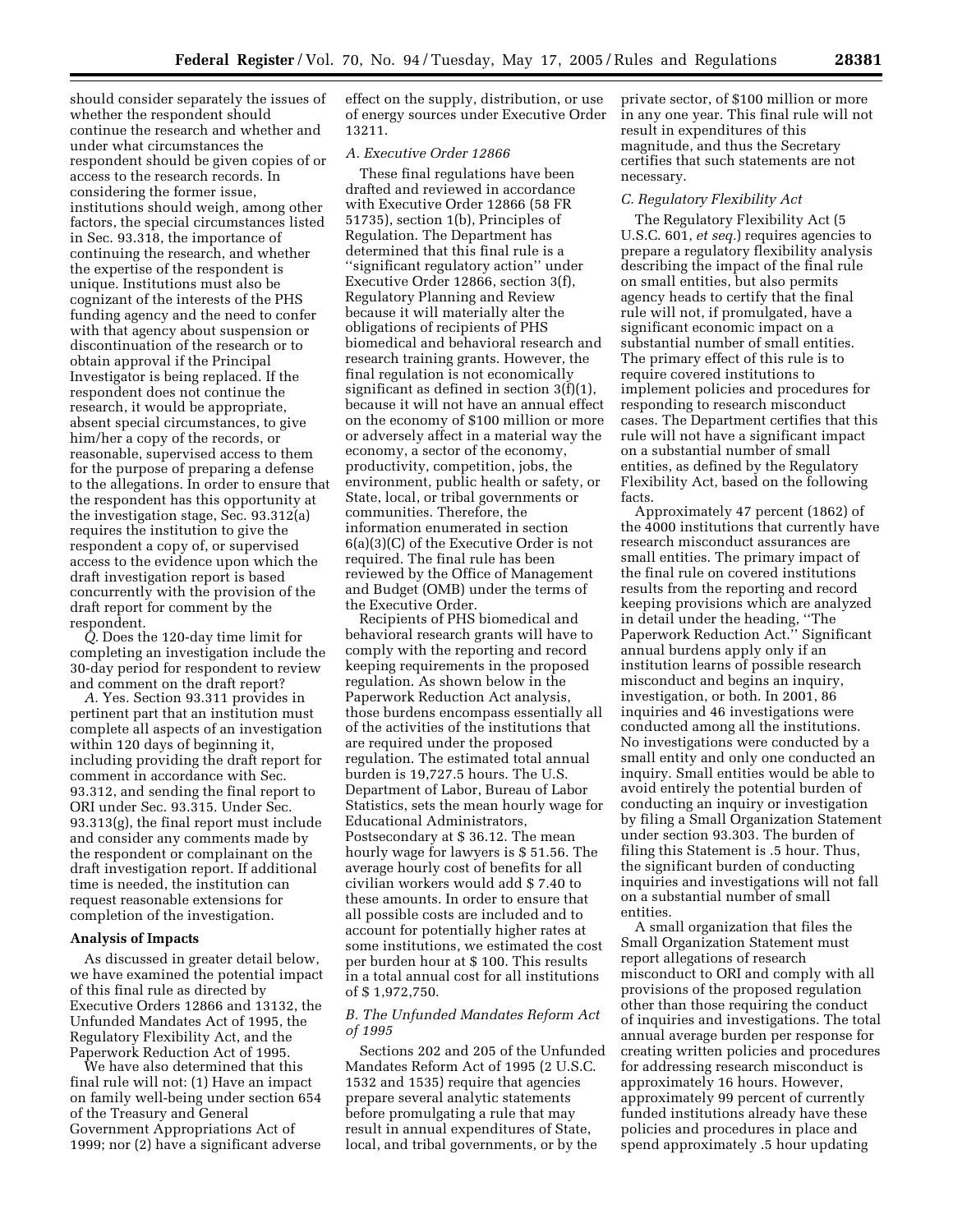them. The most significant of the burdens that might fall on an entity filing a Small Organization Statement is taking custody of research records and evidence when there is an allegation of research misconduct. The average burden per response is 35 hours, but based on reports of research misconduct over the last three years, less than 5 small entities would have to incur that burden in any year.

Based on the forgoing analysis that was not commented upon when it appeared in the Notice of Proposed Rulemaking, the Department concludes that this final rule will not impose a significant burden on a substantial number of small entities.

# *D. Executive Order 13132: Federalism*

This final rule will not have substantial direct effects on the States, on the relationship between the national government and the States, or on the distribution of power and responsibilities among the various levels of government. Therefore, in accordance with section 6 of Executive Order 13132, we have determined that this rule does not have sufficient federalism implications to warrant the preparation of a federalism summary impact statement.

#### *E. The Paperwork Reduction Act*

Sections 300–305, 307–311, 313–318, and 413 of the rule contain information collection requirements that are subject to review by the OMB under the Paperwork Reduction Act of 1995 (44 U.S.C. 3501, *et seq.*). The title, description, and respondent description of the information collection requirements are shown below with an estimate of the annual reporting burdens. Included in the estimates is the time for reviewing instructions, gathering and maintaining the data needed, and completing and reviewing the collection of information. Public comments on these estimates and other aspects of compliance with the Paperwork Reduction Act were invited in the NPRM.

As indicated in the foregoing discussion of the comments, a number of them addressed reporting and recordkeeping burdens. In response to comments that the proposed reporting requirements in Secs. 93.300(a), 93.302(c) and 93.316 were subject to an overly broad interpretation, we have made clarifying changes to limit their scope. This did not result in any change in the burden estimates, because those estimates were based upon a restrictive interpretation of the requirements. While changes were made to make it easier for institutions to meet the

requirements in Secs. 93.305, 93.307, and 93.310 for securing records contained in scientific instruments we do not believe that those changes significantly affect the burden of the collection requirements.

As explained above, the addition of a relevancy standard to Sec. 93.317 and provisions for transferring the custody of records to HHS will lessen the overall burden of retaining records of research misconduct proceedings, although we have added a requirement that the institutions document any determination that records are irrelevant. In addition, we are adding an explanatory note to the burden estimate for Sec. 93.317. This note explains that not all of the 53 respondents that are expected to conduct research misconduct proceedings each year, on average, will have to to retain the records of those proceedings for a full seven years. If ORI determines that a thorough, complete investigation has been conducted and finds that there was no research misconduct or settles a case, it will notify the institution that it does not have to retain the records of the research misconduct proceeding, unless ORI is aware of an action by federal or state government to which the records may pertain. Historically, about 60 percent of cases closed by ORI do not result in PHS misconduct findings or PHS administrative actions. Thus, it is expected that in the majority of cases ORI will notify the institutions that they do not have to retain the records for the full seven-year period.

We have added a burden statement for the requirement in Sec. 93.302(a)(1) that institutions provide their policies and procedures on research misconduct, upon request, to ORI, HHS, and members of the public (this third item was added in response to comments). Based on recent data, we have increased the number of respondents in the items relating to the conduct of investigations by institutions. In addition, we have made minor changes to account for the renumbering of sections and paragraphs and to correct errors. With these changes, the estimates published in the NPRM are adopted as the burden estimates of the final rule. The information collection requirements in the final rule have been submitted to OMB for review.

*Title:* Public Health Service Policies on Research Misconduct.

*Description:* This final rule revises the current regulation, 42 CFR 50.101, *et seq.*, in three significant ways and will supersede the current regulation. First, the proposed rule integrates the White House Office of Science and Technology Policy's (OSTP) December 6, 2000,

government wide Federal Policy on Research Misconduct. Second, the proposed rule incorporates the recommendations of the HHS Review Group on Research Misconduct and Research Integrity that were approved by the Secretary of HHS on August 25, 1999. Third, the proposed rule integrates a decade's worth of experience and understanding since the agency's first regulations were promulgated.

*Description of Respondents:* The ''respondents'' for the collection of information described in this regulation are institutions that apply for or receive PHS support through grants, contracts, or cooperative agreements for any project or program that involves the conduct of biomedical or behavioral research, biomedical or behavioral research training, or activities related to that research or training (*see* definition of ''Institution'' at Sec. 93.213).

#### **Subpart C—Responsibilities of Institutions**

#### *Compliance and Assurances*

Section 93.300(a)

See Sec. 93.304 for burden statement.

Section 93.300(c)

See Sec. 93.302(a)(2)(i) for burden statement.

Section 93.300(i)

See Sec. 93.301(a) for burden statement.

Section 93.301(a)

Covered institutions must provide ORI with an assurance either by submitting the initial certification (500 institutions) or by submitting an annual report (3500 institutions).

*Number of Respondents*—4000. *Number of Responses per* 

*Respondent*—1.

*Annual Average Burden per Response*—.5 hour.

*Total Annual Burden*—2000 hours.

Section 93.302(a)(1)

Covered institutions must, upon request, provide their policies and procedures on research misconduct to ORI, authorized HHS personnel, and members of the public.

*Number of Respondents*—2000. *Number of Responses per* 

*Respondent*—1.

*Annual Average Burden per Response*—.5 hour.

*Total Annual Burden*—1000 hours.

Section 93.302(a)(2)(i)

Each applicant institution must inform its research members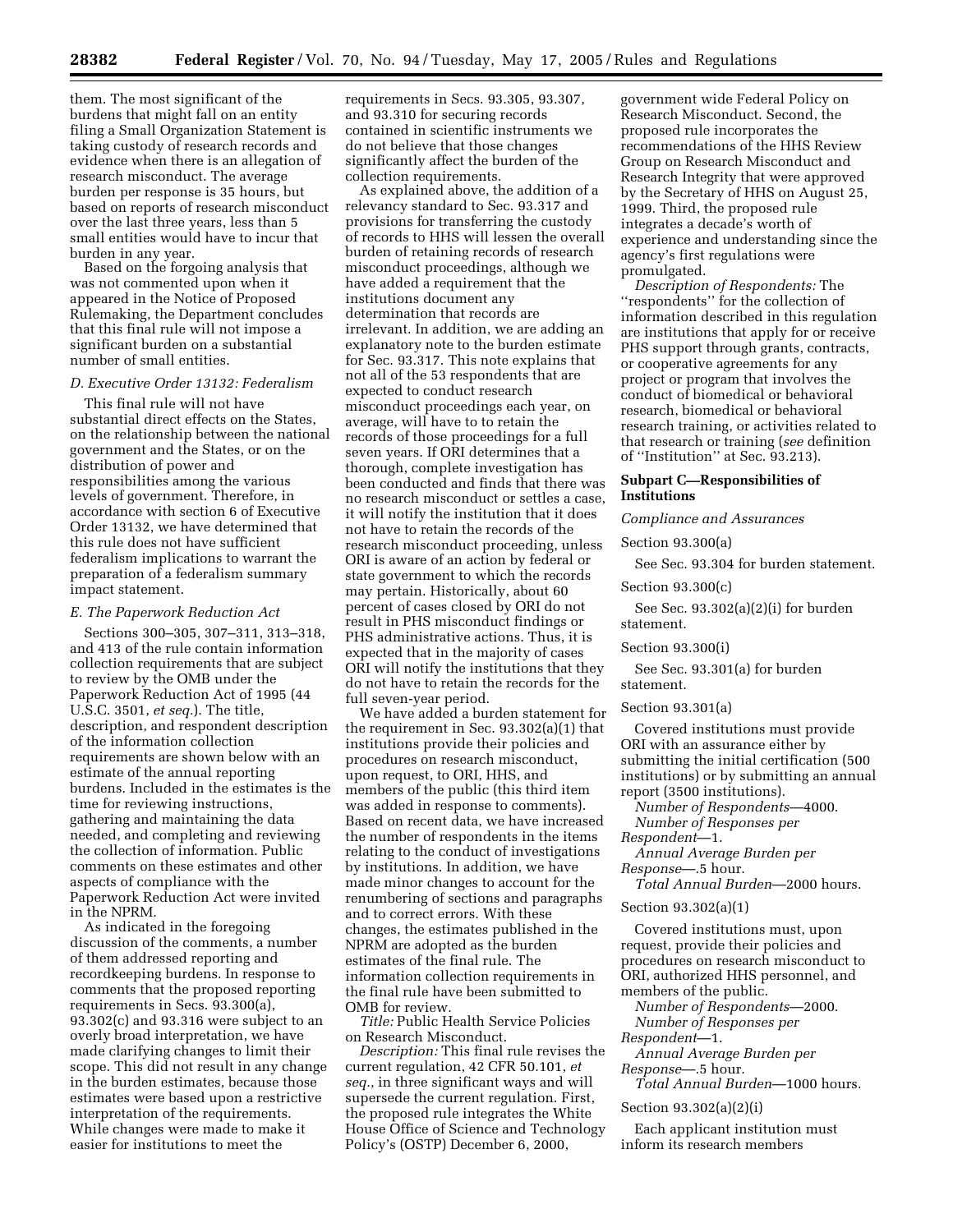participating in or otherwise involved with PHS supported biomedical or behavioral research, research training or activities related to that research or research training, including those applying for PHS support, of the institution's policies and procedures and emphasize the importance of compliance with these policies and procedures.

*Number of Respondents*—4000. *Number of Responses per Respondent*—1.

*Annual Average Burden per Response*—.5 hour.

*Total Annual Burden*—2000 hours. Section 93.302(b)

See Sec. 93.301(a) for burden statement.

Section 93.302(c)

In addition to the annual report, covered institutions must submit aggregated information to ORI on request regarding research misconduct proceedings.

*Number of Respondents*—100. *Number of Responses per Respondent*—1. *Annual Average Burden per* 

*Response*—1 hour. *Total Annual Burden*—100.

Section 93.303

Covered institutions that, due to their small size, lack the resources to develop their own research misconduct policies and procedures may elect to file a ''Small Organization Statement'' with ORI.

*Number of Respondents*—75. *Number of Responses per Respondent*—1.

*Annual Average Burden per Response*—.5 hour.

*Total Annual Burden*—37.5 hours.

Section 93.304

Covered institutions with active assurances must have written policies and procedures for addressing research misconduct. Approximately 3500 institutions already have these policies and procedures in place in any given year and spend minimal time (.5 hour) updating them. Approximately 500 institutions each year spend an average of two days creating these policies and procedures for the first time.

*Number of Respondents*—4000. *Number of Responses per* 

*Respondent*—1. *Annual Average Burden per Response*—2.5 hours.

*Total Annual Burden*—10,000 hours.

Section 93.305(a), (c), and (d)

When a covered institution learns of possible research misconduct, it must

promptly take custody of all research records and evidence and then inventory and sequester them. Covered institutions must also take custody of additional research records or evidence discovered during the course of a research misconduct proceeding. Once the records are in custody, the institutions must maintain them until ORI requests them, HHS takes final action, or as required under Sec. 93.317.

*Number of Respondents*—53. *Number of Responses per Respondent*—1.

*Annual Average Burden per Response*—35 hours.

*Total Annual Burden*—1855 hours.

# Section 93.305(b)

Where appropriate, covered institutions must give the respondent copies of or reasonable, supervised access to the research record.

*Number of Respondents*—53. *Number of Responses per Respondent*—1.

*Annual Average Burden per Response*—5 hours.

*Total Annual Burden*—265 hours.

# **The Institutional Inquiry**

Section 93.307(b)

At the time of or before beginning an inquiry, covered institutions must notify the presumed respondent in writing. *Number of Respondents*—53. *Number of Responses per Respondent*—1.

*Annual Average Burden per Response*—1 hour.

*Total Annual Burden*—53 hours.

Section 93.307(e)

See Sec. 93.309 for burden statement.

Section 93.307(f)

Covered institutions must provide the respondent an opportunity to review and comment on the inquiry report and attach any comments to the report.

*Number of Respondents*—53.

*Number of Responses per Respondent*—1.

*Annual Average Burden per* 

*Response*—1 hour.

*Total Annual Burden*—53 hours.

#### Section 93.308(a)

Covered institutions must notify the respondent whether the inquiry found that an investigation is warranted.

*Number of Respondents*—53.

*Number of Responses per* 

*Respondent*—1.

*Annual Average Burden per Response*—.5 hour.

*Total Annual Burden*—26.5 hours.

## Section 93.309(a)

When a covered institution issues an inquiry report in which it finds that an investigation is warranted, the institution must provide ORI with a specified list of information within 30 days of the inquiry report's issuance.

*Number of Respondents*—20. *Number of Responses per* 

*Respondent*—1.

*Annual Average Burden per Response*—16 hours.

*Total Annual Burden*—320 hours.

Section 93.309(c)

Covered institutions must keep sufficiently detailed documentation of inquiries to permit a later assessment by ORI of reasons why decision was made to forego an investigation.

*Number of Respondents*—37.

*Number of Responses per* 

*Respondent*—1. *Annual Average Burden per* 

*Response*—1 hour. *Total Annual Burden*—37 hours.

#### **The Institutional Investigation**

Section 93.310(b)

See Sec. 93.309(a) for burden statement.

## Section 93.310(c)

Covered institutions must notify the respondent of allegations of research misconduct before beginning the investigation.

*Number of Respondents*—20. *Number of Responses per* 

*Respondent*—1.

*Annual Average Burden per Response*—1.

*Total Annual Burden*—20 hours.

Section 93.310(d)

See Sec. 93.305(a), (c), and (d) for burden statement.

#### Section 93.310(g)

Covered institutions must record or transcribe all witness interviews, provide the recording or transcript to the witness for correction, and include the recording or transcript in the record of the investigation.

*Number of Respondents*—20. *Number of Responses per* 

*Respondent*—1.

*Annual Average Burden per Response*—15 hours.

*Total Annual Burden*—300 hours.

#### Section 93.311(b)

If unable to complete the investigation in 120 days, covered institutions must submit a written request for an extension from ORI.

*Number of Respondents*—16.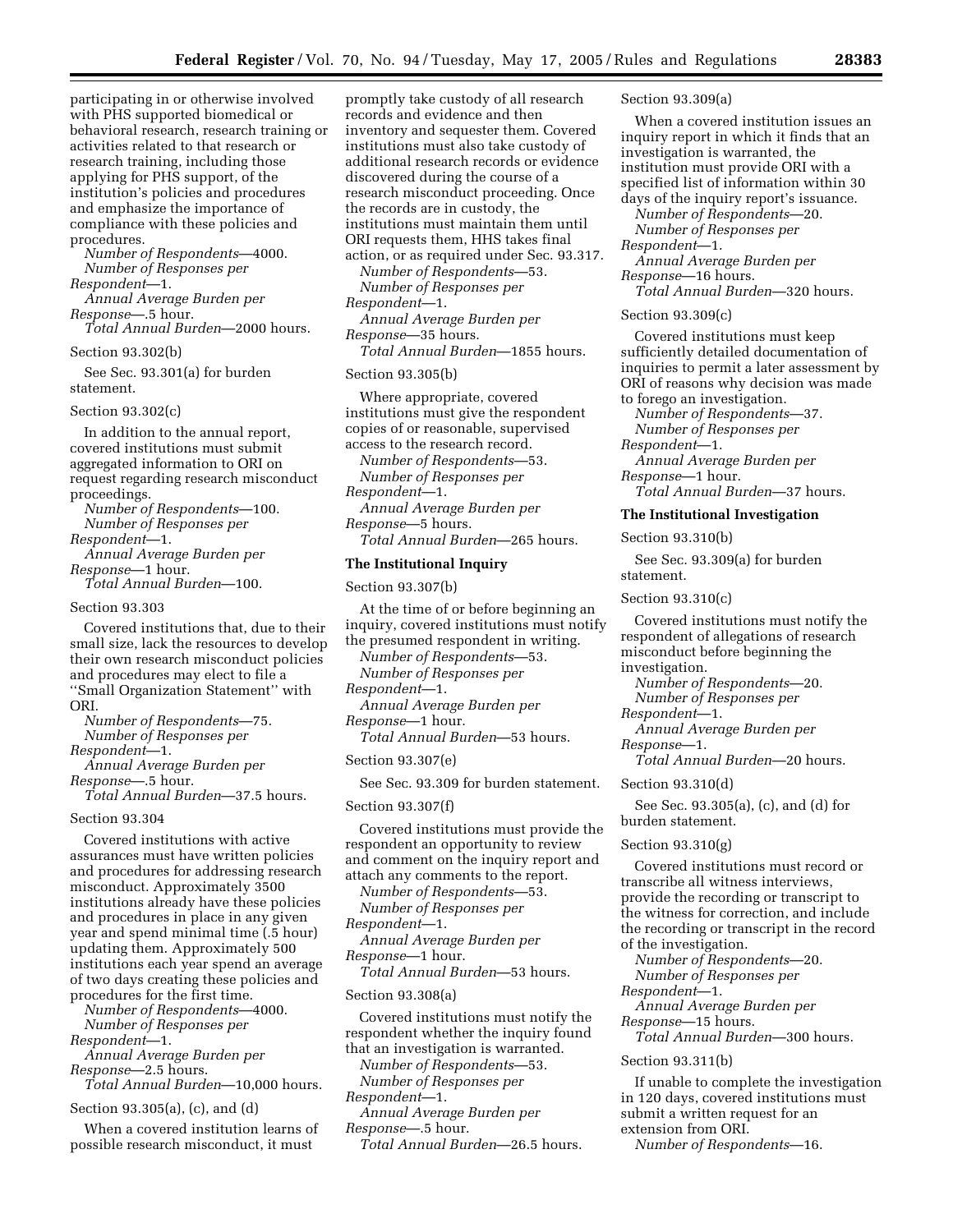*Number of Responses per Respondent*—1. *Annual Average Burden per Response*—1 hour. *Total Annual Burden*—16 hours.

## Section 93.313

See Sec. 93.315 for burden statement.

#### Section 93.314(b)

If unable to complete any institutional appeals process relating to the institutional finding of misconduct within 120 days from the appeal's filing, covered institutions must request an extension in writing and provide an explanation.

*Number of Respondents*—5. *Number of Responses per Respondent*—1. *Annual Average Burden per Response*—.5 hour. *Total Annual Burden*—2.5 hours.

#### Section 93.315

At the conclusion of the institutional investigation process, covered institutions must submit four items to ORI: the investigation report (with attachments and appeals), final institutional actions, the institutional finding, and any institutional administrative actions.

*Number of Respondents*—20. *Number of Responses per Respondent*—1.

*Annual Average Burden per Response*—80 hours.

*Total Annual Burden*—1600 hours.

#### Section 93.316(a)

Covered institutions that plan to end an inquiry or investigation before completion for any reason must contact ORI before closing the case and submitting its final report.

*Number of Respondents*—10. *Number of Responses per Respondent*—1. *Annual Average Burden per* 

*Response*—2 hours. *Total Annual Burden*—20 hours.

#### **Other Institutional Responsibilities**

# Section 93.317(a) and (b)

See Sec. 93.305(a), (c), and (d), for burden statement. It is expected that not all of the 53 respondents that learn of misconduct will have to retain the records of their research misconduct proceedings for seven years. If ORI determines that a thorough, complete investigation has been conducted and finds that there was no research misconduct, or settles the case, it will notify the institution that it does not have to retain the records of the research misconduct proceeding, unless ORI is aware of an action by federal or state

government to which the records pertain.

#### Section 93.318

Covered institutions must notify ORI immediately in the event of any of an enumerated list of exigent circumstances.

*Number of Respondents*—2.

*Number of Responses per Respondent*—1.

*Annual Average Burden per Response*—1 hour.

*Total Annual Burden*—2 hours.

# **Subpart D—Responsibilities of the U.S. Department of Health and Human Services Institutional Compliance Issues**

Section 93.413(c)(6)

ORI may require noncompliant institutions to adopt institutional integrity agreements.

*Number of Respondents*—1.

*Number of Responses per Respondent*—1.

*Annual Average Burden per Response*—20 hours.

*Total Annual Burden*—20 hours.

The Department has submitted a copy of this final rule to OMB for its review of these information collection requirements under the Paperwork Reduction Act of 1995 (44 U.S.C. 3501– 3520). Prior to the effective date of this final rule, HHS will publish a notice in the **Federal Register** announcing OMB's decision to approve, modify, or disapprove the information collection provisions in this final rule. An agency may not conduct or sponsor, and a person is not required to respond to, a collection of information unless it displays a currently valid OMB control number.

# **List of Subjects**

# *42 CFR Part 50*

Administrative practice and procedure, Science and technology, Reporting and recordkeeping requirements, Research, Government contracts, Grant programs.

# *42 CFR Part 93*

Administrative practice and procedure, Science and technology, Reporting and recordkeeping requirements, Research, Government contracts, Grant programs.

Dated: January 14, 2005. **Cristina V. Beato,**  *Acting Assistant Secretary for Health.* 

Dated: May 3, 2005.

# **Michael O. Leavitt,**

*Secretary of Health and Human Services.* 

■ Accordingly, under the authority of 42 U.S.C. 289b, HHS is amending 42 CFR parts 50 and 93 as follows:

# **PART 50—POLICIES OF GENERAL APPLICABILITY**

■ 1. The authority citation for 42 CFR part 50 continues to as follows:

**Authority:** Sec. 215, Public Health Service Act, 58 Stat. 690 (42 U.S.C. 216); Sec. 1006, Public Health Service Act, 84 Stat. 1507 (42 U.S.C. 300a–4), unless otherwise noted.

#### **Subpart A [Removed]**

■ 2. Part 50, Subpart A (§§ 50.101– 50.105) is removed and reserved. ■ 3. A new Part 93, with subparts A, B, C, D and E is added to read as follows:

# **PART 93—PUBLIC HEALTH SERVICE POLICIES ON RESEARCH MISCONDUCT**

Sec.

93.25 Organization of this part. 93.50 Special terms.

#### **Subpart A—General**

- 93.100 General policy.<br>93.101 Purpose.
- 
- 93.101 Purpose.<br>93.102 Applical
- 93.102 Applicability.<br>93.103 Research misc Research misconduct.
- 93.104 Requirements for findings of
- research misconduct.<br>93.105 Time limitations. Time limitations.
- 
- 93.106 Evidentiary standards.<br>93.107 Rule of interpretation. 93.107 Rule of interpretation.<br>93.108 Confidentiality.
- Confidentiality.
- 93.109 Coordination with other agencies.

#### **Subpart B—Definitions**

- 93.200 Administrative action.<br>93.201 Allegation.
- 93.201 Allegation.<br>93.202 Charge lette
- Charge letter.
- 93.203 Complainant.
- 93.204 Contract.
- 93.205 Debarment or suspension.
- 93.206 Debarring official.<br>93.207 Departmental App
- Departmental Appeals Board or DAB.<br>93.208 E
	-
- 93.208 Evidence.<br>93.209 Funding o Funding component.
- 93.210 Good faith.
- 93.211 Hearing.<br>93.212 Inquiry.
- Inquiry.
- 93.213 Institution.<br>93.214 Institutiona
- 93.214 Institutional member
- 93.215 Investigation.
- 93.216 Notice.
- 93.217 Office of Research Integrity or ORI.
- 93.218 Person.<br>93.219 Prepon
- 93.219 Preponderance of the evidence.<br>93.220 Public Health Service or PHS.
- 93.220 Public Health Service or PHS.<br>93.221 PHS support.
- PHS support.
- 93.222 Research.<br>93.223 Research
- Research misconduct proceeding.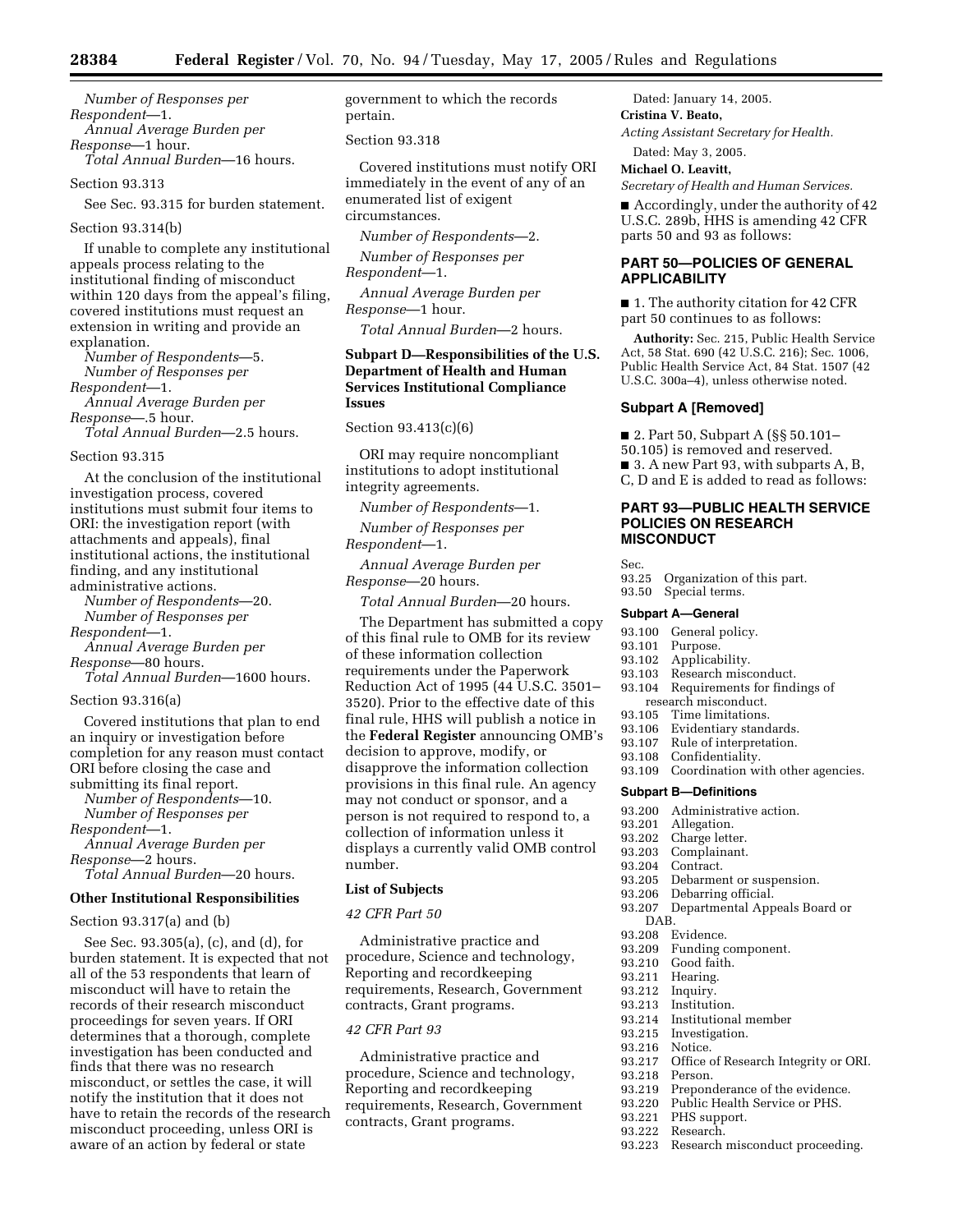- 93.224 Research record.
- 93.225 Respondent.
- 93.226 Retaliation.
- 93.227 Secretary or HHS.

# **Subpart C—Responsibilities of Institutions**

#### **Compliance and Assurances**

- 93.300 General responsibilities for compliance.
- 93.301 Institutional assurances.
- 93.302 Institutional compliance with assurances.
- 93.303 Assurances for small institutions. 93.304 Institutional policies and
- procedures. 93.305 Responsibility for maintenance and custody of research records and evidence.
- 93.306 Using a consortium or person for research misconduct proceedings.

#### **The Institutional Inquiry**

- 93.307 Institutional inquiry.
- 93.308 Notice of the results of the inquiry.
- 93.309 Reporting to ORI on the decision to initiate an investigation.

#### **The Institutional Investigation**

- 93.310 Institutional investigation.
- 93.311 Investigation time limits.
- 93.312 Opportunity to comment on the investigation report.
- 93.313 Institutional investigation report.
- 93.314 Institutional appeals.
- 93.315 Notice to ORI of institutional findings and actions.
- 93.316 Completing the research misconduct process.

#### **Other Institutional Responsibilities**

- 93.317 Retention and custody of the research misconduct proceeding record.
- 93.318 Notifying ORI of special circumstances.
- 93.319 Institutional standards.

## **Subpart D—Responsibilities of the U.S. Department of Health and Human Services**

## **General Information**

93.400 General statement of ORI authority. 93.401 Interaction with other offices and interim actions.

#### **Research Misconduct Issues**

- 93.402 ORI allegation assessments.
- 93.403 ORI review of research misconduct proceedings.
- 93.404 Findings of research misconduct and proposed administrative actions.
- 93.405 Notifying the respondent of findings of research misconduct and HHS administrative actions.
- 93.406 Final HHS actions.
- 93.407 HHS administrative actions.
- 93.408 Mitigating and aggravating factors in HHS administrative actions.
- 93.409 Settlement of research misconduct proceedings.
- 93.410 Final HHS action with no settlement or finding of research misconduct.
- 93.411 Final HHS action with a settlement or finding of misconduct.

#### **Institutional Compliance Issues**

93.412 Making decisions on institutional noncompliance.

93.413 HHS compliance actions.

**Disclosure of Information** 

93.414 Notice.

#### **Subpart E—Opportunity to Contest ORI Findings of Research Misconduct and HHS Administrative Actions**

#### **General Information**

- 93.500 General policy.
- 93.501 Opportunity to contest findings of research misconduct and administrative actions.

#### **Hearing Process**

- 93.502 Appointment of the Administrative Law Judge and scientific expert.
- 93.503 Grounds for granting a hearing request.
- 93.504 Grounds for dismissal of a hearing request.
- 93.505 Rights of the parties.
- 93.506 Authority of the Administrative Law Judge.
- 93.507 Ex parte communications.
- 93.508 Filing, forms, and service.
- 93.509 Computation of time.
- 93.510 Filing motions.
- 93.511 Prehearing conferences.
- 93.512 Discovery.
- 93.513 Submission of witness lists, witness statements, and exhibits.
- 93.514 Amendment to the charge letter.
- 93.515 Actions for violating an order or for disruptive conduct.
- 93.516 Standard and burden of proof.
- 93.517 The hearing.
- 93.518 Witnesses.
- 93.519 Admissibility of evidence.
- 93.520 The record.
- 93.521 Correction of the transcript.
- 93.522 Filing post-hearing briefs.
- 93.523 The Administrative Law Judge's ruling.

**Authority:** 42 U.S.C. 216, 241, and 289b.

#### **§ 93.25 Organization of this part.**

This part is subdivided into five subparts. Each subpart contains information related to a broad topic or specific audience with special responsibilities as shown in the following table.

| In subpart                                                                                                                                                                                                                                                                                                                                                                                            | You will find provisions related<br>to                                                                                  |
|-------------------------------------------------------------------------------------------------------------------------------------------------------------------------------------------------------------------------------------------------------------------------------------------------------------------------------------------------------------------------------------------------------|-------------------------------------------------------------------------------------------------------------------------|
| $\overline{\mathsf{A}}$ and $\overline{\mathsf{A}}$ and $\overline{\mathsf{A}}$ and $\overline{\mathsf{A}}$ and $\overline{\mathsf{A}}$ and $\overline{\mathsf{A}}$ and $\overline{\mathsf{A}}$ and $\overline{\mathsf{A}}$ and $\overline{\mathsf{A}}$ and $\overline{\mathsf{A}}$ and $\overline{\mathsf{A}}$ and $\overline{\mathsf{A}}$ and $\overline{\mathsf{A}}$ and $\overline{\mathsf{A}}$ a | General information about this<br>rule.                                                                                 |
| <b>B</b>                                                                                                                                                                                                                                                                                                                                                                                              | Definitions of terms used in this<br>part.                                                                              |
| $\mathbf{c}$ and $\mathbf{c}$                                                                                                                                                                                                                                                                                                                                                                         | Responsibilities of institutions<br>with PHS support.                                                                   |
|                                                                                                                                                                                                                                                                                                                                                                                                       | Responsibilities of the U.S. De-<br>partment of Health and<br>Human Services and the Of-<br>fice of Research Integrity. |
| F                                                                                                                                                                                                                                                                                                                                                                                                     | Information on how to contest<br>ORI research misconduct find-<br>ings and HHS administrative<br>actions.               |

#### **§ 93.50 Special terms.**

This part uses terms throughout the text that have special meaning. Those terms are defined in Subpart B of this part.

#### **Subpart A—General**

#### **§ 93.100 General policy.**

(a) Research misconduct involving PHS support is contrary to the interests of the PHS and the Federal government and to the health and safety of the public, to the integrity of research, and to the conservation of public funds.

(b) The U.S. Department of Health and Human Services (HHS) and institutions that apply for or receive Public Health Service (PHS) support for biomedical or behavioral research, biomedical or behavioral research training, or activities related to that research or research training share responsibility for the integrity of the research process. HHS has ultimate oversight authority for PHS supported research, and for taking other actions as appropriate or necessary, including the right to assess allegations and perform inquiries or investigations at any time. Institutions and institutional members have an affirmative duty to protect PHS funds from misuse by ensuring the integrity of all PHS supported work, and primary responsibility for responding to and reporting allegations of research misconduct, as provided in this part.

#### **§ 93.101 Purpose.**

The purpose of this part is to— (a) Establish the responsibilities of HHS, PHS, the Office of Research Integrity (ORI), and institutions in responding to research misconduct issues;

(b) Define what constitutes misconduct in PHS supported research;

(c) Define the general types of administrative actions HHS and the PHS may take in response to research misconduct; and

(d) Require institutions to develop and implement policies and procedures for—

(1) Reporting and responding to allegations of research misconduct covered by this part;

(2) Providing HHS with the assurances necessary to permit the institutions to participate in PHS supported research.

(e) Protect the health and safety of the public, promote the integrity of PHS supported research and the research process, and conserve public funds.

#### **§ 93.102 Applicability.**

(a) Each institution that applies for or receives PHS support for biomedical or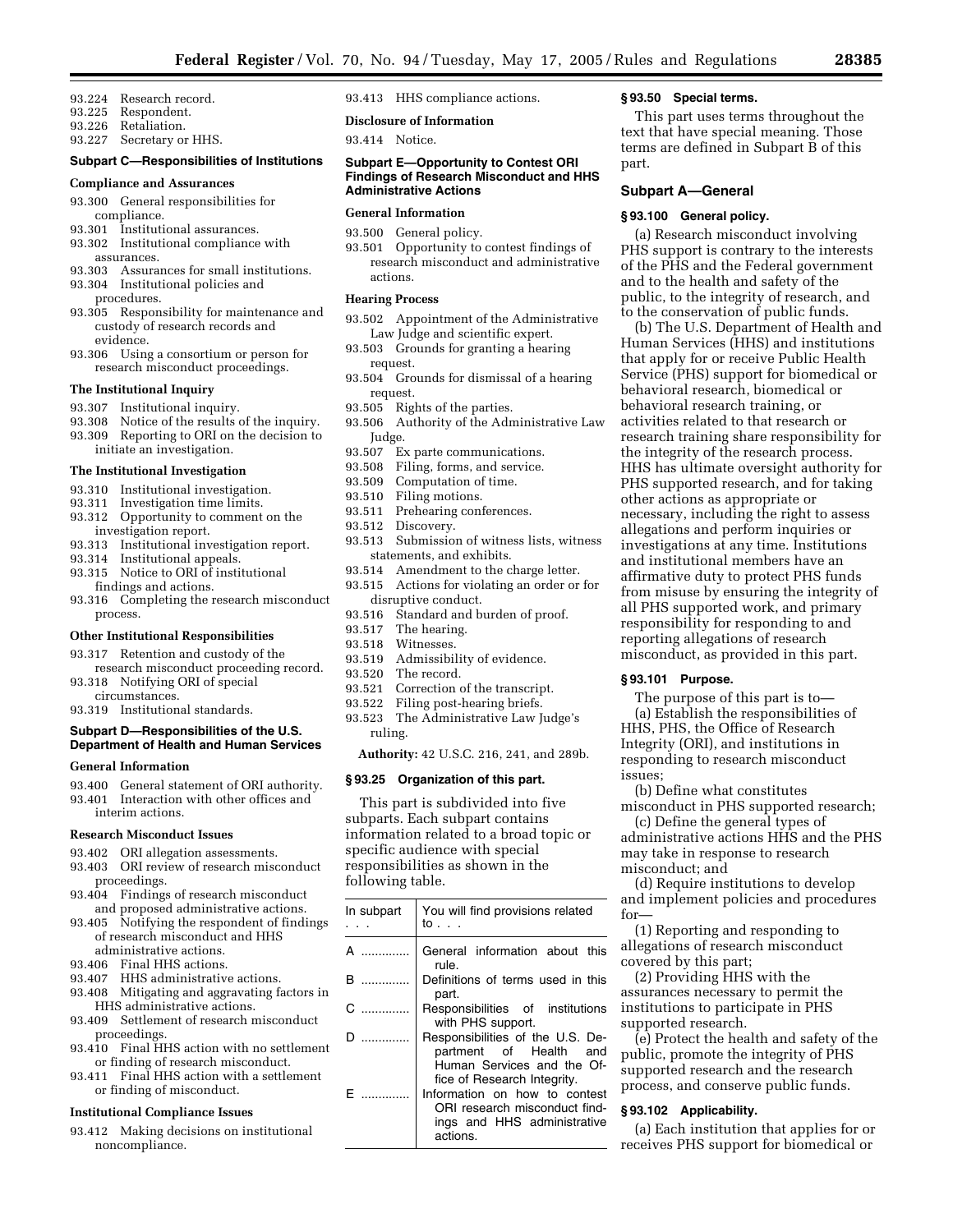behavioral research, research training or activities related to that research or research training must comply with this part.

(b)(1) This part applies to allegations of research misconduct and research misconduct involving:

(i) Applications or proposals for PHS support for biomedical or behavioral extramural or intramural research, research training or activities related to that research or research training, such as the operation of tissue and data banks and the dissemination of research information;

(ii) PHS supported biomedical or behavioral extramural or intramural research;

(iii) PHS supported biomedical or behavioral extramural or intramural research training programs;

(iv) PHS supported extramural or intramural activities that are related to biomedical or behavioral research or research training, such as the operation of tissue and data banks or the dissemination of research information; and

(v) Plagiarism of research records produced in the course of PHS supported research, research training or activities related to that research or research training.

(2) This includes any research proposed, performed, reviewed, or reported, or any research record generated from that research, regardless of whether an application or proposal for PHS funds resulted in a grant, contract, cooperative agreement, or other form of PHS support.

(c) This part does not supersede or establish an alternative to any existing regulations or procedures for handling fiscal improprieties, the ethical treatment of human or animal subjects, criminal matters, personnel actions against Federal employees, or actions taken under the HHS debarment and suspension regulations at 45 CFR part 76 and 48 CFR subparts 9.4 and 309.4.

(d) This part does not prohibit or otherwise limit how institutions handle allegations of misconduct that do not fall within this part's definition of research misconduct or that do not involve PHS support.

#### **§ 93.103 Research misconduct.**

*Research misconduct* means fabrication, falsification, or plagiarism in proposing, performing, or reviewing research, or in reporting research results.

(a) Fabrication is making up data or results and recording or reporting them.

(b) Falsification is manipulating research materials, equipment, or processes, or changing or omitting data or results such that the research is not accurately represented in the research record.

(c) Plagiarism is the appropriation of another person's ideas, processes, results, or words without giving appropriate credit.

(d) Research misconduct does not include honest error or differences of opinion.

#### **§ 93.104 Requirements for findings of research misconduct.**

A finding of research misconduct made under this part requires that—

(a) There be a significant departure from accepted practices of the relevant research community; and

(b) The misconduct be committed intentionally, knowingly, or recklessly; and

(c) The allegation be proven by a preponderance of the evidence.

# **§ 93.105 Time limitations.**

(a) *Six-year limitation.* This part applies only to research misconduct occurring within six years of the date HHS or an institution receives an allegation of research misconduct.

(b) *Exceptions to the six-year limitation.* Paragraph (a) of this section does not apply in the following instances:

(1) *Subsequent use exception.* The respondent continues or renews any incident of alleged research misconduct that occurred before the six-year limitation through the citation, republication or other use for the potential benefit of the respondent of the research record that is alleged to have been fabricated, falsified, or plagiarized.

(2) *Health or safety of the public exception.* If ORI or the institution, following consultation with ORI, determines that the alleged misconduct, if it occurred, would possibly have a substantial adverse effect on the health or safety of the public.

(3) *''Grandfather'' exception.* If HHS or an institution received the allegation of research misconduct before the effective date of this part.

#### **§ 93.106 Evidentiary standards.**

The following evidentiary standards apply to findings made under this part.

(a) *Standard of proof.* An institutional or HHS finding of research misconduct must be proved by a preponderance of the evidence.

(b) *Burden of proof.* (1) The institution or HHS has the burden of proof for making a finding of research misconduct. The destruction, absence of, or respondent's failure to provide research records adequately

documenting the questioned research is evidence of research misconduct where the institution or HHS establishes by a preponderance of the evidence that the respondent intentionally, knowingly, or recklessly had research records and destroyed them, had the opportunity to maintain the records but did not do so, or maintained the records and failed to produce them in a timely manner and that the respondent's conduct constitutes a significant departure from accepted practices of the relevant research community.

(2) The respondent has the burden of going forward with and the burden of proving, by a preponderance of the evidence, any and all affirmative defenses raised. In determining whether HHS or the institution has carried the burden of proof imposed by this part, the finder of fact shall give due consideration to admissible, credible evidence of honest error or difference of opinion presented by the respondent.

(3) The respondent has the burden of going forward with and proving by a preponderance of the evidence any mitigating factors that are relevant to a decision to impose administrative actions following a research misconduct proceeding.

#### **§ 93.107 Rule of interpretation.**

Any interpretation of this part must further the policy and purpose of the HHS and the Federal government to protect the health and safety of the public, to promote the integrity of research, and to conserve public funds.

# **§ 93.108 Confidentiality.**

(a) Disclosure of the identity of respondents and complainants in research misconduct proceedings is limited, to the extent possible, to those who need to know, consistent with a thorough, competent, objective and fair research misconduct proceeding, and as allowed by law. Provided, however, that:

(1) The institution must disclose the identity of respondents and complainants to ORI pursuant to an ORI review of research misconduct proceedings under § 93.403.

(2) Under § 93.517(g), HHS administrative hearings must be open to the public.

(b) Except as may otherwise be prescribed by applicable law, confidentiality must be maintained for any records or evidence from which research subjects might be identified. Disclosure is limited to those who have a need to know to carry out a research misconduct proceeding.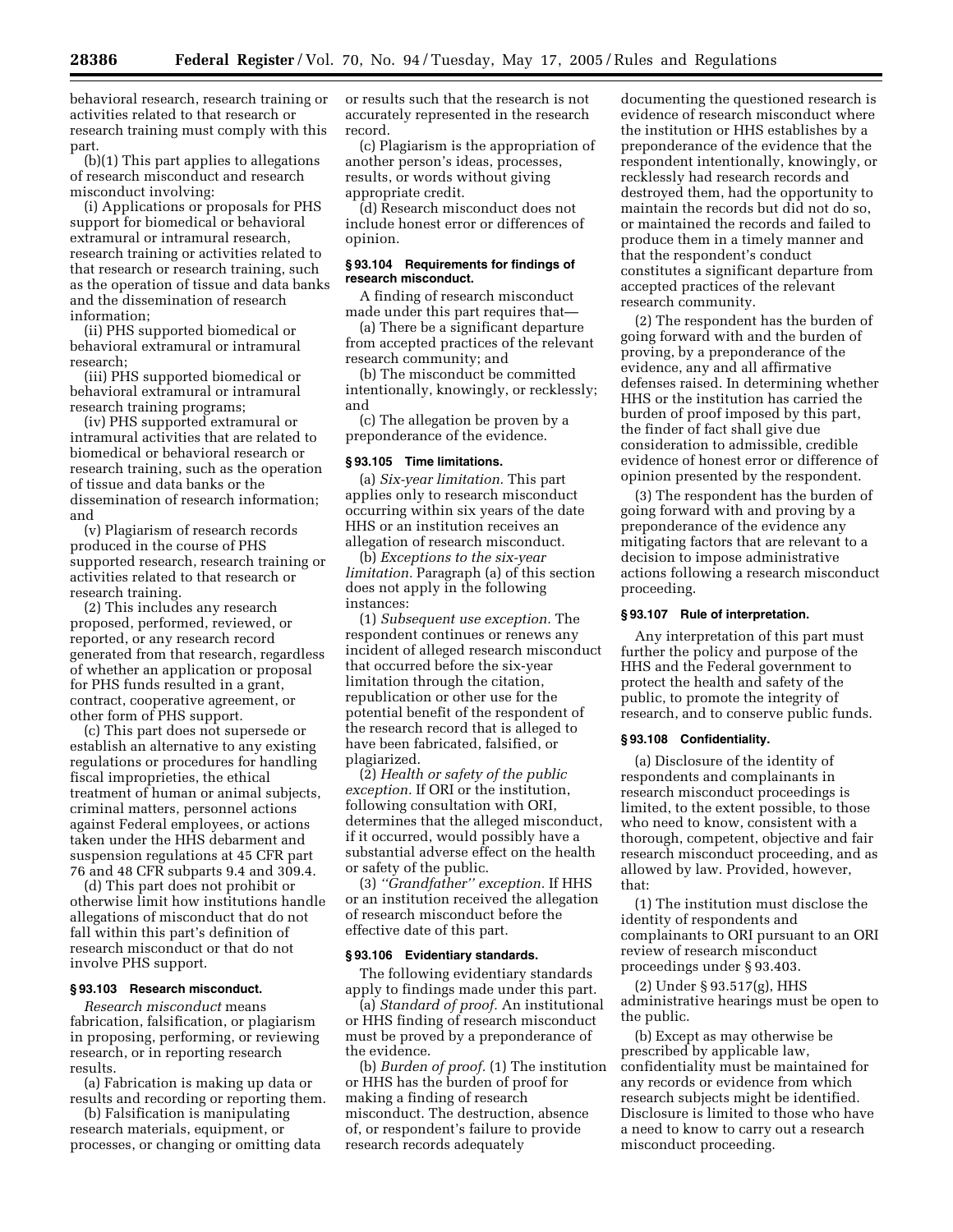## **§ 93.109 Coordination with other agencies.**

(a) When more than one agency of the Federal government has jurisdiction of the subject misconduct allegation, HHS will cooperate in designating a lead agency to coordinate the response of the agencies to the allegation. Where HHS is not the lead agency, it may, in consultation with the lead agency, take appropriate action to protect the health and safety of the public, promote the integrity of the PHS supported research and research process and conserve public funds.

(b) In cases involving more than one agency, HHS may refer to evidence or reports developed by that agency if HHS determines that the evidence or reports will assist in resolving HHS issues. In appropriate cases, HHS will seek to resolve allegations jointly with the other agency or agencies.

## **Subpart B—Definitions**

#### **§ 93.200 Administrative action.**

*Administrative action* means— (a) An HHS action in response to a research misconduct proceeding taken to protect the health and safety of the public, to promote the integrity of PHS supported biomedical or behavioral research, research training, or activities related to that research or research training and to conserve public funds; or

(b) An HHS action in response either to a breach of a material provision of a settlement agreement in a research misconduct proceeding or to a breach of any HHS debarment or suspension.

#### **§ 93.201 Allegation.**

*Allegation* means a disclosure of possible research misconduct through any means of communication. The disclosure may be by written or oral statement or other communication to an institutional or HHS official.

#### **§ 93.202 Charge letter.**

*Charge letter* means the written notice, as well as any amendments to the notice, that are sent to the respondent stating the findings of research misconduct and any HHS administrative actions. If the charge letter includes a debarment or suspension action, it may be issued jointly by the ORI and the debarring official.

#### **§ 93.203 Complainant.**

*Complainant* means a person who in good faith makes an allegation of research misconduct.

## **§ 93.204 Contract.**

*Contract* means an acquisition instrument awarded under the HHS Federal Acquisition Regulation (FAR), 48 CFR Chapter 1, excluding any small purchases awarded pursuant to FAR Part 13.

# **§ 93.205 Debarment or suspension.**

*Debarment* or *suspension* means the Government wide exclusion, whether temporary or for a set term, of a person from eligibility for Federal grants, contracts, and cooperative agreements under the HHS regulations at 45 CFR part 76 (nonprocurement) and 48 CFR subparts 9.4 and 309.4 (procurement).

# **§ 93.206 Debarring official.**

*Debarring official* means an official authorized to impose debarment or suspension. The HHS debarring official is either—

(a) The Secretary; or

(b) An official designated by the Secretary.

#### **§ 93.207 Departmental Appeals Board or DAB.**

*Departmental Appeals Board* or *DAB*  means, depending on the context—

(a) The organization, within the Office of the Secretary, established to conduct hearings and provide impartial review of disputed decisions made by HHS operating components; or

(b) An Administrative Law Judge (ALJ) at the DAB.

#### **§ 93.208 Evidence.**

*Evidence* means any document, tangible item, or testimony offered or obtained during a research misconduct proceeding that tends to prove or disprove the existence of an alleged fact.

## **§ 93.209 Funding component.**

*Funding component* means any organizational unit of the PHS authorized to award grants, contracts, or cooperative agreements for any activity that involves the conduct of biomedical or behavioral research, research training or activities related to that research or research training, *e.g.*, agencies, bureaus, centers, institutes, divisions, or offices and other awarding units within the PHS.

#### **§ 93.210 Good faith.**

*Good faith* as applied to a complainant or witness, means having a belief in the truth of one's allegation or testimony that a reasonable person in the complainant's or witness's position could have based on the information known to the complainant or witness at the time. An allegation or cooperation with a research misconduct proceeding is not in good faith if made with knowing or reckless disregard for information that would negate the allegation or testimony. Good faith as

applied to a committee member means cooperating with the research misconduct proceeding by carrying out the duties assigned impartially for the purpose of helping an institution meet its responsibilities under this part. A committee member does not act in good faith if his/her acts or omissions on the committee are dishonest or influenced by personal, professional, or financial conflicts of interest with those involved in the research misconduct proceeding.

#### **§ 93.211 Hearing.**

*Hearing* means that part of the research misconduct proceeding from the time a respondent files a request for an administrative hearing to contest ORI findings of research misconduct and HHS administrative actions until the time the ALJ issues a recommended decision.

## **§ 93.212 Inquiry.**

*Inquiry* means preliminary information-gathering and preliminary fact-finding that meets the criteria and follows the procedures of §§ 93.307– 93.309.

## **§ 93.213 Institution.**

*Institution* means any individual or person that applies for or receives PHS support for any activity or program that involves the conduct of biomedical or behavioral research, biomedical or behavioral research training, or activities related to that research or training. This includes, but is not limited to colleges and universities, PHS intramural biomedical or behavioral research laboratories, research and development centers, national user facilities, industrial laboratories or other research institutes, small research institutions, and independent researchers.

# **§ 93.214 Institutional member.**

*Institutional member* or *members*  means a person who is employed by, is an agent of, or is affiliated by contract or agreement with an institution. Institutional members may include, but are not limited to, officials, tenured and untenured faculty, teaching and support staff, researchers, research coordinators, clinical technicians, postdoctoral and other fellows, students, volunteers, agents, and contractors, subcontractors, and subawardees, and their employees.

#### **§ 93.215 Investigation.**

*Investigation* means the formal development of a factual record and the examination of that record leading to a decision not to make a finding of research misconduct or to a recommendation for a finding of research misconduct which may include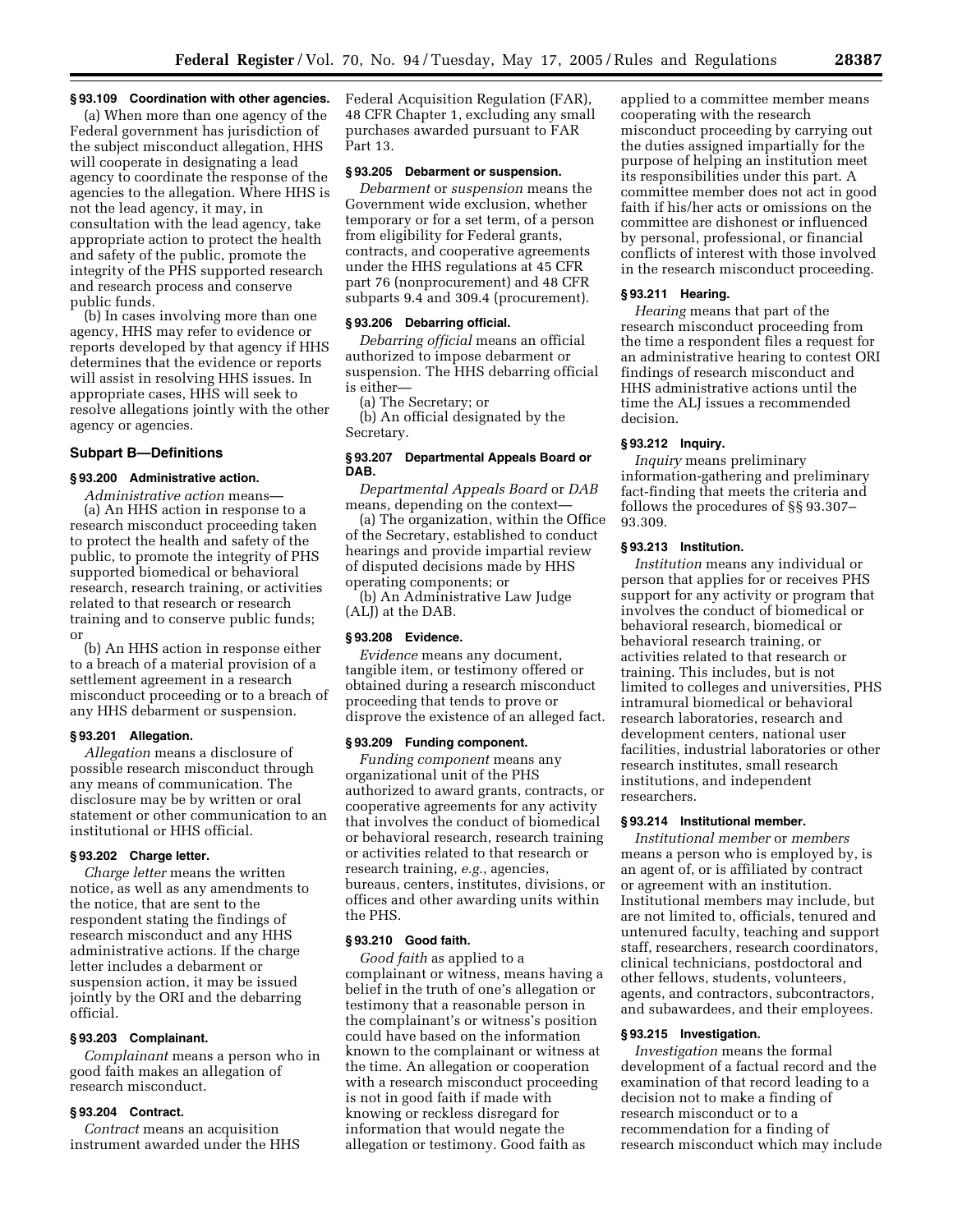a recommendation for other appropriate actions, including administrative actions.

#### **§ 93.216 Notice.**

*Notice* means a written communication served in person, sent by mail or its equivalent to the last known street address, facsimile number or e-mail address of the addressee. Several sections of Subpart E of this part have special notice requirements.

# **§ 93.217 Office of Research Integrity or ORI.**

*Office of Research Integrity* or *ORI*  means the office to which the HHS Secretary has delegated responsibility for addressing research integrity and misconduct issues related to PHS supported activities.

## **§ 93.218 Person.**

*Person* means any individual, corporation, partnership, institution, association, unit of government, or legal entity, however organized.

## **§ 93.219 Preponderance of the evidence.**

*Preponderance of the evidence* means proof by information that, compared with that opposing it, leads to the conclusion that the fact at issue is more probably true than not.

#### **§ 93.220 Public Health Service or PHS.**

*Public Health Service* or *PHS* means the unit within the Department of Health and Human Services that includes the Office of Public Health and Science and the following Operating Divisions: Agency for Healthcare Research and Quality, Agency for Toxic Substances and Disease Registry, Centers for Disease Control and Prevention, Food and Drug Administration, Health Resources and Services Administration, Indian Health Service, National Institutes of Health, and the Substance Abuse and Mental Health Services Administration, and the offices of the Regional Health Administrators.

## **§ 93.221 PHS support.**

*PHS support* means PHS funding, or applications or proposals therefor, for biomedical or behavioral research, biomedical or behavioral research training, or activities related to that research or training, that may be provided through: Funding for PHS intramural research; PHS grants, cooperative agreements, or contracts or subgrants or subcontracts under those PHS funding instruments; or salary or other payments under PHS grants, cooperative agreements or contracts.

#### **§ 93.222 Research.**

*Research* means a systematic experiment, study, evaluation, demonstration or survey designed to develop or contribute to general knowledge (basic research) or specific knowledge (applied research) relating broadly to public health by establishing, discovering, developing, elucidating or confirming information about, or the underlying mechanism relating to, biological causes, functions or effects, diseases, treatments, or related matters to be studied.

# **§ 93.223 Research misconduct proceeding.**

*Research misconduct proceeding*  means any actions related to alleged research misconduct taken under this part, including but not limited to, allegation assessments, inquiries, investigations, ORI oversight reviews, hearings, and administrative appeals.

#### **§ 93.224 Research record.**

*Research record* means the record of data or results that embody the facts resulting from scientific inquiry, including but not limited to, research proposals, laboratory records, both physical and electronic, progress reports, abstracts, theses, oral presentations, internal reports, journal articles, and any documents and materials provided to HHS or an institutional official by a respondent in the course of the research misconduct proceeding.

## **§ 93.225 Respondent.**

*Respondent* means the person against whom an allegation of research misconduct is directed or who is the subject of a research misconduct proceeding.

#### **§ 93.226 Retaliation.**

*Retaliation* for the purpose of this part means an adverse action taken against a complainant, witness, or committee member by an institution or one of its members in response to—

(a) A good faith allegation of research misconduct; or

(b) Good faith cooperation with a research misconduct proceeding.

#### **§ 93.227 Secretary or HHS.**

*Secretary* or *HHS* means the Secretary of HHS or any other officer or employee of the HHS to whom the Secretary delegates authority.

#### **Subpart C—Responsibilities of Institutions**

#### **Compliance and Assurances**

#### **§ 93.300 General responsibilities for compliance.**

Institutions under this part must— (a) Have written policies and procedures for addressing allegations of research misconduct that meet the requirements of this part;

(b) Respond to each allegation of research misconduct for which the institution is responsible under this part in a thorough, competent, objective and fair manner, including precautions to ensure that individuals responsible for carrying out any part of the research misconduct proceeding do not have unresolved personal, professional or financial conflicts of interest with the complainant, respondent or witnesses;

(c) Foster a research environment that promotes the responsible conduct of research, research training, and activities related to that research or research training, discourages research misconduct, and deals promptly with allegations or evidence of possible research misconduct;

(d) Take all reasonable and practical steps to protect the positions and reputations of good faith complainants, witnesses and committee members and protect them from retaliation by respondents and other institutional members;

(e) Provide confidentiality to the extent required by § 93.108 to all respondents, complainants, and research subjects identifiable from research records or evidence;

(f) Take all reasonable and practical steps to ensure the cooperation of respondents and other institutional members with research misconduct proceedings, including, but not limited to, their providing information, research records, and evidence;

(g) Cooperate with HHS during any research misconduct proceeding or compliance review;

(h) Assist in administering and enforcing any HHS administrative actions imposed on its institutional members; and

(i) Have an active assurance of compliance.

#### **§ 93.301 Institutional assurances.**

(a) *General policy.* An institution with PHS supported biomedical or behavioral research, research training or activities related to that research or research training must provide PHS with an assurance of compliance with this part, satisfactory to the Secretary. PHS funding components may authorize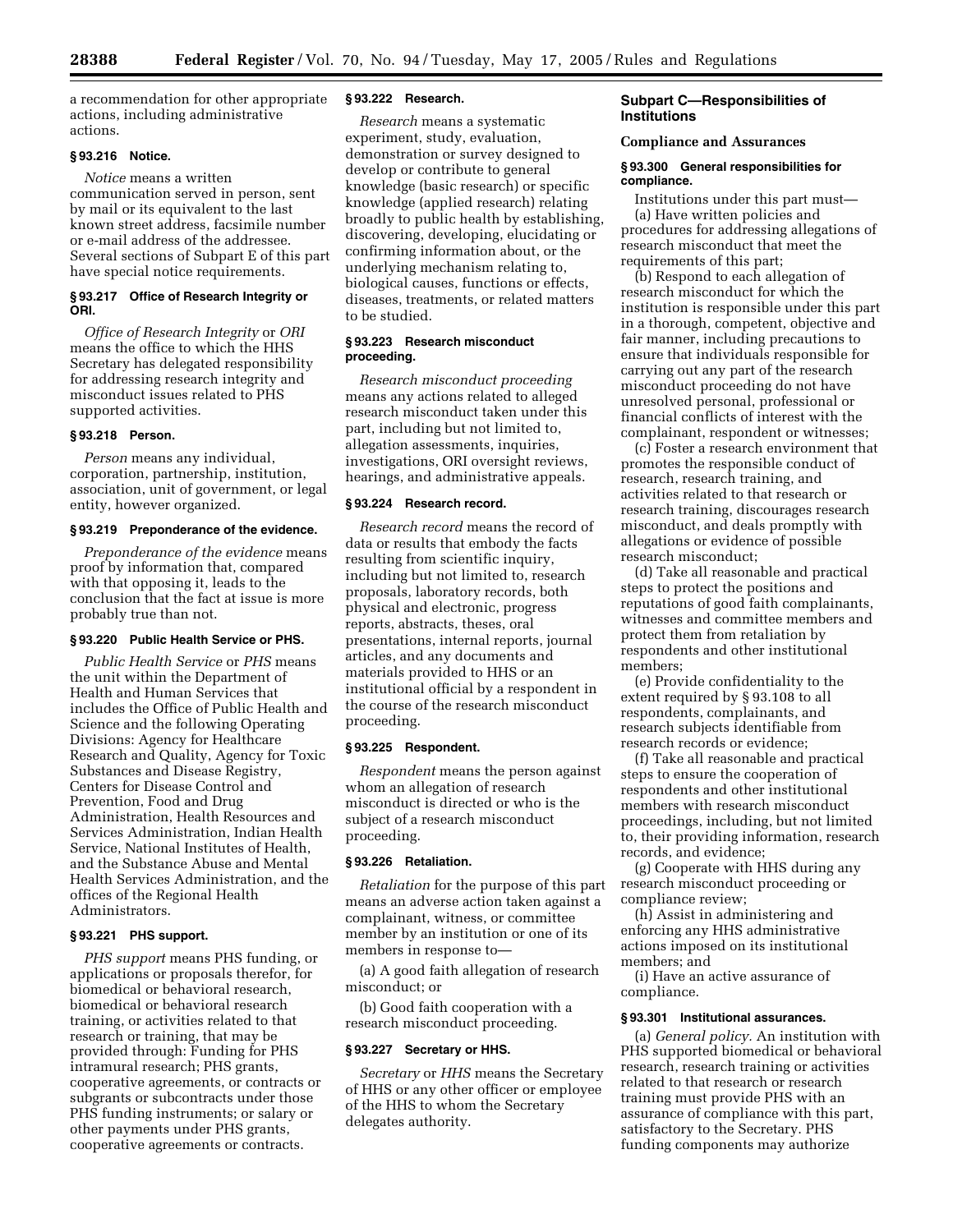funds for biomedical and behavioral research, research training, or activities related to that research or research training only to institutions that have approved assurances and required renewals on file with ORI.

(b) *Institutional Assurance.* The responsible institutional official must assure on behalf of the institution that the institution—

(1) Has written policies and procedures in compliance with this part for inquiring into and investigating allegations of research misconduct; and

(2) Complies with its own policies and procedures and the requirements of this part.

## **§ 93.302 Institutional compliance with assurances.**

(a) *Compliance with assurance.* ORI considers an institution in compliance with its assurance if the institution—

(1) Establishes policies and procedures according to this part, keeps them in compliance with this part, and upon request, provides them to ORI, other HHS personnel, and members of the public;

(2) Takes all reasonable and practical specific steps to foster research integrity consistent with § 93.300, including—

(i) Informs the institution's research members participating in or otherwise involved with PHS supported biomedical or behavioral research, research training or activities related to that research or research training, including those applying for support from any PHS funding component, about its policies and procedures for responding to allegations of research misconduct, and the institution's commitment to compliance with the policies and procedures; and

(ii) Complies with its policies and procedures and each specific provision of this part.

(b) *Annual report.* An institution must file an annual report with ORI which contains information specified by ORI on the institution's compliance with this part.

(c) *Additional information.* Along with its assurance or annual report, an institution must send ORI such other aggregated information as ORI may request on the institution's research misconduct proceedings covered by this part and the institution's compliance with the requirements of this part.

# **§ 93.303 Assurances for small institutions.**

(a) If an institution is too small to handle research misconduct proceedings, it may file a ''Small Organization Statement'' with ORI in place of the formal institutional policies and procedures required by §§ 93.301 and 93.304.

(b) By submitting a Small Organization Statement, the institution agrees to report all allegations of research misconduct to ORI. ORI or another appropriate HHS office will work with the institution to develop and implement a process for handling allegations of research misconduct consistent with this part.

(c) The Small Organization Statement does not relieve the institution from complying with any other provision of this part.

#### **§ 93.304 Institutional policies and procedures.**

Institutions seeking an approved assurance must have written policies and procedures for addressing research misconduct that include the following—

(a) Consistent with § 93.108, protection of the confidentiality of respondents, complainants, and research subjects identifiable from research records or evidence;

(b) A thorough, competent, objective, and fair response to allegations of research misconduct consistent with and within the time limits of this part, including precautions to ensure that individuals responsible for carrying out any part of the research misconduct proceeding do not have unresolved personal, professional, or financial conflicts of interest with the complainant, respondent, or witnesses;

(c) Notice to the respondent, consistent with and within the time limits of this part;

(d) Written notice to ORI of any decision to open an investigation on or before the date on which the investigation begins;

(e) Opportunity for the respondent to provide written comments on the institution's inquiry report;

(f) Opportunity for the respondent to provide written comments on the draft report of the investigation, and provisions for the institutional investigation committee to consider and address the comments before issuing the final report;

(g) Protocols for handling the research record and evidence, including the requirements of § 93.305;

(h) Appropriate interim institutional actions to protect public health, Federal funds and equipment, and the integrity of the PHS supported research process;

(i) Notice to ORI under § 93.318 and notice of any facts that may be relevant to protect public health, Federal funds and equipment, and the integrity of the PHS supported research process;

(j) Institutional actions in response to final findings of research misconduct;

(k) All reasonable and practical efforts, if requested and as appropriate, to protect or restore the reputation of persons alleged to have engaged in research misconduct but against whom no finding of research misconduct is made;

(l) All reasonable and practical efforts to protect or restore the position and reputation of any complainant, witness, or committee member and to counter potential or actual retaliation against these complainants, witnesses, and committee members; and

(m) Full and continuing cooperation with ORI during its oversight review under Subpart D of this part or any subsequent administrative hearings or appeals under Subpart E of this part. This includes providing all research records and evidence under the institution's control, custody, or possession and access to all persons within its authority necessary to develop a complete record of relevant evidence.

#### **§ 93.305 Responsibility for maintenance and custody of research records and evidence.**

An institution, as the responsible legal entity for the PHS supported research, has a continuing obligation under this part to ensure that it maintains adequate records for a research misconduct proceeding. The institution must—

(a) Either before or when the institution notifies the respondent of the allegation, inquiry or investigation, promptly take all reasonable and practical steps to obtain custody of all the research records and evidence needed to conduct the research misconduct proceeding, inventory the records and evidence, and sequester them in a secure manner, except that where the research records or evidence encompass scientific instruments shared by a number of users, custody may be limited to copies of the data or evidence on such instruments, so long as those copies are substantially equivalent to the evidentiary value of the instruments;

(b) Where appropriate, give the respondent copies of, or reasonable, supervised access to the research records;

(c) Undertake all reasonable and practical efforts to take custody of additional research records or evidence that is discovered during the course of a research misconduct proceeding, except that where the research records or evidence encompass scientific instruments shared by a number of users, custody may be limited to copies of the data or evidence on such instruments, so long as those copies are substantially equivalent to the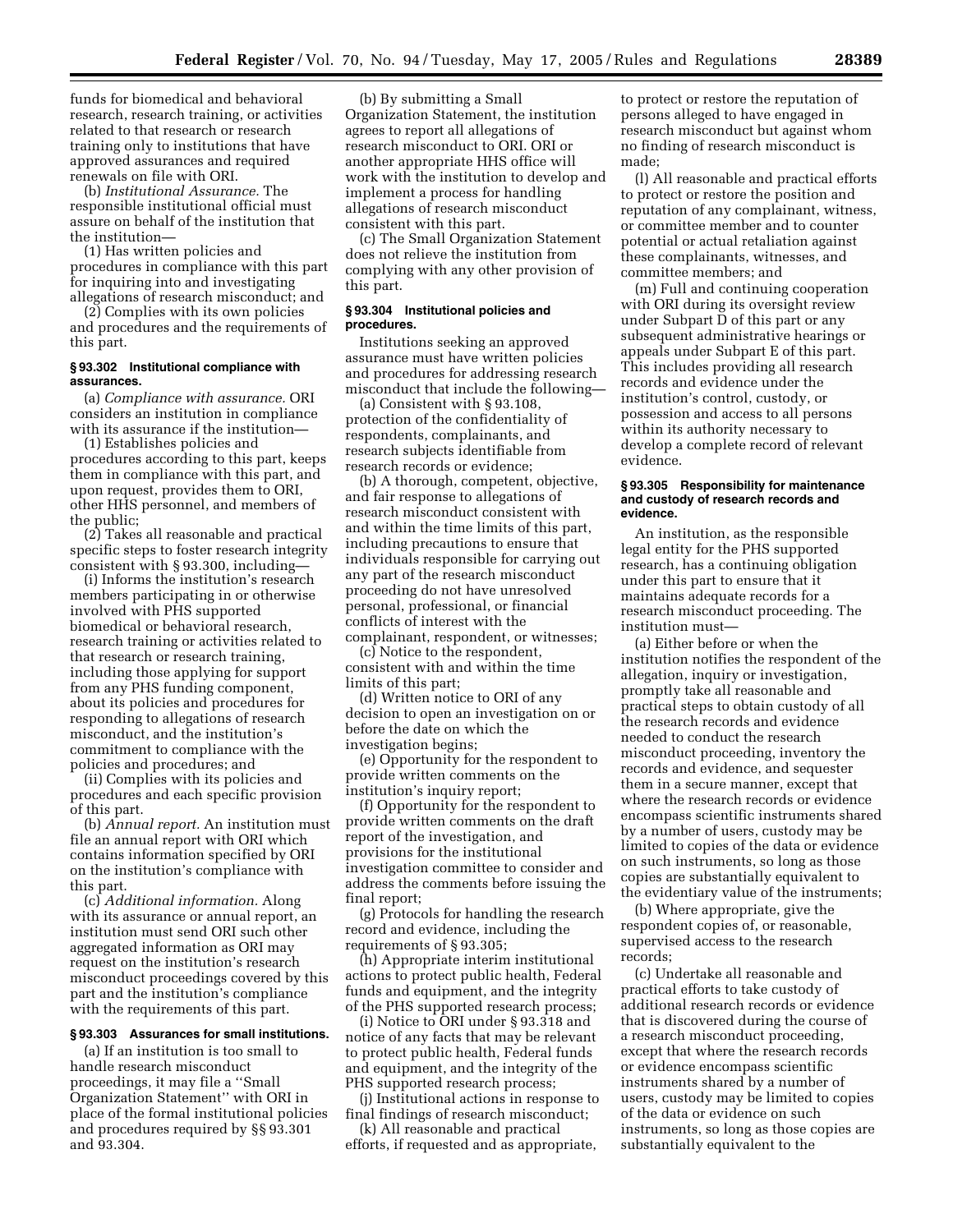evidentiary value of the instruments; and

(d) Maintain the research records and evidence as required by § 93.317.

#### **§ 93.306 Using a consortium or other person for research misconduct proceedings.**

(a) An institution may use the services of a consortium or person that the institution reasonably determines to be qualified by practice and experience to conduct research misconduct proceedings.

(b) A consortium may be a group of institutions, professional organizations, or mixed groups which will conduct research misconduct proceedings for other institutions.

(c) A consortium or person acting on behalf of an institution must follow the requirements of this part in conducting research misconduct proceedings.

#### **The Institutional Inquiry**

# **§ 93.307 Institutional inquiry.**

(a) *Criteria warranting an inquiry.* An inquiry is warranted if the allegation—

(1) Falls within the definition of research misconduct under this part;

(2) Is within § 93.102; and

(3) Is sufficiently credible and specific so that potential evidence of research misconduct may be identified.

(b) *Notice to respondent and custody of research records.* At the time of or before beginning an inquiry, an institution must make a good faith effort to notify in writing the presumed respondent, if any. If the inquiry subsequently identifies additional respondents, the institution must notify them. To the extent it has not already done so at the allegation stage, the institution must, on or before the date on which the respondent is notified or the inquiry begins, whichever is earlier, promptly take all reasonable and practical steps to obtain custody of all the research records and evidence needed to conduct the research misconduct proceeding, inventory the records and evidence, and sequester them in a secure manner, except that where the research records or evidence encompass scientific instruments shared by a number of users, custody may be limited to copies of the data or evidence on such instruments, so long as those copies are substantially equivalent to the evidentiary value of the instruments.

(c) *Review of evidence.* The purpose of an inquiry is to conduct an initial review of the evidence to determine whether to conduct an investigation. Therefore, an inquiry does not require a full review of all the evidence related to the allegation.

(d) *Criteria warranting an investigation.* An inquiry's purpose is to decide if an allegation warrants an investigation. An investigation is warranted if there is—

(1) A reasonable basis for concluding that the allegation falls within the definition of research misconduct under this part and involves PHS supported biomedical or behavioral research, research training or activities related to that research or research training, as provided in § 93.102; and

(2) Preliminary information-gathering and preliminary fact-finding from the inquiry indicates that the allegation may have substance.

(e) *Inquiry report.* The institution must prepare a written report that meets the requirements of this section and § 93.309.

(f) *Opportunity to comment.* The institution must provide the respondent an opportunity to review and comment on the inquiry report and attach any comments received to the report.

(g) *Time for completion.* The institution must complete the inquiry within 60 calendar days of its initiation unless circumstances clearly warrant a longer period. If the inquiry takes longer than 60 days to complete, the inquiry record must include documentation of the reasons for exceeding the 60-day period.

#### **§ 93.308 Notice of the results of the inquiry.**

(a) *Notice to respondent.* The institution must notify the respondent whether the inquiry found that an investigation is warranted. The notice must include a copy of the inquiry report and include a copy of or refer to this part and the institution's policies and procedures adopted under its assurance.

(b) *Notice to complainants.* The institution may notify the complainant who made the allegation whether the inquiry found that an investigation is warranted. The institution may provide relevant portions of the report to the complainant for comment.

#### **§ 93.309 Reporting to ORI on the decision to initiate an investigation.**

(a) Within 30 days of finding that an investigation is warranted, the institution must provide ORI with the written finding by the responsible institutional official and a copy of the inquiry report which includes the following information—

(1) The name and position of the respondent;

(2) A description of the allegations of research misconduct;

(3) The PHS support, including, for example, grant numbers, grant

applications, contracts, and publications listing PHS support;

(4) The basis for recommending that the alleged actions warrant an investigation; and

(5) Any comments on the report by the respondent or the complainant.

(b) The institution must provide the following information to ORI on request—

(1) The institutional policies and procedures under which the inquiry was conducted;

(2) The research records and evidence reviewed, transcripts or recordings of any interviews, and copies of all relevant documents; and

(3) The charges for the investigation to consider.

(c) *Documentation of decision not to investigate.* Institutions must keep sufficiently detailed documentation of inquiries to permit a later assessment by ORI of the reasons why the institution decided not to conduct an investigation. Consistent with § 93.317, institutions must keep these records in a secure manner for at least 7 years after the termination of the inquiry, and upon request, provide them to ORI or other authorized HHS personnel.

(d) *Notification of special circumstances.* In accordance with § 93.318, institutions must notify ORI and other PHS agencies, as relevant, of any special circumstances that may exist.

# **The Institutional Investigation**

## **§ 93.310 Institutional investigation.**

Institutions conducting research misconduct investigations must:

(a) *Time.* Begin the investigation within 30 days after determining that an investigation is warranted.

(b) *Notice to ORI.* Notify the ORI Director of the decision to begin an investigation on or before the date the investigation begins and provide an inquiry report that meets the requirements of § 93.307 and § 93.309.

(c) *Notice to the respondent.* Notify the respondent in writing of the allegations within a reasonable amount of time after determining that an investigation is warranted, but before the investigation begins. The institution must give the respondent written notice of any new allegations of research misconduct within a reasonable amount of time of deciding to pursue allegations not addressed during the inquiry or in the initial notice of investigation.

(d) *Custody of the records.* To the extent they have not already done so at the allegation or inquiry stages, take all reasonable and practical steps to obtain custody of all the research records and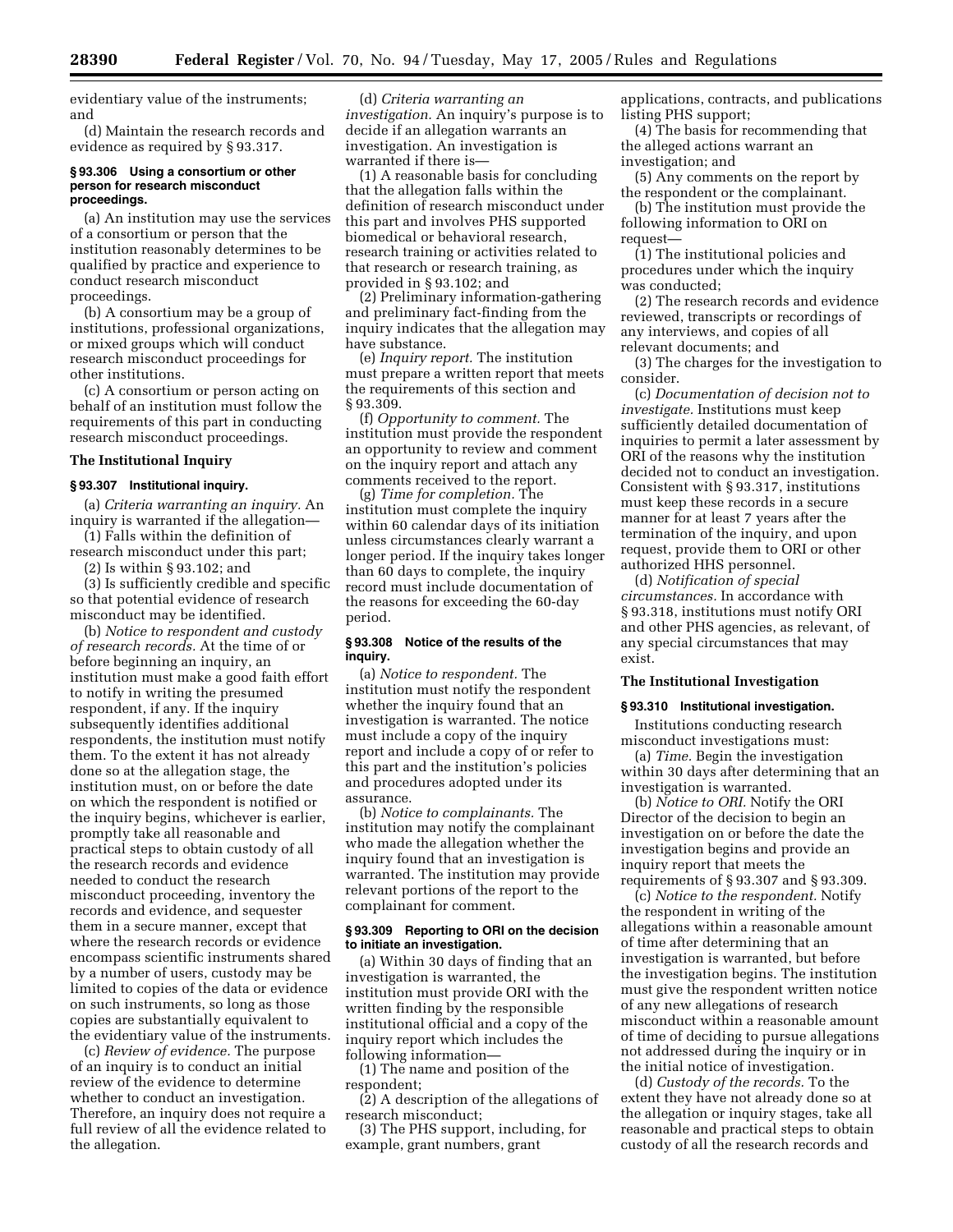evidence needed to conduct the research misconduct proceeding, inventory the records and evidence, and sequester them in a secure manner, except that where the research records or evidence encompass scientific instruments shared by a number of users, custody may be limited to copies of the data or evidence on such instruments, so long as those copies are substantially equivalent to the evidentiary value of the instruments. Whenever possible, the institution must take custody of the records—

(1) Before or at the time the institution notifies the respondent; and

(2) Whenever additional items become known or relevant to the investigation.

(e) *Documentation.* Use diligent efforts to ensure that the investigation is thorough and sufficiently documented and includes examination of all research records and evidence relevant to reaching a decision on the merits of the allegations.

(f) *Ensuring a fair investigation.* Take reasonable steps to ensure an impartial and unbiased investigation to the maximum extent practicable, including participation of persons with appropriate scientific expertise who do not have unresolved personal, professional, or financial conflicts of interest with those involved with the inquiry or investigation.

(g) *Interviews.* Interview each respondent, complainant, and any other available person who has been reasonably identified as having information regarding any relevant aspects of the investigation, including witnesses identified by the respondent, and record or transcribe each interview, provide the recording or transcript to the interviewee for correction, and include the recording or transcript in the record of the investigation.

(h) *Pursue leads.* Pursue diligently all significant issues and leads discovered that are determined relevant to the investigation, including any evidence of additional instances of possible research misconduct, and continue the investigation to completion.

#### **§ 93.311 Investigation time limits.**

(a) *Time limit for completing an investigation.* An institution must complete all aspects of an investigation within 120 days of beginning it, including conducting the investigation, preparing the report of findings, providing the draft report for comment in accordance with § 93.312, and sending the final report to ORI under § 93.315.

(b) *Extension of time limit.* If unable to complete the investigation in 120

days, the institution must ask ORI for an extension in writing.

(c) *Progress reports.* If ORI grants an extension, it may direct the institution to file periodic progress reports.

#### **§ 93.312 Opportunity to comment on the investigation report.**

(a) The institution must give the respondent a copy of the draft investigation report and, concurrently, a copy of, or supervised access to, the evidence on which the report is based. The comments of the respondent on the draft report, if any, must be submitted within 30 days of the date on which the respondent received the draft investigation report.

(b) The institution may provide the complainant a copy of the draft investigation report or relevant portions of that report. The comments of the complainant, if any, must be submitted within 30 days of the date on which the complainant received the draft investigation report or relevant portions of it.

#### **§ 93.313 Institutional investigation report.**

The final institutional investigation report must be in writing and include:

(a) *Allegations.* Describe the nature of the allegations of research misconduct.

(b) *PHS support.* Describe and document the PHS support, including, for example, any grant numbers, grant applications, contracts, and publications listing PHS support.

(c) *Institutional charge.* Describe the specific allegations of research misconduct for consideration in the investigation.

(d) *Policies and procedures.* If not already provided to ORI with the inquiry report, include the institutional policies and procedures under which the investigation was conducted.

(e) *Research records and evidence.*  Identify and summarize the research records and evidence reviewed, and identify any evidence taken into custody but not reviewed.

(f) *Statement of findings.* For each separate allegation of research misconduct identified during the investigation, provide a finding as to whether research misconduct did or did not occur, and if so—

(1) Identify whether the research misconduct was falsification, fabrication, or plagiarism, and if it was intentional, knowing, or in reckless disregard;

(2) Summarize the facts and the analysis which support the conclusion and consider the merits of any reasonable explanation by the respondent;

(3) Identify the specific PHS support;

(4) Identify whether any publications need correction or retraction;

(5) Identify the person(s) responsible for the misconduct; and

(6) List any current support or known applications or proposals for support that the respondent has pending with non-PHS Federal agencies.

(g) *Comments.* Include and consider any comments made by the respondent and complainant on the draft investigation report.

(h) *Maintain and provide records.*  Maintain and provide to ORI upon request all relevant research records and records of the institution's research misconduct proceeding, including results of all interviews and the transcripts or recordings of such interviews.

#### **§ 93.314 Institutional appeals.**

(a) While not required by this part, if the institution's procedures provide for an appeal by the respondent that could result in a reversal or modification of the findings of research misconduct in the investigation report, the institution must complete any such appeal within 120 days of its filing. Appeals from personnel or similar actions that would not result in a reversal or modification of the findings of research misconduct are excluded from the 120-day limit.

(b) If unable to complete any appeals within 120 days, the institution must ask ORI for an extension in writing and provide an explanation for the request.

(c) ORI may grant requests for extension for good cause. If ORI grants an extension, it may direct the institution to file periodic progress reports.

#### **§ 93.315 Notice to ORI of institutional findings and actions.**

The institution must give ORI the following:

(a) *Investigation Report.* Include a copy of the report, all attachments, and any appeals.

(b) *Final institutional action.* State whether the institution found research misconduct, and if so, who committed the misconduct.

(c) *Findings.* State whether the institution accepts the investigation's findings.

(d) *Institutional administrative actions.* Describe any pending or completed administrative actions against the respondent.

# **§ 93.316 Completing the research misconduct process.**

(a) ORI expects institutions to carry inquiries and investigations through to completion and to pursue diligently all significant issues. An institution must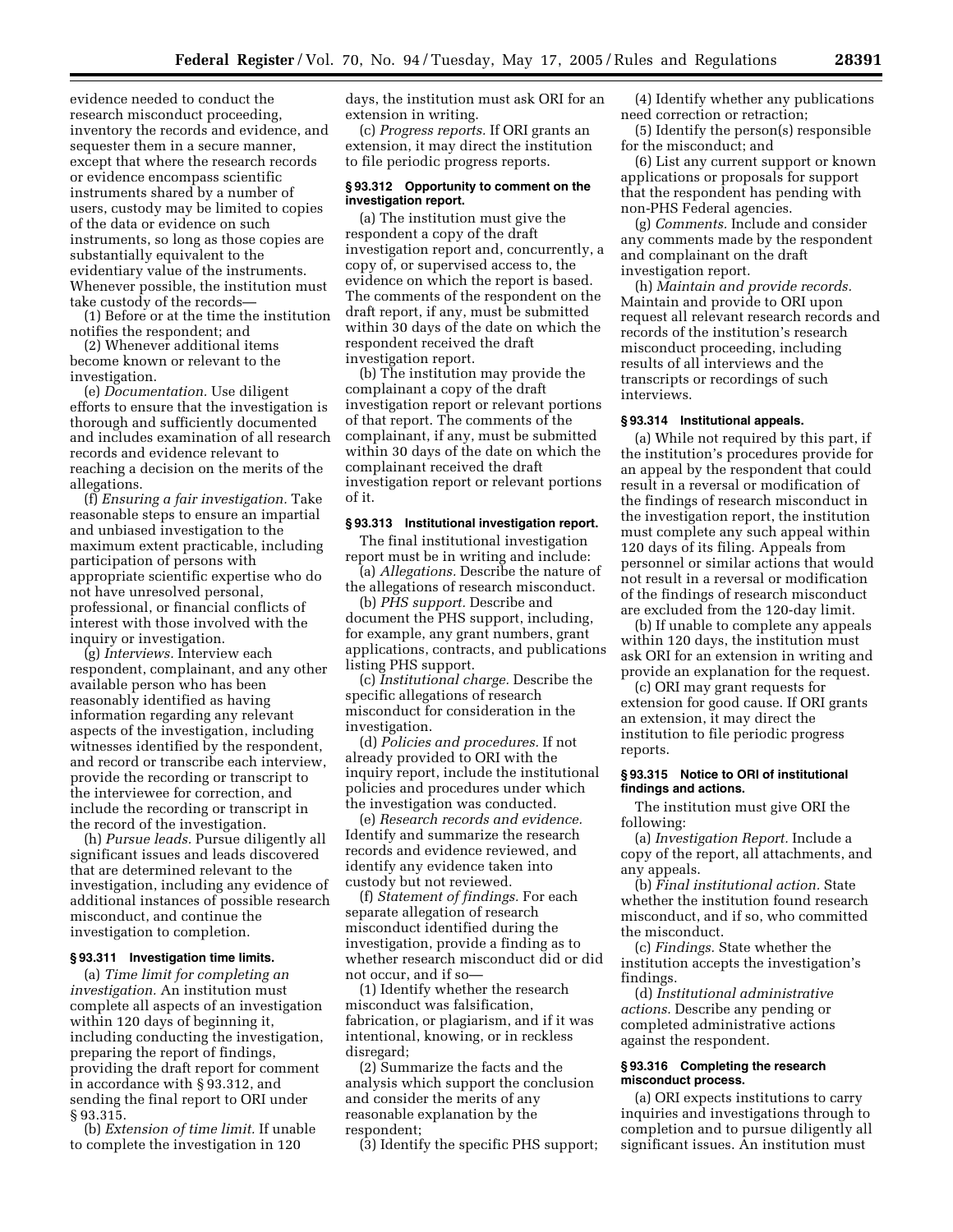notify ORI in advance if the institution plans to close a case at the inquiry, investigation, or appeal stage on the basis that the respondent has admitted guilt, a settlement with the respondent has been reached, or for any other reason, except the closing of a case at the inquiry stage on the basis that an investigation is not warranted or a finding of no misconduct at the investigation stage, which must be reported to ORI under § 93.315.

(b) After consulting with the institution on its basis for closing a case under paragraph (a) of this section, ORI may conduct an oversight review of the institution's handling of the case and take appropriate action including:

(1) Approving or conditionally approving closure of the case;

(2) Directing the institution to complete its process;

(3) Referring the matter for further investigation by HHS; or,

(4) Taking a compliance action.

# **Other Institutional Responsibilities**

#### **§ 93.317 Retention and custody of the research misconduct proceeding record.**

(a) *Definition of records of research misconduct proceedings.* As used in this section, the term ''records of research misconduct proceedings'' includes:

(1) The records that the institution secures for the proceeding pursuant to §§ 93.305, 93.307(b) and 93.310(d), except to the extent the institution subsequently determines and documents that those records are not relevant to the proceeding or that the records duplicate other records that are being retained;

(2) The documentation of the determination of irrelevant or duplicate records; (3) The inquiry report and final documents (not drafts) produced in the course of preparing that report, including the documentation of any decision not to investigate as required by § 93.309(d);

(4) The investigation report and all records (other than drafts of the report) in support of that report, including the recordings or transcriptions of each interview conducted pursuant to § 93.310(g); and

(5) The complete record of any institutional appeal covered by § 93.314.

(b) *Maintenance of record.* Unless custody has been transferred to HHS under paragraph (c) of this section, or ORI has advised the institution in writing that it no longer needs to retain the records, an institution must maintain records of research misconduct proceedings in a secure manner for 7 years after completion of the proceeding or the completion of any PHS proceeding involving the research misconduct allegation under subparts D and E of this part, whichever is later.

(c) *Provision for HHS custody.* On request, institutions must transfer custody of or provide copies to HHS, of any institutional record relevant to a research misconduct allegation covered by this part, including the research records and evidence, to perform forensic or other analyses or as otherwise needed to conduct an HHS inquiry or investigation or for ORI to conduct its review or to present evidence in any proceeding under subparts D and E of this part.

#### **§ 93.318 Notifying ORI of special circumstances.**

At any time during a research misconduct proceeding, as defined in § 93.223, an institution must notify ORI immediately if it has reason to believe that any of the following conditions exist:

(a) Health or safety of the public is at risk, including an immediate need to protect human or animal subjects.

(b) HHS resources or interests are threatened.

(c) Research activities should be suspended.

(d) There is reasonable indication of possible violations of civil or criminal law.

(e) Federal action is required to protect the interests of those involved in the research misconduct proceeding.

(f) The research institution believes the research misconduct proceeding may be made public prematurely so that HHS may take appropriate steps to safeguard evidence and protect the rights of those involved.

(g) The research community or public should be informed.

## **§ 93.319 Institutional standards.**

(a) Institutions may have internal standards of conduct different from the HHS standards for research misconduct under this part. Therefore, an institution may find conduct to be actionable under its standards even if the action does not meet this part's definition of research misconduct.

(b) An HHS finding or settlement does not affect institutional findings or administrative actions based on an institution's internal standards of conduct.

## **Subpart D—Responsibilities of the U.S. Department of Health and Human Services**

# **General Information**

## **§ 93.400 General statement of ORI authority.**

(a) *ORI review.* ORI may respond directly to any allegation of research misconduct at any time before, during, or after an institution's response to the matter. The ORI response may include, but is not limited to—

(1) Conducting allegation assessments;

(2) Determining independently if jurisdiction exists under this part in any matter;

(3) Forwarding allegations of research misconduct to the appropriate institution or HHS component for inquiry or investigation;

(4) Recommending that HHS should perform an inquiry or investigation or issue findings and taking all appropriate actions in response to the inquiry, investigation, or findings;

(5) Notifying or requesting assistance and information from PHS funding components or other affected Federal and state offices and agencies or institutions;

(6) Reviewing an institution's findings and process;

(7) Making a finding of research misconduct; and

(8) Proposing administrative actions to HHS.

(b) *Requests for information.* ORI may request clarification or additional information, documentation, research records, or evidence from an institution or its members or other persons or sources to carry out ORI's review.

(c) *HHS administrative actions.* (1) In response to a research misconduct proceeding, ORI may propose administrative actions against any person to the HHS and, upon HHS approval and final action in accordance with this part, implement the actions.

(2) ORI may propose to the HHS debarring official that a person be suspended or debarred from receiving Federal funds and may propose to other appropriate PHS components the implementation of HHS administrative actions within the components' authorities.

(d) *ORI assistance to institutions.* At any time, ORI may provide information, technical assistance, and procedural advice to institutional officials as needed regarding an institution's participation in research misconduct proceedings.

(e) *Review of institutional assurances.*  ORI may review institutional assurances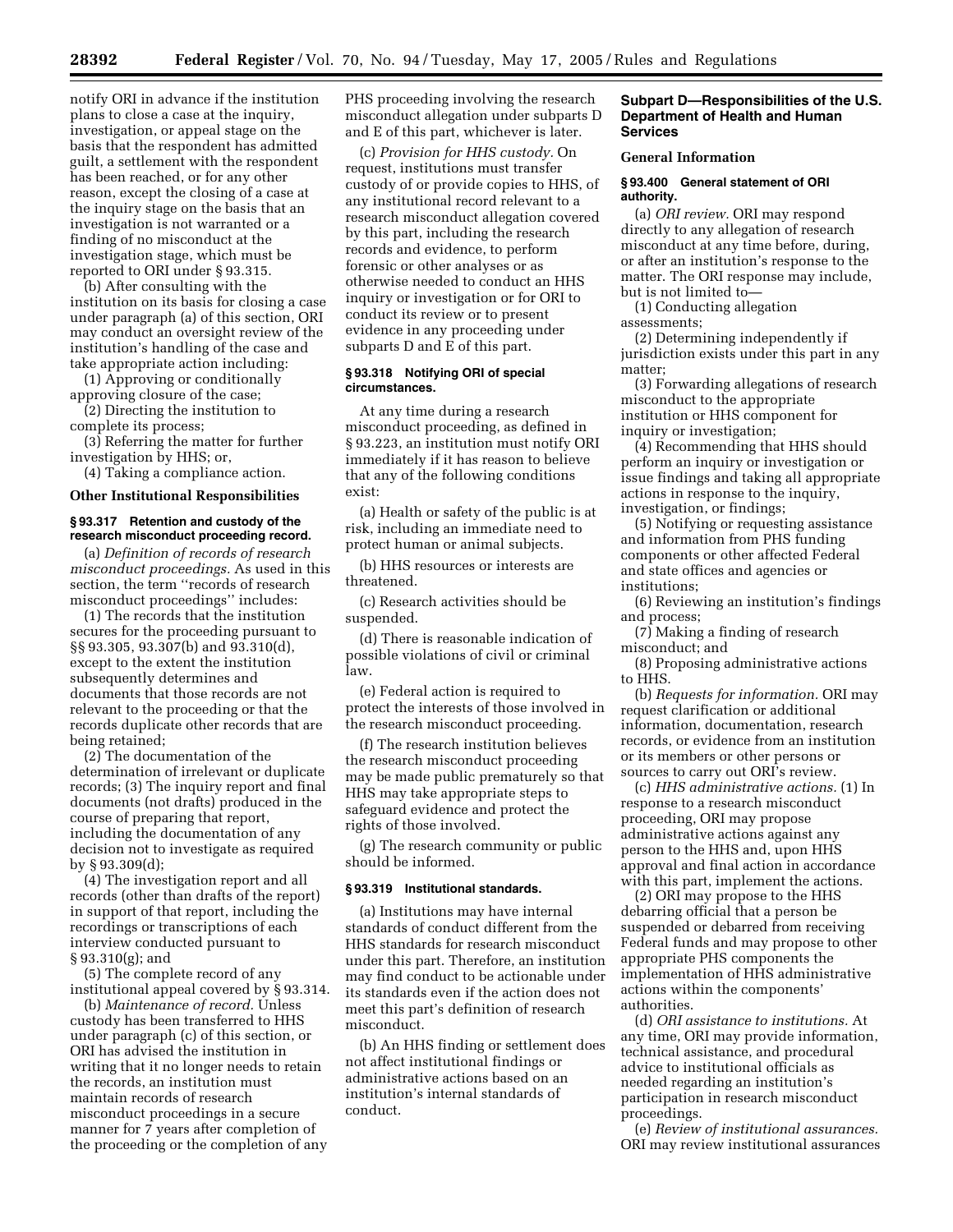and policies and procedures for compliance with this part.

(f) *Institutional compliance.* ORI may make findings and impose HHS administrative actions related to an institution's compliance with this part and with its policies and procedures, including an institution's participation in research misconduct proceedings.

# **§ 93.401 Interaction with other offices and interim actions.**

(a) ORI may notify and consult with other offices at any time if it has reason to believe that a research misconduct proceeding may involve that office. If ORI believes that a criminal or civil fraud violation may have occurred, it shall promptly refer the matter to the Department of Justice (DOJ), the HHS Inspector General (OIG), or other appropriate investigative body. ORI may provide expertise and assistance to the DOJ, OIG, PHS offices, other Federal offices, and state or local offices involved in investigating or otherwise pursuing research misconduct allegations or related matters.

(b) ORI may notify affected PHS offices and funding components at any time to permit them to make appropriate interim responses to protect the health and safety of the public, to promote the integrity of the PHS supported research and research process, and to conserve public funds.

(c) The information provided will not be disclosed as part of the peer review and advisory committee review processes, but may be used by the Secretary in making decisions about the award or continuation of funding.

#### **Research Misconduct Issues**

#### **§ 93.402 ORI allegation assessments.**

(a) When ORI receives an allegation of research misconduct directly or becomes aware of an allegation or apparent instance of research misconduct, it may conduct an initial assessment or refer the matter to the relevant institution for an assessment, inquiry, or other appropriate actions.

(b) If ORI conducts an assessment, it considers whether the allegation of research misconduct appears to fall within the definition of research misconduct, appears to involve PHS supported biomedical or behavior research, research training or activities related to that research or research training, as provided in § 93.102, and whether it is sufficiently specific so that potential evidence may be identified and sufficiently substantive to warrant an inquiry. ORI may review all readily accessible, relevant information related to the allegation.

(c) If ORI decides that an inquiry is warranted, it forwards the matter to the appropriate institution or HHS component.

(d) If ORI decides that an inquiry is not warranted it will close the case and forward the allegation in accordance with paragraph(e) of this section.

(e) ORI may forward allegations that do not fall within the jurisdiction of this part to the appropriate HHS component, Federal or State agency, institution, or other appropriate entity.

#### **§ 93.403 ORI review of research misconduct proceedings.**

ORI may conduct reviews of research misconduct proceedings. In conducting its review, ORI may—

(a) Determine whether there is HHS jurisdiction under this part;

(b) Consider any reports, institutional findings, research records, and evidence;

(c) Determine if the institution conducted the proceedings in a timely and fair manner in accordance with this part with sufficient thoroughness, objectivity, and competence to support the conclusions;

(d) Obtain additional information or materials from the institution, the respondent, complainants, or other persons or sources;

(e) Conduct additional analyses and develop evidence;

(f) Decide whether research misconduct occurred, and if so who committed it;

(g) Make appropriate research misconduct findings and propose HHS administrative actions; and

(h) Take any other actions necessary to complete HHS' review.

#### **§ 93.404 Findings of research misconduct and proposed administrative actions.**

After completing its review, ORI either closes the case without a finding of research misconduct or—

(a) Makes findings of research misconduct and proposes and obtains HHS approval of administrative actions based on the record of the research misconduct proceedings and any other information obtained by ORI during its review; or

(b) Recommends that HHS seek to settle the case.

#### **§ 93.405 Notifying the respondent of findings of research misconduct and HHS administrative actions.**

(a) When the ORI makes a finding of research misconduct or seeks to impose or enforce HHS administrative actions, other than debarment or suspension, it notifies the respondent in a charge letter. In cases involving a debarment or suspension action, the HHS debarring

official issues a notice of proposed debarment or suspension to the respondent as part of the charge letter. The charge letter includes the ORI findings of research misconduct and the basis for them and any HHS administrative actions. The letter also advises the respondent of the opportunity to contest the findings and administrative actions under Subpart E of this part.

(b) The ORI sends the charge letter by certified mail or a private delivery service to the last known address of the respondent or the last known principal place of business of the respondent's attorney.

#### **§ 93.406 Final HHS actions.**

Unless the respondent contests the charge letter within the 30-day period prescribed in § 93.501, the ORI finding of research misconduct is the final HHS action on the research misconduct issues and the HHS administrative actions become final and will be implemented, except that the debarring official's decision is the final HHS action on any debarment or suspension actions.

# **§ 93.407 HHS administrative actions.**

(a) In response to a research misconduct proceeding, HHS may impose HHS administrative actions that include but are not limited to:

(1) Clarification, correction, or retraction of the research record. (2) Letters of reprimand.

(3) Imposition of special certification or assurance requirements to ensure compliance with applicable regulations or terms of PHS grants, contracts, or cooperative agreements.

(4) Suspension or termination of a PHS grant, contract, or cooperative agreement.

(5) Restriction on specific activities or expenditures under an active PHS grant, contract, or cooperative agreement.

(6) Special review of all requests for PHS funding.

(7) Imposition of supervision requirements on a PHS grant, contract, or cooperative agreement.

(8) Certification of attribution or authenticity in all requests for support and reports to the PHS.

(9) No participation in any advisory capacity to the PHS.

(10) Adverse personnel action if the respondent is a Federal employee, in compliance with relevant Federal personnel policies and laws.

(11) Suspension or debarment under 45 CFR Part 76, 48 CFR Subparts 9.4 and 309.4, or both.

(b) In connection with findings of research misconduct, HHS also may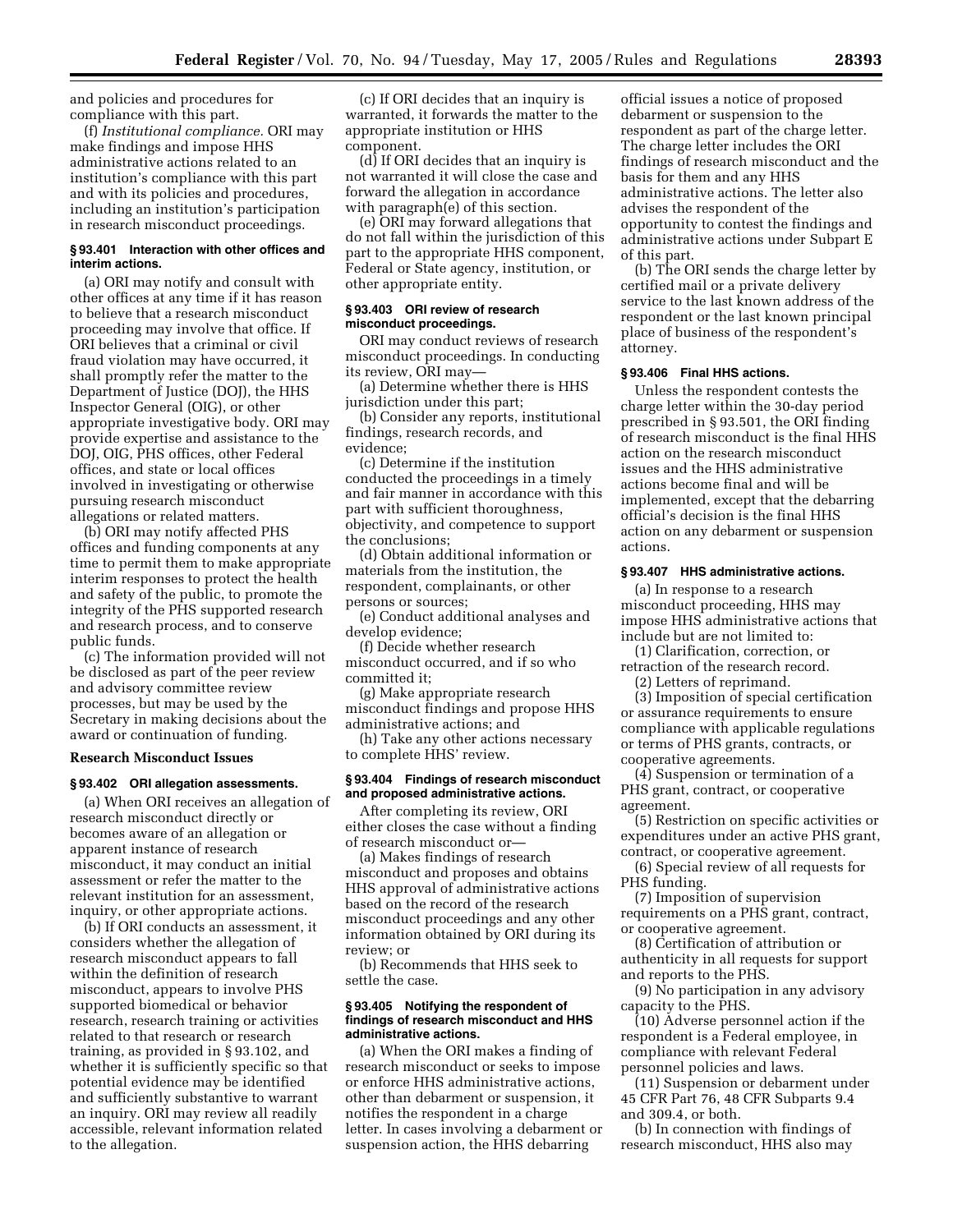seek to recover PHS funds spent in support of the activities that involved research misconduct.

(c) Any authorized HHS component may impose, administer, or enforce HHS administrative actions separately or in coordination with other HHS components, including, but not limited to ORI, the Office of Inspector General, the PHS funding component, and the debarring official.

## **§ 93.408 Mitigating and aggravating factors in HHS administrative actions.**

The purpose of HHS administrative actions is remedial. The appropriate administrative action is commensurate with the seriousness of the misconduct, and the need to protect the health and safety of the public, promote the integrity of the PHS supported research and research process, and conserve public funds. HHS considers aggravating and mitigating factors in determining appropriate HHS administrative actions and their terms. HHS may consider other factors as appropriate in each case. The existence or nonexistence of any factor is not determinative:

(a) *Knowing, intentional, or reckless.*  Were the respondent's actions knowing or intentional or was the conduct reckless?

(b) *Pattern.* Was the research misconduct an isolated event or part of a continuing or prior pattern of dishonest conduct?

(c) *Impact.* Did the misconduct have significant impact on the proposed or reported research record, research subjects, other researchers, institutions, or the public health or welfare?

(d) *Acceptance of responsibility.* Has the respondent accepted responsibility for the misconduct by—

(1) Admitting the conduct;

(2) Cooperating with the research misconduct proceedings;

(3) Demonstrating remorse and awareness of the significance and seriousness of the research misconduct; and

(4) Taking steps to correct or prevent the recurrence of the research misconduct.

(e) *Failure to accept responsibility.*  Does the respondent blame others rather than accepting responsibility for the actions?

(f) *Retaliation.* Did the respondent retaliate against complainants, witnesses, committee members, or other persons?

(g) *Present responsibility.* Is the respondent presently responsible to conduct PHS supported research?

(h) *Other factors.* Other factors appropriate to the circumstances of a particular case.

#### **§ 93.409 Settlement of research misconduct proceedings.**

(a) HHS may settle a research misconduct proceeding at any time it concludes that settlement is in the best interests of the Federal government and the public health or welfare.

(b) Settlement agreements are publicly available, regardless of whether the ORI made a finding of research misconduct.

#### **§ 93.410 Final HHS action with no settlement or finding of research misconduct.**

When the final HHS action does not result in a settlement or finding of research misconduct, ORI may:

(a) Provide written notice to the respondent, the relevant institution, the complainant, and HHS officials.

(b) Take any other actions authorized by law.

#### **§ 93.411 Final HHS action with settlement or finding of research misconduct.**

When a final HHS action results in a settlement or research misconduct finding, ORI may:

(a) Provide final notification of any research misconduct findings and HHS administrative actions to the respondent, the relevant institution, the complainant, and HHS officials. The debarring official may provide a separate notice of final HHS action on any debarment or suspension actions.

(b) Identify publications which require correction or retraction and prepare and send a notice to the relevant journal.

(c) Publish notice of the research misconduct findings.

(d) Notify the respondent's current employer.

(e) Take any other actions authorized by law.

#### **Institutional Compliance Issues**

#### **§ 93.412 Making decisions on institutional noncompliance.**

(a) Institutions must foster a research environment that discourages misconduct in all research and that deals forthrightly with possible misconduct associated with PHS supported research.

(b) ORI may decide that an institution is not compliant with this part if the institution shows a disregard for, or inability or unwillingness to implement and follow the requirements of this part and its assurance. In making this decision, ORI may consider, but is not limited to the following factors—

(1) Failure to establish and comply with policies and procedures under this part;

(2) Failure to respond appropriately when allegations of research misconduct arise;

(3) Failure to report to ORI all investigations and findings of research misconduct under this part;

(4) Failure to cooperate with ORI's review of research misconduct proceedings; or

(5) Other actions or omissions that have a material, adverse effect on reporting and responding to allegations of research misconduct.

# **§ 93.413 HHS compliance actions.**

(a) An institution's failure to comply with its assurance and the requirements of this part may result in enforcement action against the institution.

(b) ORI may address institutional deficiencies through technical assistance if the deficiencies do not substantially affect compliance with this part.

(c) If an institution fails to comply with its assurance and the requirements of this part, HHS may take some or all of the following compliance actions:

(1) Issue a letter of reprimand.

(2) Direct that research misconduct proceedings be handled by HHS.

(3) Place the institution on special review status.

(4) Place information on the institutional noncompliance on the ORI Web site.

(5) Require the institution to take corrective actions.

(6) Require the institution to adopt and implement an institutional integrity agreement.

(7) Recommend that HHS debar or suspend the entity.

(8) Any other action appropriate to the circumstances.

(d) If the institution's actions constitute a substantial or recurrent failure to comply with this part, ORI may also revoke the institution's assurance under §§ 93.301 or 93.303.

(e) ORI may make public any findings of institutional noncompliance and HHS compliance actions.

#### **Disclosure of Information**

# **§ 93.414 Notice.**

(a) ORI may disclose information to other persons for the purpose of providing or obtaining information about research misconduct as permitted under the Privacy Act, 5 U.S.C. 552a.

(b) ORI may publish a notice of final agency findings of research misconduct, settlements, and HHS administrative actions and release and withhold information as permitted by the Privacy Act and the Freedom of Information Act, 5 U.S.C. 552.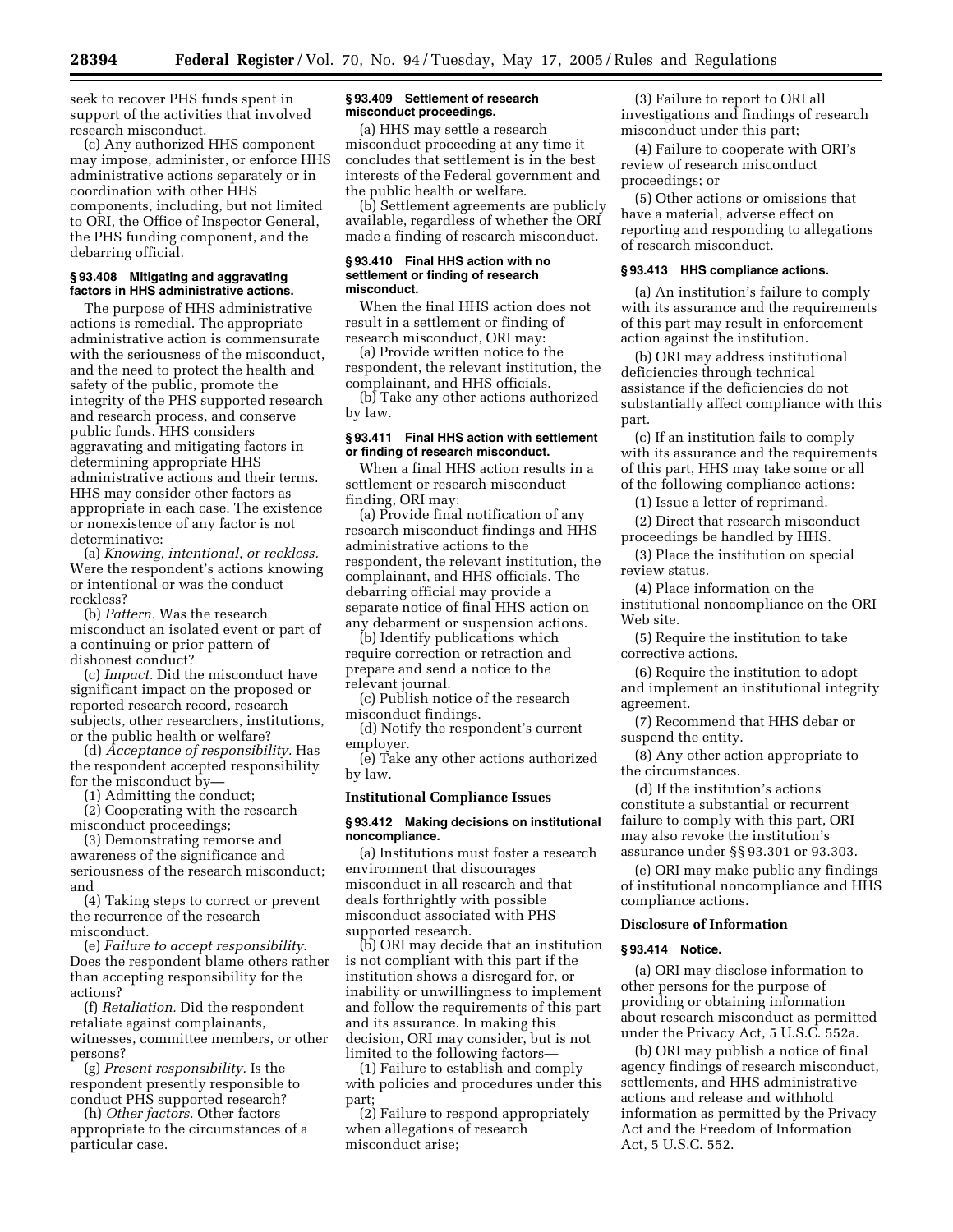#### **Subpart E—Opportunity To Contest ORI Findings of Research Misconduct and HHS Administrative Actions**

#### **General Information**

# **§ 93.500 General policy.**

(a) This subpart provides a respondent an opportunity to contest ORI findings of research misconduct and HHS administrative actions, including debarment or suspension, arising under 42 U.S.C. 289b in connection with PHS supported biomedical and behavioral research, research training, or activities related to that research or research training.

(b) A respondent has an opportunity to contest ORI research misconduct findings and HHS administrative actions under this part, including debarment or suspension, by requesting an administrative hearing before an Administrative Law Judge (ALJ) affiliated with the HHS DAB, when—

(1) ORI has made a finding of research misconduct against a respondent; and

(2) The respondent has been notified of those findings and any proposed HHS administrative actions, including debarment or suspension, in accordance with this part.

(c) The ALJ's ruling on the merits of the ORI research misconduct findings and the HHS administrative actions is subject to review by the Assistant Secretary for Health in accordance with § 93.523. The decision made under that section is the final HHS action, unless that decision results in a recommendation for debarment or suspension. In that case, the decision under § 93.523 shall constitute findings of fact to the debarring official in accordance with 45 CFR 76.845(c).

(d) Where a proposed debarment or suspension action is based upon an ORI finding of research misconduct, the procedures in this part provide the notification, opportunity to contest, and fact-finding required under the HHS debarment and suspension regulations at 45 CFR part 76, subparts H and G, respectively, and 48 CFR Subparts 9.4 and 309.4.

#### **§ 93.501 Opportunity to contest findings of research misconduct and administrative actions.**

(a) *Opportunity to contest*. A respondent may contest ORI findings of research misconduct and HHS administrative actions, including any debarment or suspension action, by requesting a hearing within 30 days of receipt of the charge letter or other written notice provided under § 93.405.

(b) *Form of a request for hearing*. The respondent's request for a hearing must be(1) In writing;

(2) Signed by the respondent or by the respondent's attorney; and

(3) Sent by certified mail, or other equivalent (*i.e.*, with a verified method of delivery), to the DAB Chair and ORI.

(c) *Contents of a request for hearing*. The request for a hearing must—

(1) Admit or deny each finding of research misconduct and each factual assertion made in support of the finding;

(2) Accept or challenge each proposed HHS administrative action;

(3) Provide detailed, substantive reasons for each denial or challenge;

(4) Identify any legal issues or defenses that the respondent intends to raise during the proceeding; and

(5) Identify any mitigating factors that the respondent intends to prove.

(d) *Extension for good cause to supplement the hearing request*. (1) After receiving notification of the appointment of the ALJ, the respondent has 10 days to submit a written request to the ALJ for supplementation of the hearing request to comply fully with the requirements of paragraph (c) of this section. The written request must show good cause in accordance with paragraph (d)(2) of this section and set forth the proposed supplementation of the hearing request. The ALJ may permit the proposed supplementation of the hearing request in whole or in part upon a finding of good cause.

(2) Good cause means circumstances beyond the control of the respondent or respondent's representative and not attributable to neglect or administrative inadequacy.

#### **Hearing Process**

#### **§ 93.502 Appointment of the Administrative Law Judge and scientific expert.**

(a) Within 30 days of receiving a request for a hearing, the DAB Chair, in consultation with the Chief Administrative Law Judge, must designate an Administrative Law Judge (ALJ) to determine whether the hearing request should be granted and, if the hearing request is granted, to make recommended findings in the case after a hearing or review of the administrative record in accordance with this part.

(b) The ALJ may retain one or more persons with appropriate scientific or technical expertise to assist the ALJ in evaluating scientific or technical issues related to the findings of research misconduct.

(1) On the ALJ's or a party's motion to appoint an expert, the ALJ must give the parties an opportunity to submit nominations. If such a motion is made

by a party, the ALJ must appoint an expert, either:

(i) The expert, if any, who is agreed upon by both parties and found to be qualified by the ALJ; or,

(ii) If the parties cannot agree upon an expert, the expert chosen by the ALJ.

(2) The ALJ may seek advice from the expert(s) at any time during the discovery and hearing phases of the proceeding. The expert(s) shall provide advice to the ALJ in the form of a written report or reports that will be served upon the parties within 10 days of submission to the ALJ. That report must contain a statement of the expert's background and qualifications. Any comment on or response to a report by a party, which may include comments on the expert's qualifications, must be submitted to the ALJ in accordance with § 93.510(c). The written reports and any comment on, or response to them are part of the record. Expert witnesses of the parties may testify on the reports and any comments or responses at the hearing, unless the ALJ determines such testimony to be inadmissible in accordance with § 93.519, or that such testimony would unduly delay the proceeding.

(c) No ALJ, or person hired or appointed to assist the ALJ, may serve in any proceeding under this subpart if he or she has any real or apparent conflict of interest, bias, or prejudice that might reasonably impair his or her objectivity in the proceeding.

(d) Any party to the proceeding may request the ALJ or scientific expert to withdraw from the proceeding because of a real or apparent conflict of interest, bias, or prejudice under paragraph (c) of this section. The motion to disqualify must be timely and state with particularity the grounds for disqualification. The ALJ may rule upon the motion or certify it to the Chief ALJ for decision. If the ALJ rules upon the motion, either party may appeal the decision to the Chief ALJ.

(e) An ALJ must withdraw from any proceeding for any reason found by the ALJ or Chief ALJ to be disqualifying.

#### **§ 93.503 Grounds for granting a hearing request.**

(a) The ALJ must grant a respondent's hearing request if the ALJ determines there is a genuine dispute over facts material to the findings of research misconduct or proposed administrative actions, including any debarment or suspension action. The respondent's general denial or assertion of error for each finding of research misconduct, and any basis for the finding, or for the proposed HHS administrative actions in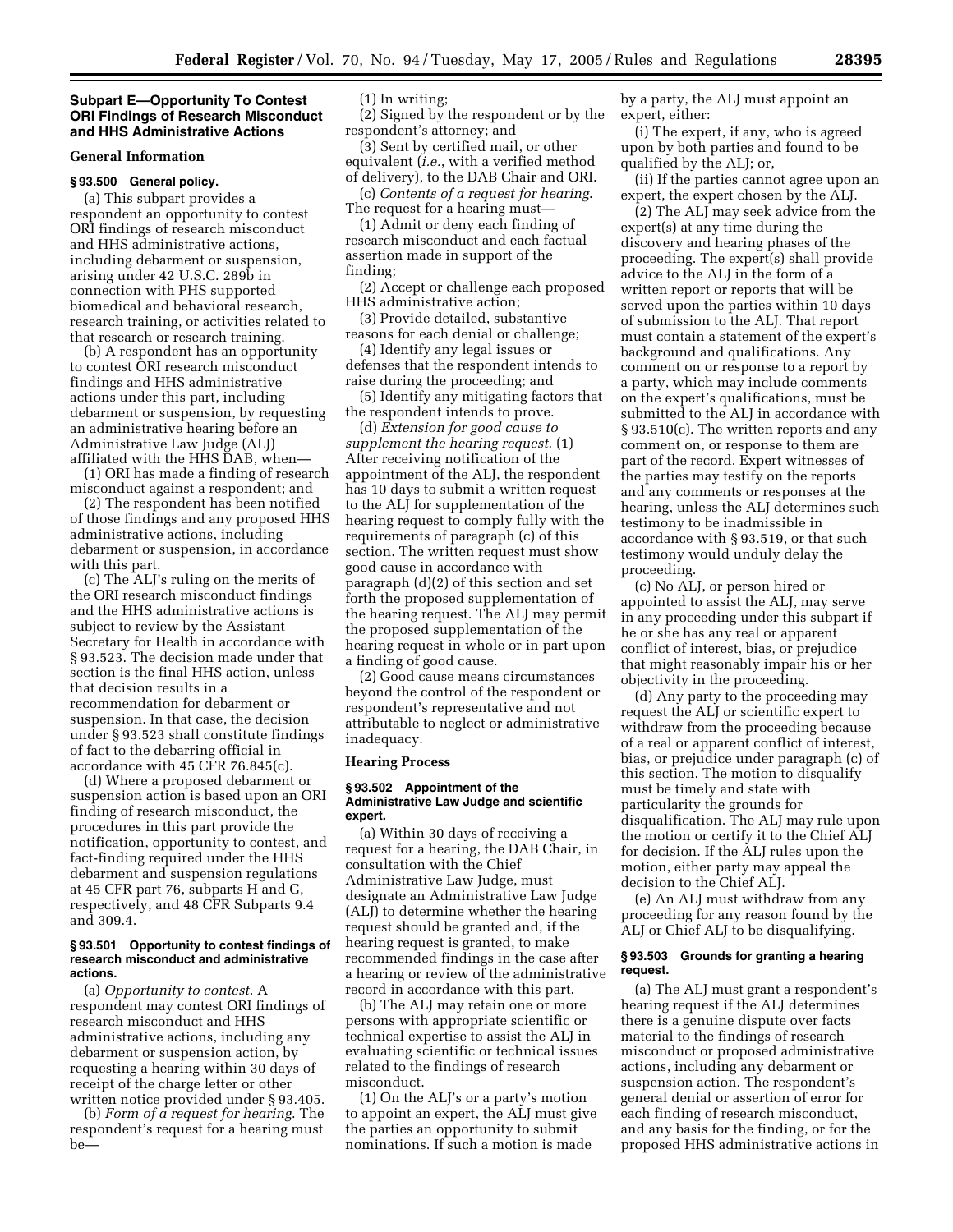the charge letter, is not sufficient to establish a genuine dispute.

(b) The hearing request must specifically deny each finding of research misconduct in the charge letter, each basis for the finding and each HHS administrative action in the charge letter, or it is considered an admission by the respondent. If the hearing request does not specifically dispute the HHS administrative actions, including any debarment or suspension actions, they are considered accepted by the respondent.

(c) If the respondent does not request a hearing within the 30-day time period prescribed in § 93.501(a), the finding(s) and any administrative action(s), other than debarment or suspension actions, become final agency actions at the expiration of the 30-day period. Where there is a proposal for debarment or suspension, after the expiration of the 30-day time period the official record is closed and forwarded to the debarring official for a final decision.

(d) If the ALJ grants the hearing request, the respondent may waive the opportunity for any in-person proceeding, and the ALJ may review and decide the case on the basis of the administrative record. The ALJ may grant a respondent's request that waiver of the in-person proceeding be conditioned upon the opportunity for respondent to file additional pleadings and documentation. ORI may also supplement the administrative record through pleadings, documents, inperson or telephonic testimony, and oral presentations.

#### **§ 93.504 Grounds for dismissal of a hearing request.**

(a) The ALJ must dismiss a hearing request if the respondent—

(1) Does not file the request within 30 days after receiving the charge letter;

(2) Does not raise a genuine dispute over facts or law material to the findings of research misconduct and any administrative actions, including debarment and suspension actions, in the hearing request or in any extension to supplement granted by the ALJ under  $§ 93.501(d);$ 

(3) Does not raise any issue which may properly be addressed in a hearing; (4) Withdraws or abandons the

hearing request; or

(b) The ALJ may dismiss a hearing request if the respondent fails to provide ORI with notice in the form and manner required by § 93.501.

# **§ 93.505 Rights of the parties.**

(a) The parties to the hearing are the respondent and ORI. The investigating institution is not a party to the case, unless it is a respondent.

(b) Except as otherwise limited by this subpart, the parties may—

(1) Be accompanied, represented, and advised by an attorney;

(2) Participate in any case-related conference held by the ALJ;

(3) Conduct discovery of documents and other tangible items;

(4) Agree to stipulations of fact or law that must be made part of the record;

(5) File motions in writing before the ALJ;

(6) Present evidence relevant to the issues at the hearing;

(7) Present and cross-examine witnesses;

(8) Present oral arguments;

(9) Submit written post-hearing briefs, proposed findings of fact and conclusions of law, and reply briefs within reasonable time frames agreed upon by the parties or established by the ALJ as provided in § 93.522; and

(10) Submit materials to the ALJ and other parties under seal, or in redacted form, when necessary, to protect the confidentiality of any information contained in them consistent with this part, the Privacy Act, the Freedom of Information Act, or other Federal law or regulation.

## **§ 93.506 Authority of the Administrative Law Judge.**

(a) The ALJ assigned to the case must conduct a fair and impartial hearing, avoid unnecessary delay, maintain order, and assure that a complete and accurate record of the proceeding is properly made. The ALJ is bound by all Federal statutes and regulations, Secretarial delegations of authority, and applicable HHS policies and may not refuse to follow them or find them invalid, as provided in paragraph (c)(4) of this section. The ALJ has the authorities set forth in this part.

(b) Subject to review as provided elsewhere in this subpart, the ALJ may—

(1) Set and change the date, time, schedule, and place of the hearing upon reasonable notice to the parties;

(2) Continue or recess the hearing in whole or in part for a reasonable period of time;

(3) Hold conferences with the parties to identify or simplify the issues, or to consider other matters that may aid in the prompt disposition of the proceeding;

(4) Administer oaths and affirmations; (5) Require the attendance of

witnesses at a hearing; (6) Rule on motions and other

procedural matters; (7) Require the production of

documents and regulate the scope and timing of documentary discovery as permitted by this part;

(8) Require each party before the hearing to provide the other party and the ALJ with copies of any exhibits that the party intends to introduce into evidence;

(9) Issue a ruling, after an *in camera*  inspection if necessary, to address the disclosure of any evidence or portion of evidence for which confidentiality is requested under this part or other Federal law or regulation, or which a party submitted under seal;

(10) Regulate the course of the hearing and the conduct of representatives, parties, and witnesses;

(11) Examine witnesses and receive evidence presented at the hearing;

(12) Admit, exclude, or limit evidence offered by a party;

(13) Hear oral arguments on facts or law during or after the hearing;

(14) Upon motion of a party, take judicial notice of facts;

(15) Upon motion of a party, decide cases, in whole or in part, by summary judgment where there is no disputed issue of material fact;

(16) Conduct any conference or oral argument in person, by telephone, or by audio-visual communication;

(17) Take action against any party for failing to follow an order or procedure or for disruptive conduct.

(c) The ALJ does not have the authority to—

(1) Enter an order in the nature of a directed verdict;

- (2) Compel settlement negotiations;
- (3) Enjoin any act of the Secretary; or
- (4) Find invalid or refuse to follow

Federal statutes or regulations, Secretarial delegations of authority, or HHS policies.

# **§ 93.507 Ex parte communications.**

(a) No party, attorney, or other party representative may communicate *ex parte* with the ALJ on any matter at issue in a case, unless both parties have notice and an opportunity to participate in the communication. However, a party, attorney, or other party representative may communicate with DAB staff about administrative or procedural matters.

(b) If an *ex parte* communication occurs, the ALJ will disclose it to the other party and make it part of the record after the other party has an opportunity to comment.

(c) The provisions of this section do not apply to communications between an employee or contractor of the DAB and the ALJ.

# **§ 93.508 Filing, forms, and service.**

(a) *Filing.* (1) Unless the ALJ provides otherwise, all submissions required or authorized to be filed in the proceeding must be filed with the ALJ.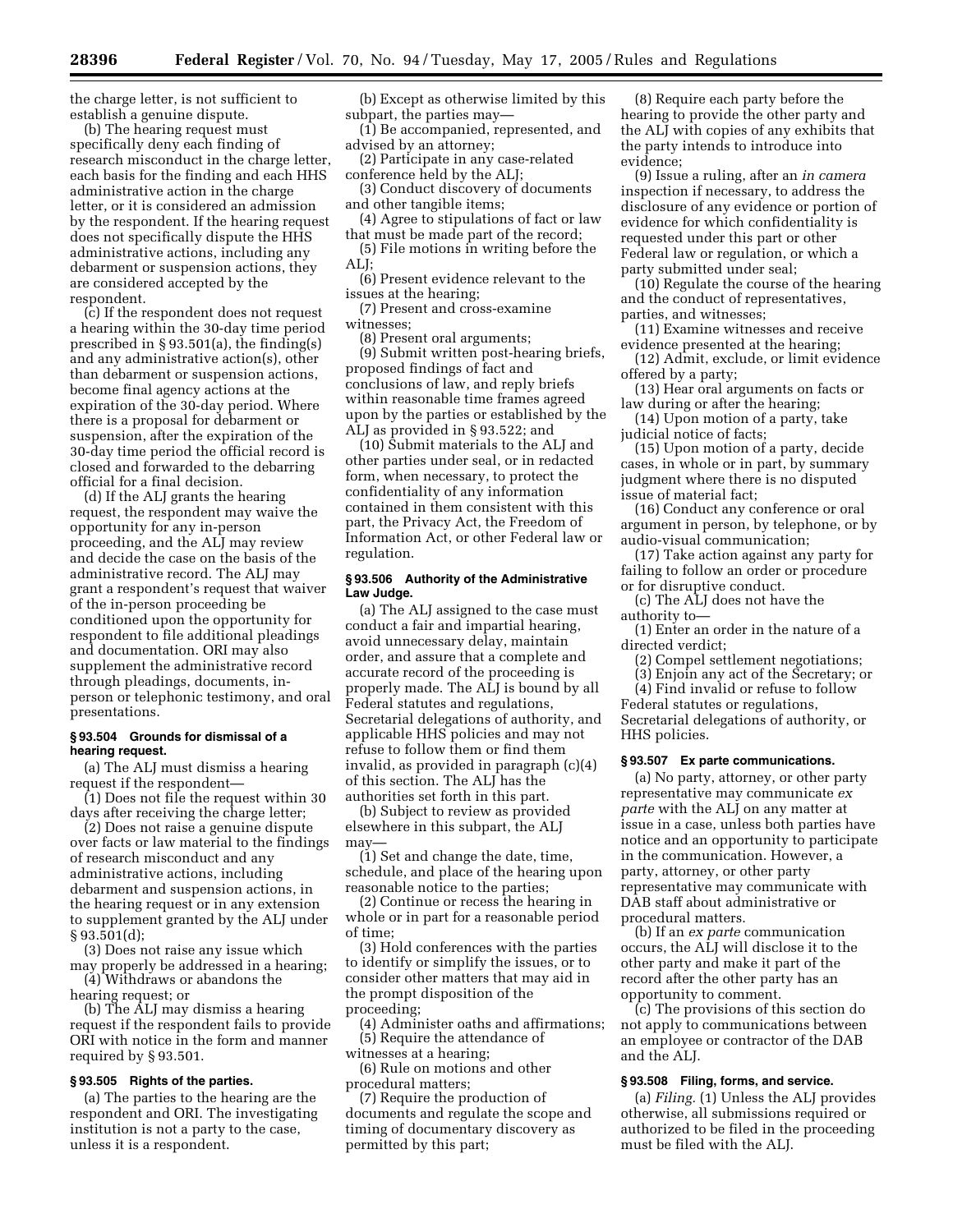(2) Submissions are considered filed when they are placed in the mail, transmitted to a private delivery service for the purpose of delivering the item to the ALJ, or submitted in another manner authorized by the ALJ.

(b) *Forms.* (1) Unless the ALJ provides otherwise, all submissions filed in the proceeding must include an original and two copies. The ALJ may designate the format for copies of nondocumentary materials such as videotapes, computer disks, or physical evidence. This provision does not apply to the charge letter or other written notice provided under § 93.405.

(2) Every submission filed in the proceeding must include the title of the case, the docket number, and a designation of the nature of the submission, such as a ''Motion to Compel the Production of Documents'' or ''Respondent's Proposed Exhibits.''

(3) Every submission filed in the proceeding must be signed by and contain the address and telephone number of the party on whose behalf the document or paper was filed, or the attorney of record for the party.

(c) *Service.* A party filing a submission with the ALJ must, at the time of filing, serve a copy on the other party. Service may be made either to the last known principal place of business of the party's attorney if the party is represented by an attorney, or, if not, to the party's last known address. Service may be made by—

(1) Certified mail;

(2) First-class postage prepaid U.S. Mail;

(3) A private delivery service;

(4) Hand-delivery; or

(5) Facsimile or other electronic means if permitted by the ALJ.

(d) *Proof of service.* Each party filing a document or paper with the ALJ must also provide proof of service at the time of the filing. Any of the following items may constitute proof of service:

(1) A certified mail receipt returned by the postal service with a signature;

(2) An official record of the postal service or private delivery service;

(3) A certificate of service stating the method, place, date of service, and person served that is signed by an individual with personal knowledge of these facts; or

(4) Other proof authorized by the ALJ.

#### **§ 93.509 Computation of time.**

(a) In computing any period of time under this part for filing and service or for responding to an order issued by the ALJ, the computation begins with the day following the act or event, and includes the last day of the period unless that day is a Saturday, Sunday,

or legal holiday observed by the Federal government, in which case it includes the next business day.

(b) When the period of time allowed is less than 7 days, intermediate Saturdays, Sundays, and legal holidays observed by the Federal government must be excluded from the computation.

(c) Where a document has been filed by placing it in the mail, an additional 5 days must be added to the time permitted for any response. This paragraph does not apply to a respondent's request for hearing under § 93.501.

(d) Except for the respondent's request for a hearing, the ALJ may modify the time for the filing of any document or paper required or authorized under the rules in this part to be filed for good cause shown. When time permits, notice of a party's request for extension of the time and an opportunity to respond must be provided to the other party.

## **§ 93.510 Filing motions.**

(a) Parties must file all motions and requests for an order or ruling with the ALJ, serve them on the other party, state the nature of the relief requested, provide the legal authority relied upon, and state the facts alleged.

(b) All motions must be in writing except for those made during a prehearing conference or at the hearing.

(c) Within 10 days after being served with a motion, or other time as set by the ALJ, a party may file a response to the motion. The moving party may not file a reply to the responsive pleading unless allowed by the ALJ.

(d) The ALJ may not grant a motion before the time for filing a response has expired, except with the parties' consent or after a hearing on the motion. However, the ALJ may overrule or deny any motion without awaiting a response.

(e) The ALJ must make a reasonable effort to dispose of all motions promptly, and, whenever possible, dispose of all outstanding motions before the hearing.

# **§ 93.511 Prehearing conferences.**

(a) The ALJ must schedule an initial prehearing conference with the parties within 30 days of the DAB Chair's assignment of the case.

(b) The ALJ may use the initial prehearing conference to discuss—

(1) Identification and simplification of the issues, specification of disputes of fact and their materiality to the ORI findings of research misconduct and any HHS administrative actions, and amendments to the pleadings, including any need for a more definite statement;

(2) Stipulations and admissions of fact including the contents, relevancy, and authenticity of documents;

(3) Respondent's waiver of an administrative hearing, if any, and submission of the case on the basis of the administrative record as provided in § 93.503(d);

(4) Identification of legal issues and any need for briefing before the hearing;

(5) Identification of evidence, pleadings, and other materials, if any, that the parties should exchange before the hearing;

(6) Identification of the parties' witnesses, the general nature of their testimony, and the limitation on the number of witnesses and the scope of their testimony;

(7) Scheduling dates such as the filing of briefs on legal issues identified in the charge letter or the respondent's request for hearing, the exchange of witness lists, witness statements, proposed exhibits, requests for the production of documents, and objections to proposed witnesses and documents;

(8) Scheduling the time, place, and anticipated length of the hearing; and

(9) Other matters that may encourage the fair, just, and prompt disposition of the proceedings.

(c) The ALJ may schedule additional prehearing conferences as appropriate, upon reasonable notice to or request of the parties.

(d) All prehearing conferences will be audio-taped with copies provided to the parties upon request.

(e) Whenever possible, the ALJ must memorialize in writing any oral rulings within 10 days after the prehearing conference.

(f) By 15 days before the scheduled hearing date, the ALJ must hold a final prehearing conference to resolve to the maximum extent possible all outstanding issues about evidence, witnesses, stipulations, motions and all other matters that may encourage the fair, just, and prompt disposition of the proceedings.

#### **§ 93.512 Discovery.**

(a) *Request to provide documents.* A party may only request another party to produce documents or other tangible items for inspection and copying that are relevant and material to the issues identified in the charge letter and in the respondent's request for hearing.

(b) *Meaning of documents.* For purposes of this subpart, the term documents includes information, reports, answers, records, accounts, papers, tangible items, and other data and documentary evidence. This subpart does not require the creation of any document. However, requested data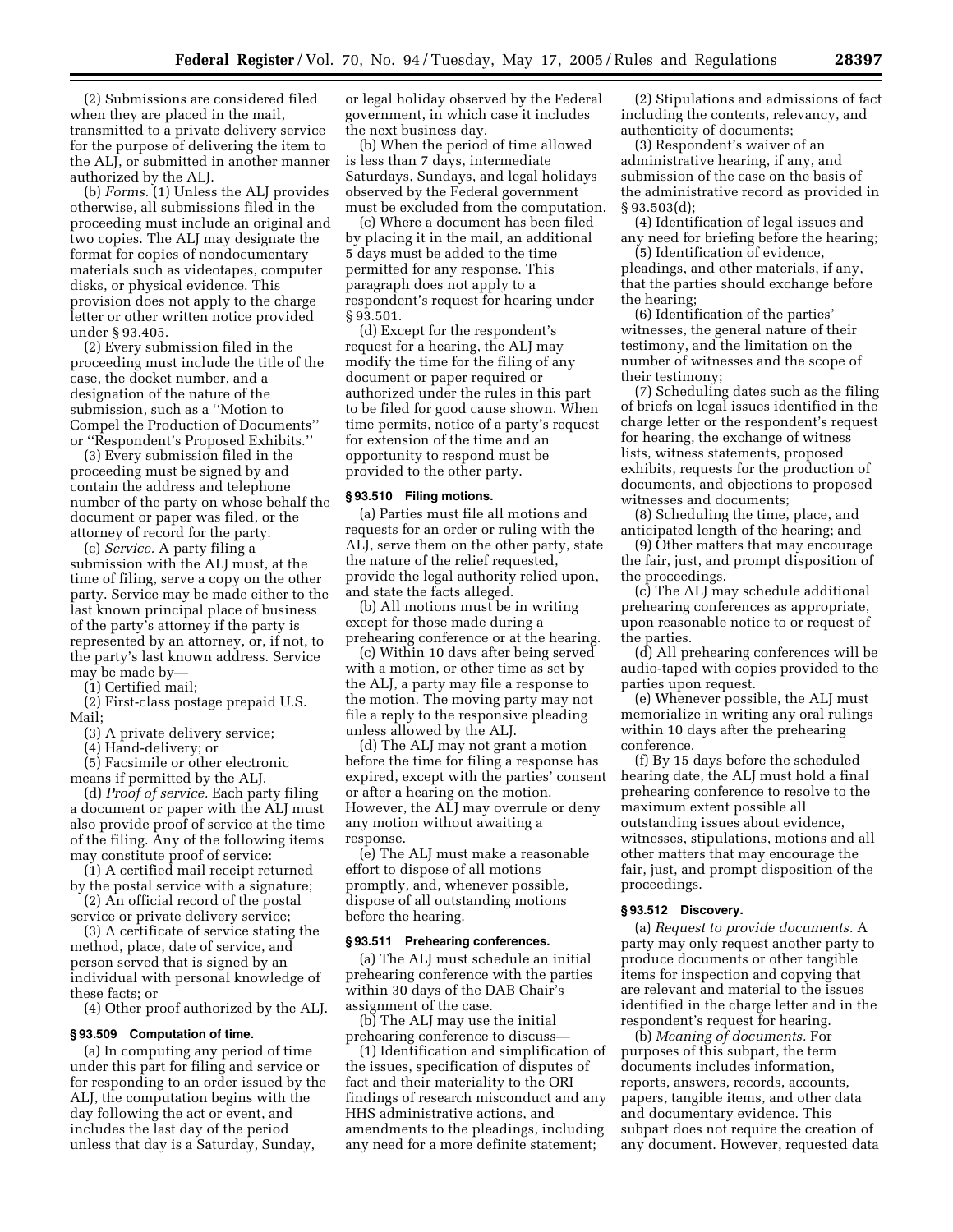stored in an electronic data storage system must be produced in a form reasonably accessible to the requesting party.

(c) *Nondisclosable items.* This section does not authorize the disclosure of—

(1) Interview reports or statements obtained by any party, or on behalf of any party, of persons whom the party will not call as witness in its case-inchief;

(2) Analyses and summaries prepared in conjunction with the inquiry, investigation, ORI oversight review, or litigation of the case; or

(3) Any privileged documents, including but not limited to those protected by the attorney-client privilege, attorney-work product doctrine, or Federal law or regulation.

(d) *Responses to a discovery request.*  Within 30 days of receiving a request for the production of documents, a party must either fully respond to the request, submit a written objection to the discovery request, or seek a protective order from the ALJ. If a party objects to a request for the production of documents, the party must identify each document or item subject to the scope of the request and state the basis of the objection for each document, or any part that the party does not produce.

(1) Within 30 days of receiving any objections, the party seeking production may file a motion to compel the production of the requested documents.

(2) The ALJ may order a party to produce the requested documents for *in camera* inspection to evaluate the merits of a motion to compel or for a protective order.

(3) The ALJ must compel the production of a requested document and deny a motion for a protective order, unless the requested document is—

(i) Not relevant or material to the issues identified in the charge letter or the respondent's request for hearing;

(ii) Unduly costly or burdensome to produce;

(iii) Likely to unduly delay the proceeding or substantially prejudice a party;

(iv) Privileged, including but not limited to documents protected by the attorney-client privilege, attorney-work product doctrine, or Federal law or regulation; or

(v) Collateral to issues to be decided at the hearing.

(4) If any part of a document is protected from disclosure under paragraph (d)(3) of this section, the ALJ must redact the protected portion of a document before giving it to the requesting party.

(5) The party seeking discovery has the burden of showing that the ALJ should allow it.

(e) *Refusal to produce items.* If a party refuses to provide requested documents when ordered by the ALJ, the ALJ may take corrective action, including but not limited to, ordering the noncompliant party to submit written answers under oath to written interrogatories posed by the other party or taking any of the actions at § 93.515.

#### **§ 93.513 Submission of witness lists, witness statements, and exhibits.**

(a) By 60 days before the scheduled hearing date, each party must give the ALJ a list of witnesses to be offered during the hearing and a statement describing the substance of their proposed testimony, copies of any prior written statements or transcribed testimony of proposed witnesses, a written report of each expert witness to be called to testify that meets the requirements of Federal Rule of Civil Procedure 26(a)(2)(B), and copies of proposed hearing exhibits, including copies of any written statements that a party intends to offer instead of live direct testimony. If there are no prior written statements or transcribed testimony of a proffered witness, the party must submit a detailed factual affidavit of the proposed testimony.

(b) A party may supplement its submission under paragraph (a) of this section until 30 days before the scheduled hearing date if the ALJ determines:

(1) There are extraordinary circumstances; and

(2) There is no substantial prejudice to the objecting party.

(c) The parties must have an opportunity to object to the admission of evidence submitted under paragraph (a) of this section under a schedule set by the ALJ. However, the parties must file all objections before the final prehearing conference.

(d) If a party tries to introduce evidence after the deadlines in paragraph (a) of this section, the ALJ must exclude the offered evidence from the party's case-in-chief unless the conditions of paragraph (b) of this section are met. If the ALJ admits evidence under paragraph (b) of this section, the objecting party may file a motion to postpone all or part of the hearing to allow sufficient time to prepare and respond to the evidence. The ALJ may not unreasonably deny that motion.

(e) If a party fails to object within the time set by the ALJ and before the final prehearing conference, evidence exchanged under paragraph (a) of this

section is considered authentic, relevant and material for the purpose of admissibility at the hearing.

#### **§ 93.514 Amendment to the charge letter.**

(a) The ORI may amend the findings of research misconduct up to 30 days before the scheduled hearing.

(b) The ALJ may not unreasonably deny a respondent's motion to postpone all or part of the hearing to allow sufficient time to prepare and respond to the amended findings.

#### **§ 93.515 Actions for violating an order or for disruptive conduct.**

(a) The ALJ may take action against any party in the proceeding for violating an order or procedure or for other conduct that interferes with the prompt, orderly, or fair conduct of the hearing. Any action imposed upon a party must reasonably relate to the severity and nature of the violation or disruptive conduct.

(b) The actions may include—

(1) Prohibiting a party from introducing certain evidence or otherwise supporting a particular claim or defense;

(2) Striking pleadings, in whole or in part;

(3) Staying the proceedings;

(4) Entering a decision by default;

(5) Refusing to consider any motion or other action not timely filed; or

(6) Drawing the inference that spoliated evidence was unfavorable to the party responsible for its spoliation.

#### **§ 93.516 Standard and burden of proof.**

(a) *Standard of proof.* The standard of proof is the preponderance of the evidence.

(b) *Burden of proof.* (1) ORI bears the burden of proving the findings of research misconduct. The destruction, absence of, or respondent's failure to provide research records adequately documenting the questioned research is evidence of research misconduct where ORI establishes by a preponderance of the evidence that the respondent intentionally, knowingly, or recklessly had research records and destroyed them, had the opportunity to maintain the records but did not do so, or maintained the records and failed to produce them in a timely manner and the respondent's conduct constitutes a significant departure from accepted practices of the relevant research community.

(2) The respondent has the burden of going forward with and the burden of proving, by a preponderance of the evidence, any and all affirmative defenses raised. In determining whether ORI has carried the burden of proof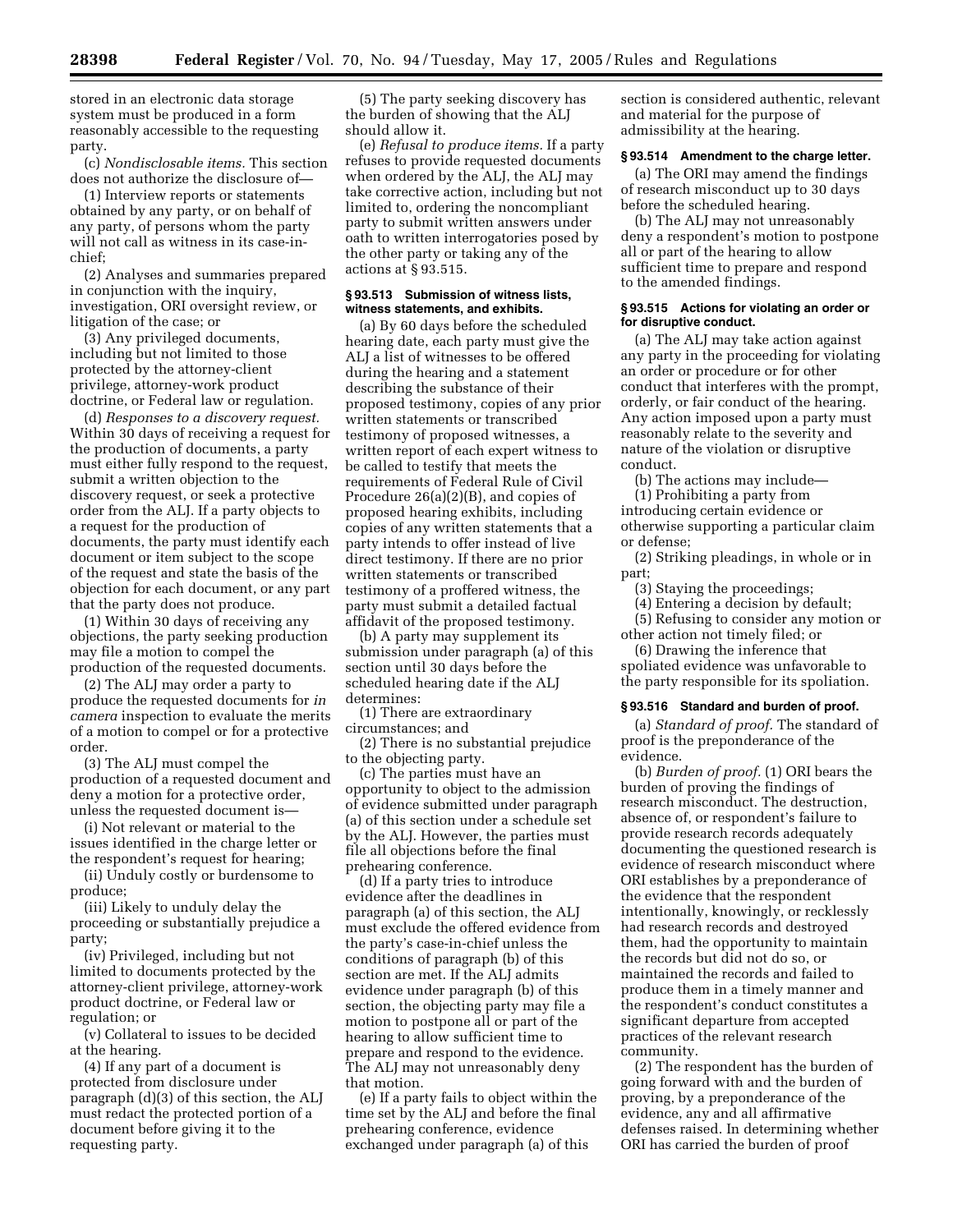imposed by this part, the ALJ shall give due consideration to admissible, credible evidence of honest error or difference of opinion presented by the respondent.

(3) ORI bears the burden of proving that the proposed HHS administrative actions are reasonable under the circumstances of the case. The respondent has the burden of going forward with and proving by a preponderance of the evidence any mitigating factors that are relevant to a decision to impose HHS administrative actions following a research misconduct proceeding.

# **§ 93.517 The hearing.**

(a) The ALJ will conduct an in-person hearing to decide if the respondent committed research misconduct and if the HHS administrative actions, including any debarment or suspension actions, are appropriate.

(b) The ALJ provides an independent *de novo* review of the ORI findings of research misconduct and the proposed HHS administrative actions. The ALJ does not review the institution's procedures or misconduct findings or ORI's research misconduct proceedings.

(c) A hearing under this subpart is not limited to specific findings and evidence set forth in the charge letter or the respondent's request for hearing. Additional evidence and information may be offered by either party during its case-in-chief unless the offered evidence is—

(1) Privileged, including but not limited to those protected by the attorney-client privilege, attorney-work product doctrine, or Federal law or regulation.

(2) Otherwise inadmissible under §§ 93.515 or 93.519.

(3) Not offered within the times or terms of §§ 93.512 and 93.513.

(d) ORI proceeds first in its

presentation of evidence at the hearing. (e) After both parties have presented their cases-in-chief, the parties may offer rebuttal evidence even if not exchanged earlier under §§ 93.512 and 93.513.

(f) Except as provided in § 93.518(c), the parties may appear at the hearing in person or by an attorney of record in the proceeding.

(g) The hearing must be open to the public, unless the ALJ orders otherwise for good cause shown. However, even if the hearing is closed to the public, the ALJ may not exclude a party or party representative, persons whose presence a party shows to be essential to the presentation of its case, or expert witnesses.

## **§ 93.518 Witnesses.**

(a) Except as provided in paragraph (b) of this section, witnesses must give testimony at the hearing under oath or affirmation.

(b) The ALJ may admit written testimony if the witness is available for cross-examination, including prior sworn testimony of witnesses that has been subject to cross-examination. These written statements must be provided to all other parties under § 93.513.

(c) The parties may conduct direct witness examination and crossexamination in person, by telephone, or by audio-visual communication as permitted by the ALJ. However, a respondent must always appear inperson to present testimony and for cross-examination.

(d) The ALJ may exercise reasonable control over the mode and order of questioning witnesses and presenting evidence to—

(1) Make the witness questioning and presentation relevant to deciding the truth of the matter; and

(2) Avoid undue repetition or needless consumption of time.

(e) The ALJ must permit the parties to conduct cross-examination of witnesses.

(f) Upon request of a party, the ALJ may exclude a witness from the hearing before the witness' own testimony. However, the ALJ may not exclude—

(1) A party or party representative;

(2) Persons whose presence is shown by a party to be essential to the presentation of its case; or

(3) Expert witnesses.

# **§ 93.519 Admissibility of evidence.**

(a) The ALJ decides the admissibility of evidence offered at the hearing.

(b) Except as provided in this part, the ALJ is not bound by the Federal Rules of Evidence (FRE). However, the ALJ may apply the FRE where appropriate (*e.g.*, to exclude unreliable evidence).

(c) The ALJ must admit evidence unless it is clearly irrelevant, immaterial, or unduly repetitious. However, the ALJ may exclude relevant and material evidence if its probative value is substantially outweighed by the danger of unfair prejudice, confusion of the issues, or by considerations of undue delay or needless presentation of cumulative evidence under FRE 401– 403.

(d) The ALJ must exclude relevant and material evidence if it is privileged, including but not limited to evidence protected by the attorney-client privilege, the attorney-work product doctrine, or Federal law or regulation.

(e) The ALJ may take judicial notice of matters upon the ALJ's own initiative or upon motion by a party as permitted under FRE 201 (Judicial Notice of Adjudicative Facts).

(1) The ALJ may take judicial notice of any other matter of technical, scientific, or commercial fact of established character.

(2) The ALJ must give the parties adequate notice of matters subject to judicial notice and adequate opportunity to show that the ALJ erroneously noticed the matters.

(f) Evidence of crimes, wrongs, or acts other than those at issue in the hearing is admissible only as permitted under FRE 404(b) (Character Evidence not Admissible to Prove Conduct; Exceptions, Other Crimes).

(g) Methods of proving character are admissible only as permitted under FRE 405 (Methods of Proving Character).

(h) Evidence related to the character and conduct of witnesses is admissible only as permitted under FRE Rule 608 (Evidence of Character and Conduct of Witness).

(i) Evidence about offers of compromise or settlement made in this action is inadmissible as provided in FRE 408 (Compromise and Offers to Compromise).

(j) The ALJ must admit relevant and material hearsay evidence, unless an objecting party shows that the offered hearsay evidence is not reliable.

(k) The parties may introduce witnesses and evidence on rebuttal.

(l) All documents and other evidence offered or admitted into the record must be open to examination by both parties, unless otherwise ordered by the ALJ for good cause shown.

(m) Whenever the ALJ excludes evidence, the party offering the evidence may make an offer of proof, and the ALJ must include the offer in the transcript or recording of the hearing in full. The offer of proof should consist of a brief oral statement describing the evidence excluded. If the offered evidence consists of an exhibit, the ALJ must mark it for identification and place it in the hearing record. However, the ALJ may rely upon the offered evidence in reaching the decision on the case only if the ALJ admits it.

#### **§ 93.520 The record.**

(a) HHS will record and transcribe the hearing, and if requested, provide a transcript to the parties at HHS' expense.

(b) The exhibits, transcripts of testimony, any other evidence admitted at the hearing, and all papers and requests filed in the proceeding constitute the record for the decision by the ALJ.